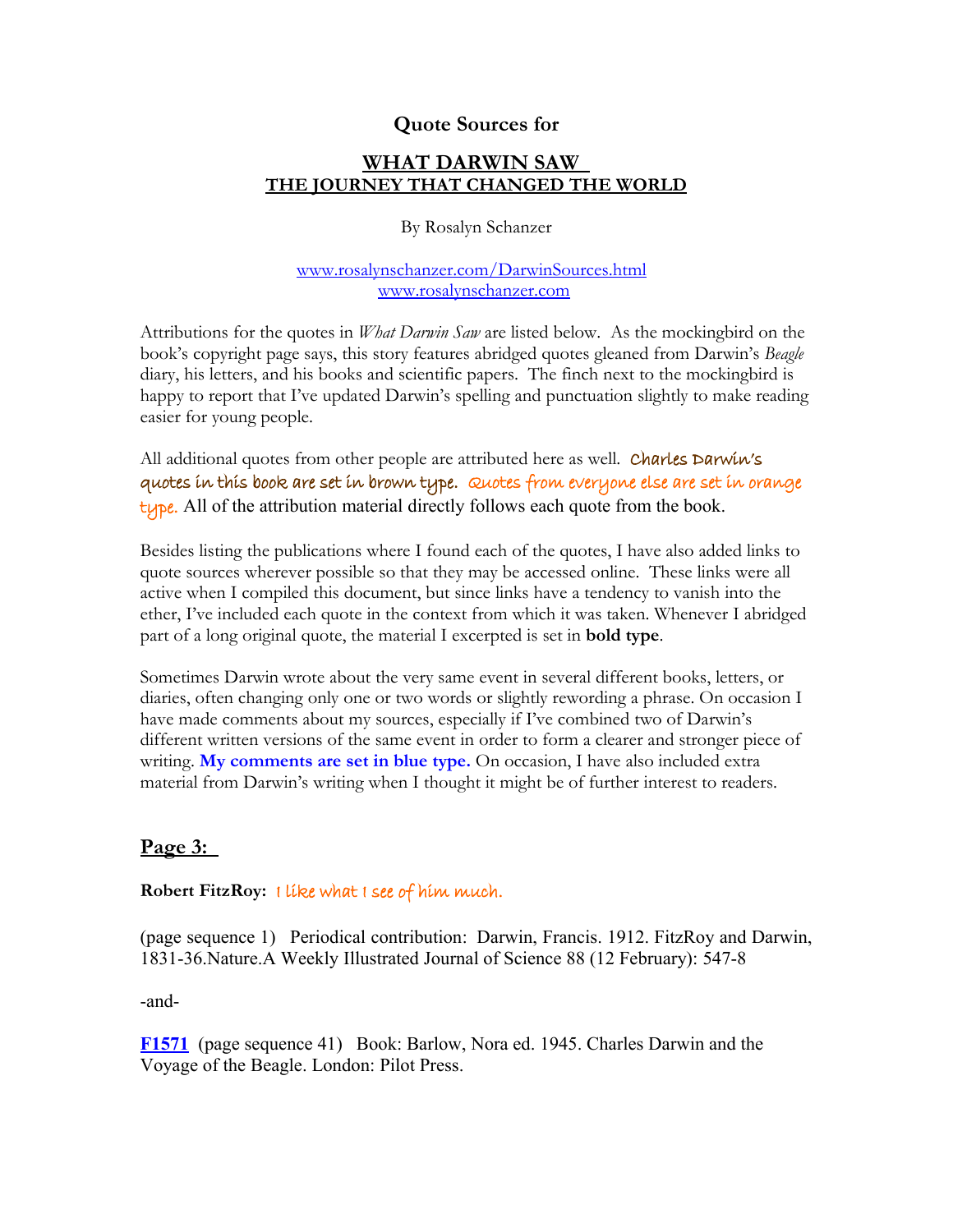**FitzRoy** wrote to Captain Beaufort, the Admiralty Hydrographer: **I like what I see of him much**, and I now request that you will apply for him to accompany me as Naturalist.

**Charles Darwin:** Till to-day I was building castles in the air about hunting foxes in Shropshire, now llamas in South America…it shall be as a birthday for the rest of my life.

**[F1452.1](http://darwin-online.org.uk/content/frameset?viewtype=text&itemID=F1452.1&keywords=be+life+my+rest+as+it+the+birthday+a+of+shall+for&pageseq=203)** (Pages 222 and 203) Book: Darwin, Francis ed. 1887. The Life and Letters of Charles Darwin, Including an Autobiographical Chapter. vol.1. London: John Murray.

#### 222**: Till** one **to-day I was building castles in the air about hunting foxes in Shropshire**, **now llamas in South America.**

203: What a glorious day the 4th of November will be to me my second life will then commence, and **it shall be as a birthday for the rest of my life**.

# **Page 4:**

Carried all my books & instruments on board. I have just room to turn round and that is all.

**[EHBeagleDiary](http://darwin-online.org.uk/content/frameset?viewtype=text&itemID=EHBeagleDiary&keywords=carried+all+my+books&pageseq=8)** (page sequence 8) Note: Darwin Charles Robert 1831.00.00--1836.00.00 Beagle Diary.

## Monday 21st **Carried all my books and instruments on board**

**[F1452.1](http://darwin-online.org.uk/content/frameset?viewtype=text&itemID=F1452.1&keywords=turn+have+all+i+round+that+just+is+to+room+and&pageseq=236)** (page sequence 236) Book: Darwin, Francis ed. 1887. The life and letters of Charles Darwin, including an autobiographical chapter. vol. 1. London: John Murray.

**I have just room to turn round**, he writes to Henslow, **and that is all**."

# I intend sleeping in my hammock. Last night I experienced a most ludicrous difficulty in getting into it; my great fault was in trying to put my legs in first.

**[EHBeagleDiary](http://darwin-online.org.uk/content/frameset?viewtype=text&itemID=EHBeagleDiary&keywords=in+intend+my+i+hammock+sleeping&pageseq=12)** (page sequence 12) Note: Darwin Charles Robert 1831.00.00--1836.00.00 Beagle Diary

**[F1925](http://darwin-online.org.uk/content/frameset?viewtype=text&itemID=F1925&keywords=in+i+experienced+getting+sleeping+trying+difficulty+was+last+first+intend+ludicrous+my+it+hammock+great+a+most+fault+night+legs+to+into+put&pageseq=42)** (page sequence 42) Book: Keynes, Richard Darwin ed. 2001. Charles Darwin's Beagle Diary. Cambridge: Cambridge University Press.

**I intend sleeping in my hammock**. **I** did so **last night experienced a most ludicrous difficulty in getting into it**; **my great fault** |13| of jockeyship **was in trying to put my legs in first**. The hammock being suspended, I thus only succeded in pushing [it] away without making any progress in inserting my own body. the correct method is to sit accurately in centre of bed…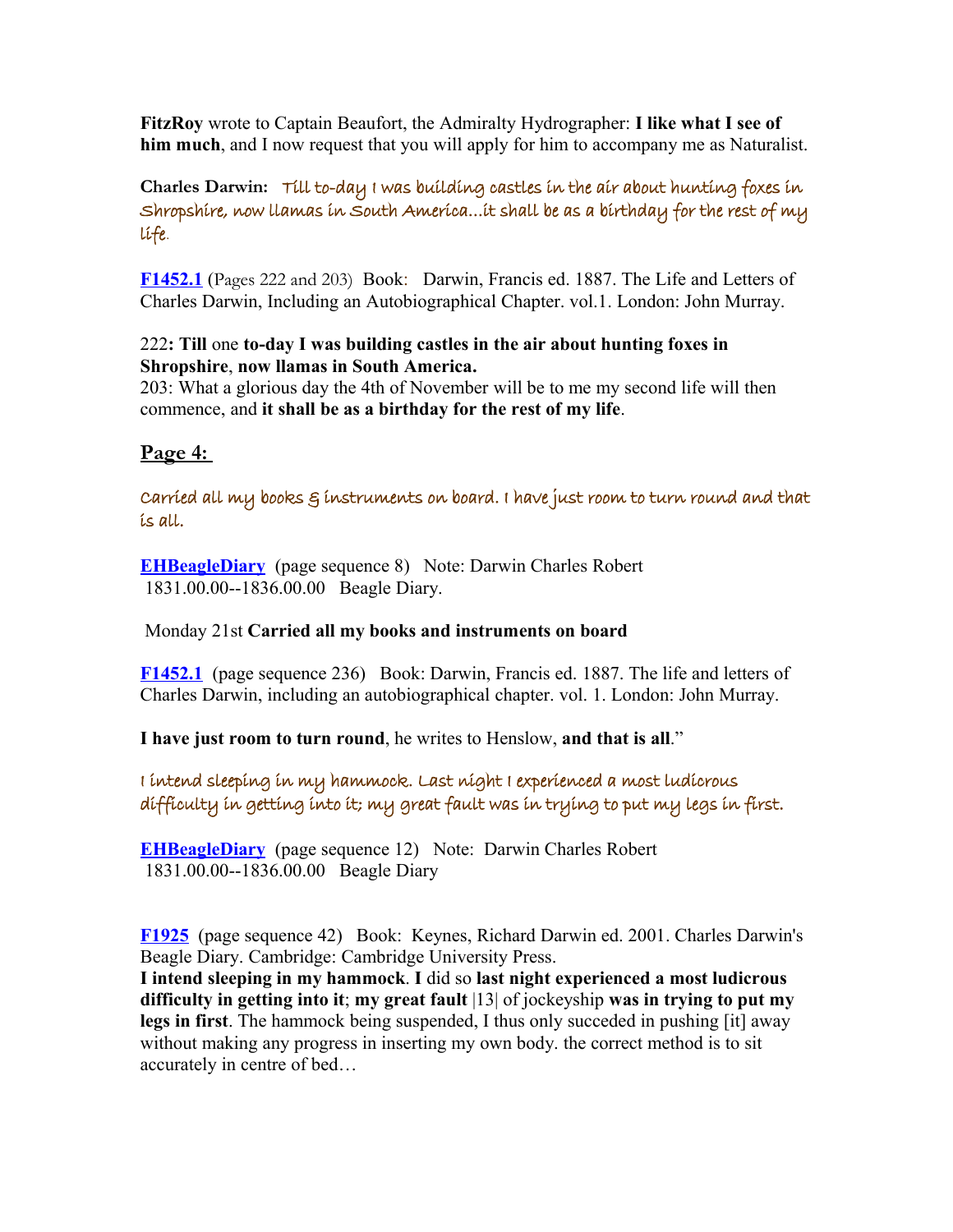#### With every sail filled by a light breeze we scudded away.

**[EHBeagleDiary](http://darwin-online.org.uk/content/frameset?viewtype=text&itemID=EHBeagleDiary&keywords=by+breeze+a+every+sail+with+light+filled&pageseq=37)** (page sequence 37) Note: Darwin Charles Robert 1831.00.00--1836.00.00 Beagle Diary.

We joined the Beagle about 2 oclock outside the Breakwater, — immediately **with every sail filled by a light breeze we scudded away** at the rate of 7 or 8 knots an hour.

#### Raisins the only food the stomach will bear*.*

**[F1452.1](http://darwin-online.org.uk/content/frameset?viewtype=text&itemID=F1452.1&keywords=will+food+the+bear+raisins+only+stomach&pageseq=245)** (page 227) Book: Darwin, Francis ed. 1887. The life and letters of Charles Darwin, including an autobiographical chapter. vol. 1. London: John Murray.

… the misery I endured from sea-sickness is far beyond what I ever guessed at… I found nothing but lying in my hammock did me any good. I must especially except your receipt of **raisins**, which is **the only food** that **the stomach will bear**.

Four of Neptune's constables lathered my face with pitch and paint § scraped some of it off with a saw, and then I was tilted head over heels into a sail filled with saltwater where two men ducked me.

Most of the others were treated much worse.

**[EHBeagleDiary](http://darwin-online.org.uk/content/frameset?viewtype=text&itemID=EHBeagleDiary&keywords=off+it+some+of+scraped&pageseq=109)** (page sequence 109) Note: Darwin, Charles Robert 1831.00.00--1836.00.00 Beagle Diary

Presently **four of Neptunes constables** came to us, one by one led us up on deck. They then **lathered my face** and mouth **with pitch and paint, scraped some of it off with a** piece of roughened iron \*hoop, — a signal being given **I was tilted head over heels into the water, where two men received me ducked me**. —at last, glad enough, I escaped, — **most of the others were treated much worse**

**[F1452.1](http://darwin-online.org.uk/content/frameset?viewtype=text&itemID=F1452.1&keywords=saw+forms+which+a+for+lather&pageseq=248)** (page sequence 248) Book: Darwin, Francis ed. 1887. The life and letters of Charles Darwin, including an autobiographical chapter. vol. 1. London: John Murray. your face rubbed with paint and tar, **which forms a lather for a** \***saw which** represents the razor, and then being half drowned in a sail filled with salt water.

**\*In the quote in my book I substituted the word "saw" from Darwin's later letter about this event for the word "hoop" in the diary because it makes more sense to today's audiences...in addition, I wasn't sure what the hoop would have looked like! R.S**

**Page 5:**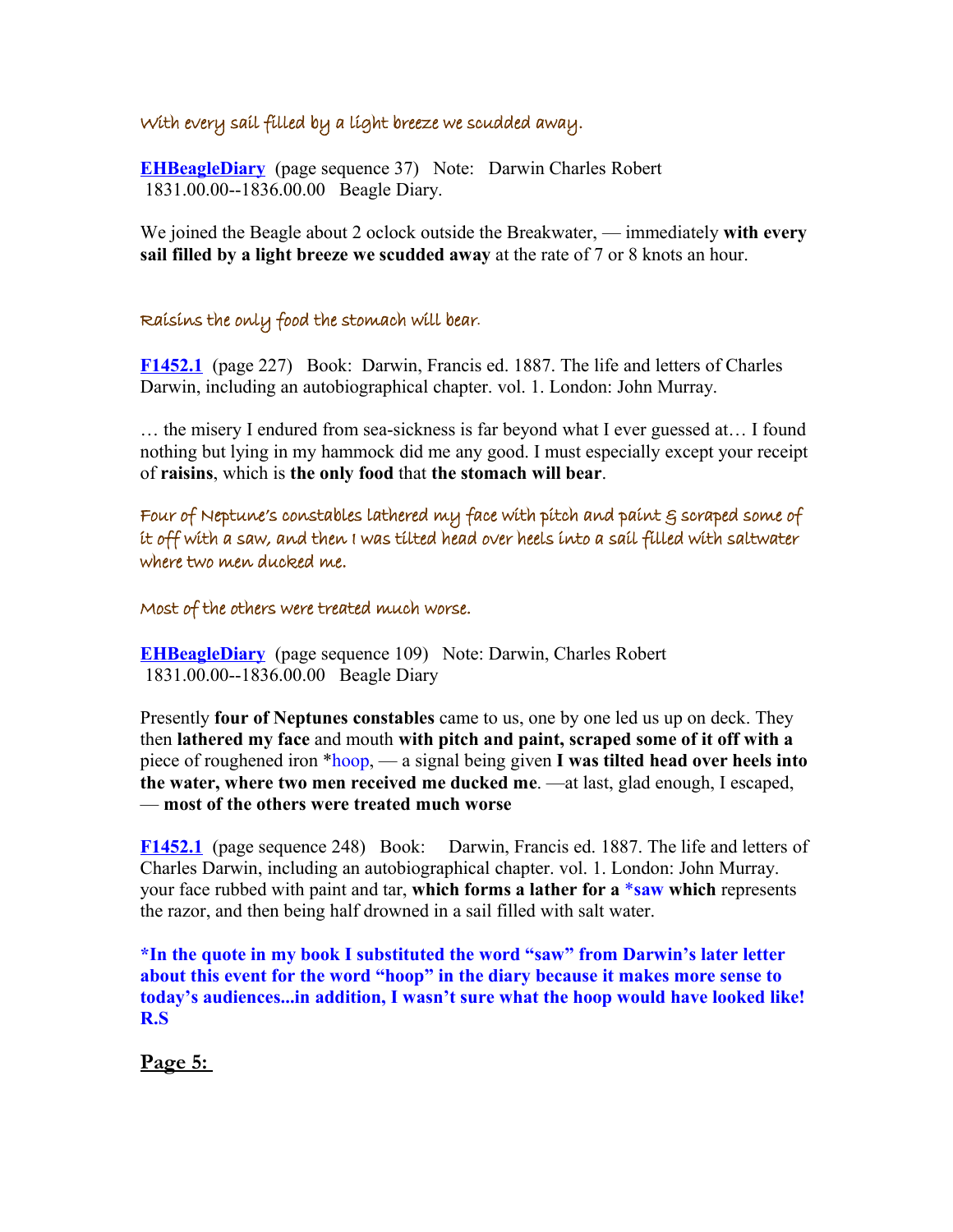I proved today the utility of a contrivance which will afford me hours of amusement  $-$  it is a bag four feet deep, made of bunting,  $\varepsilon$  dragged behind the vessel. This evening it brought up a mass of small animals.

**[EHBeagleDiary](http://darwin-online.org.uk/content/frameset?viewtype=text&itemID=EHBeagleDiary&keywords=afford+contrivance+will+which+a&pageseq=55)** (page sequence 55) Note: Darwin Charles Robert 1831.00.00--1836.00.00 Beagle Diary

**I proved to day the utility of a contrivance which will afford me many hours of amusement** & work. — **it is a bag four feet deep, made of bunting**, & attached to semicircular bow this by lines is kept upright, **& dragged behind the vessel. — this evening it brought up a mass of small animals,**

This sea-slug, when disturbed, emits a fine purplish-red fluid. Besides this means of defense, an acrid secretion spread over its body causes a sharp, stinging sensation.

**[F10.3](http://darwin-online.org.uk/content/frameset?viewtype=text&itemID=F10.3&keywords=when+disturbed+sea+slug&pageseq=25)** (page sequence 25) Book: Darwin, C. R. 1839. Narrative of the surveying voyages of His Majesty's Ships Adventure and Beagle between the years 1826 and 1836, describing their examination of the southern shores of South America, and the Beagle's circumnavigation of the globe. Journal and remarks. 1832-1836. London: Henry Colburn.

**(There are several versions of this quote in 3 or 4 books that only vary by a word or a period. In some versions Darwin says "slug" and in others he says "sea-slug.")**

**This slug, when disturbed, emits a very fine purplish-red fluid**, which stains the water for the space of **a** foot around. **Besides this means of defence[sic], an acrid secretion,** which is **spread over its body**, **causes a sharp, stinging sensation**, similar to that…

The cuttle-fish escape detection by a chameleon-like power of changing color. While looking for marine animals, I was saluted by a jet of water accompanied by a grating noise. Afterwards I found out that it was the cuttle-fish concealed in a hole.

**[F10.3](http://darwin-online.org.uk/content/frameset?viewtype=text&itemID=F10.3&keywords=escape+detection+cuttle+fish&pageseq=26)** (page sequence 25) Book: Darwin, C. R. 1839. Narrative of the surveying voyages of His Majesty's Ships Adventure and Beagle between the years 1826 and 1836, describing their examination of the southern shores of South America, and the Beagle's circumnavigation of the globe. Journal and remarks. 1832-1836. London: Henry Colburn.

[\[page\] 6 ST. JAGO-CAPE DE VERD ISLANDS. Jan. 1832.](http://darwin-online.org.uk/content/frameset?viewtype=side&itemID=F10.3&pageseq=25) or page sequence 25: I was much interested, on several occasions, by watching the habits of an Octopus or **cuttlefish**. These animals also **escape detection by a** very extraordinary, **chameleon**-**like**, **power of changing** their **colour.**

**[F10.3](http://darwin-online.org.uk/content/frameset?viewtype=text&itemID=F10.3&keywords=i+saluted+while+marine+of+for+was+by+looking+accompanied+jet+water+a+animals&pageseq=26)** (page sequence 26) Book: Darwin, C. R. 1839. Narrative of the surveying voyages of His Majesty's Ships Adventure and Beagle between the years 1826 and 1836, describing their examination of the southern shores of South America, and the Beagle's circumnavigation of the globe. Journal and remarks. 1832-1836. London: Henry Colburn.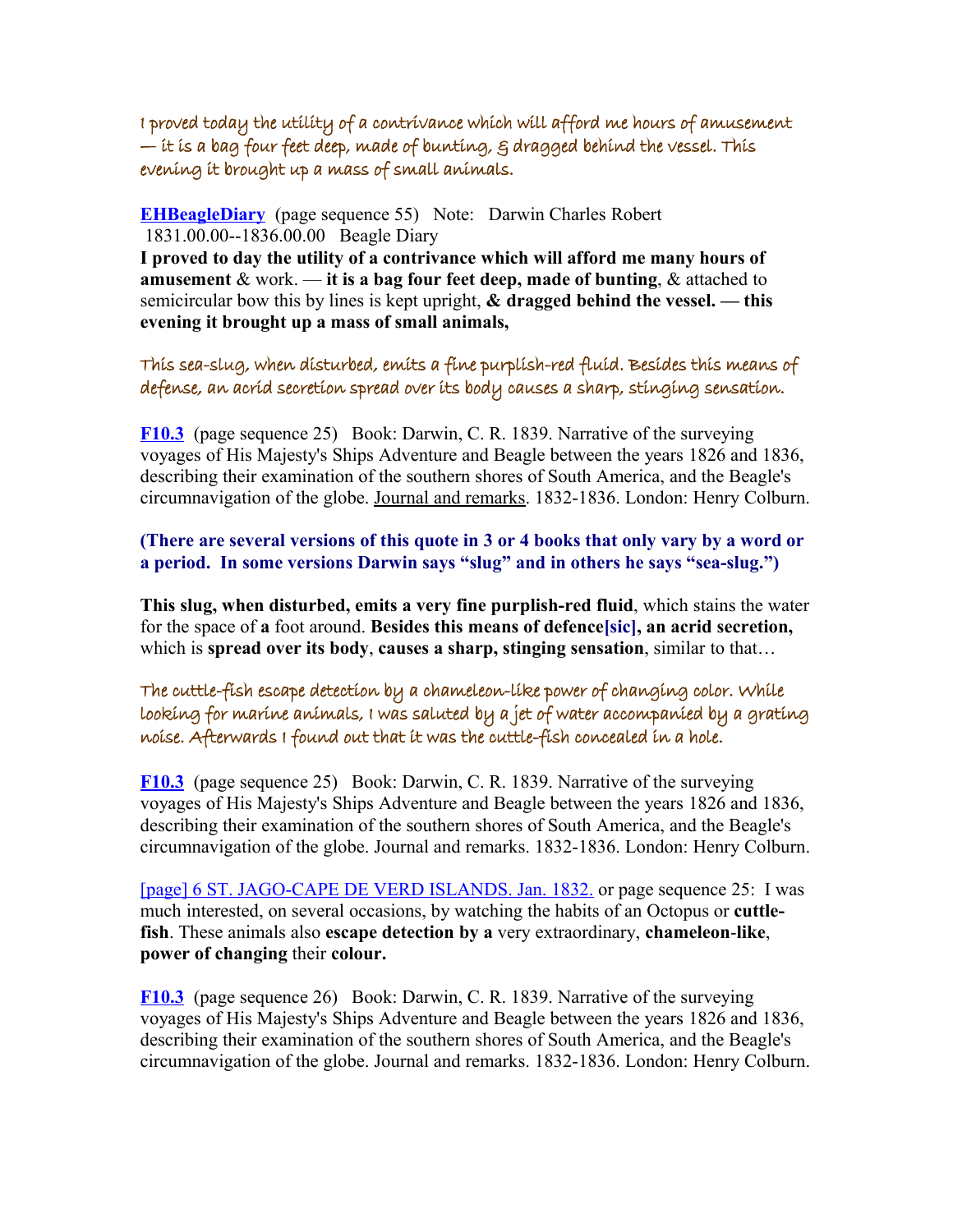…dusky train of ink to hide the hole into which it had crawled. **While looking for marine animals**, with my head about two feet above the rocky shore, **I was** more than once **saluted by a jet of water**, **accompanied by a slight grating noise**. At first I did not know what it was, but **afterwards I found out that it was the cuttle-fish**, which, though **concealed in a hole**, thus often led me to its discovery…

One day I was amused by watching the habits of the Diodon antennatus, which was caught swimming near the shore. This fish, with its flabby skin, is known to possess the singular power of distending itself into a nearly spherical form.

#### **There are 2 very similar versions of this quote. I have used the later version because it's more interesting to read:**

**[F10.3](http://darwin-online.org.uk/content/frameset?viewtype=text&itemID=F10.3&keywords=by+habits+amused+the+watching&pageseq=32)** (page sequence 32) Book: Darwin, C. R. **1839**. Narrative of the surveying voyages of His Majesty's Ships Adventure and Beagle between the years 1826 and 1836, describing their examination of the southern shores of South America, and the Beagle's circumnavigation of the globe. Journal and remarks. 1832-1836. London: Henry Colburn

**One day I was amused by watching the habits of a Diodon**, **which was caught swimming near the shore. This fish is** well **known to possess the singular power of distending itself into a nearly spherical form**.

**[F14](http://darwin-online.org.uk/content/frameset?viewtype=text&itemID=F14&keywords=day+power+i+one+of+this+is+nearly+antennatus+amused+skin+flabby+form+caught+shore+itself+watching+which+spherical+distending+was+by+near+possess+habits+the+swimming+a+known+with+diodon+into+to+its+singular+fish&pageseq=26)** (page sequence 26) Book: Darwin, C. R. **1845**. Journal of researches into the natural history and geology of the countries visited during the voyage of H.M.S. Beagle round the world, under the Command of Capt. Fitz Roy, R.N. 2d edition. London: John Murray.

**One day I was amused by watching the habits of the Diodon antennatus**, **which was caught swimming near the shore**. **This fish**, **with its flabby skin**, **is** well **known to possess the singular power of distending itself into a nearly spherical form.**

In the forenoon a water-spout took place. When they approach a vessel, it is usual to fire a big gun in order to break them.

**[EHBeagleDiary](http://darwin-online.org.uk/content/frameset?viewtype=text&itemID=EHBeagleDiary&keywords=water+a+took+place+spout&pageseq=129)** (page sequence 127; March 20th) Note: Darwin Charles Robert 1831.00.00--1836.00.00 Beagle Diary

**In the forenoon a water**-**spout took place** at a few miles distance & was to me a very interesting phenomenon. — From a stratus or black bank of clouds, **a** small dark cylinder (shaped like a cows tail) depended joined it self to a funnel shaped mass which rested on the sea. — It lasted some moments then the whole appearance vanished into an exceedingly heavy rain storm. — **When they approach** near to **a vessel**, **it is usual to fire a big gun in order to break them**.

**Pages 6 and 7:** 

.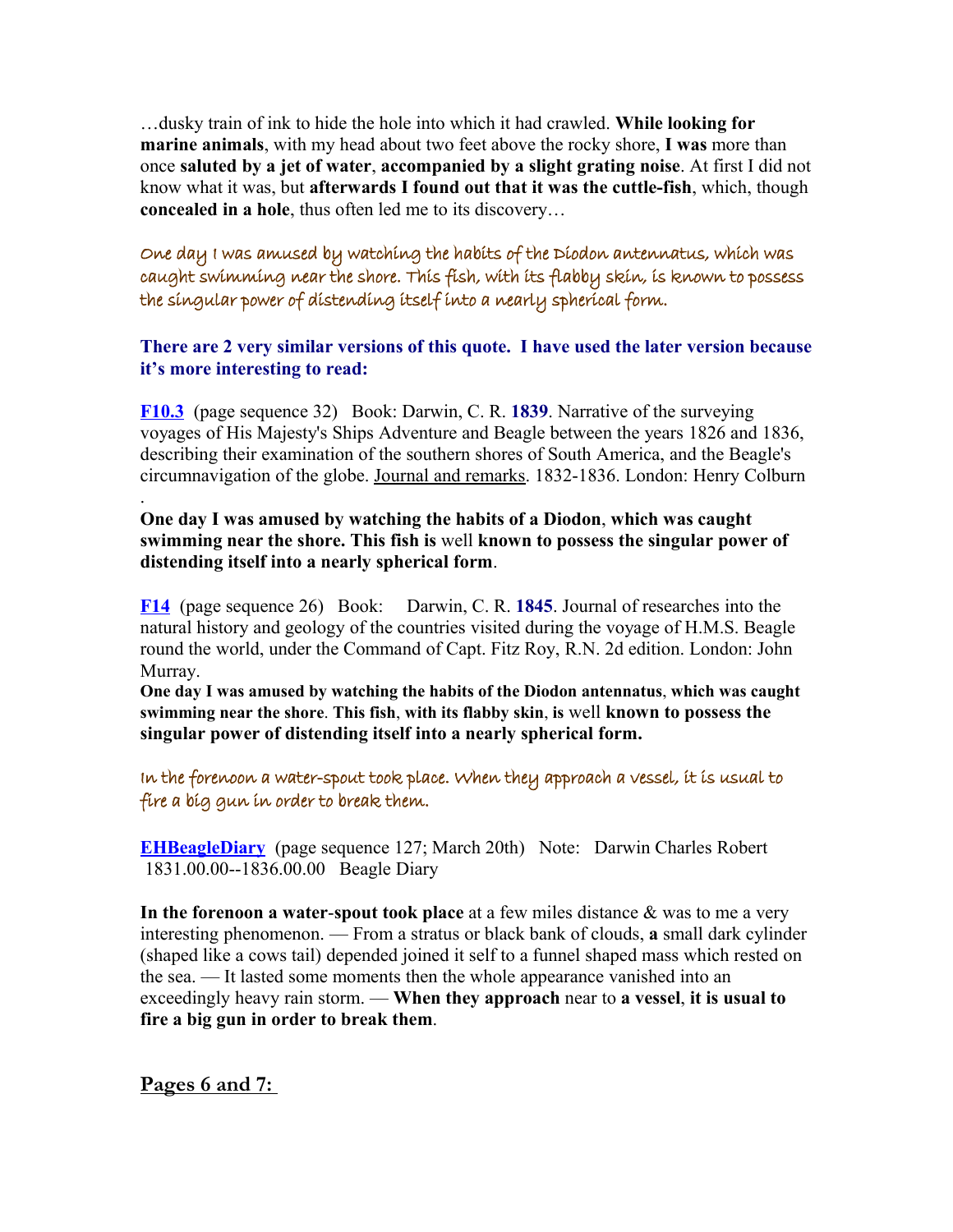Among the scenes which are deeply impressed on my mind, none exceed in sublimity the primeval forests, undefaced by the hand of man.

**[EHBeagleDiary](http://darwin-online.org.uk/content/frameset?viewtype=text&itemID=EHBeagleDiary&keywords=in+the+sublimity+exceed+none+primeval+forests&pageseq=800)** (page sequence 800) Note: Darwin Charles Robert 1831.00.00--1836.00.00 Beagle Diary

**Among the scenes which are deeply impressed on my mind**, **none exceed in sublimity the primeval forests**, **undefaced by the hand of man**, whether those of Brazil, where the powers of life are predominant, or those of Tierra del Fuego, where Death and Decay prevail.

Forests and flowers and birdsI saw in great perfection. If the eye attempts to follow the flight of a gaudy butter-fly, it is arrested by some strange tree or fruit; if watching an insect one forgets itin the stranger flower it is crawling over.

The Elusive Synthesis: Aesthetics and Science By Alfred I. Tauber Contributor Alfred I. Tauber Published by Springer, 1996

Letter to Darwin's sister Caroline, Page 17:

**Forest, & flowers and birds, I saw in great perfection**, & the pleasure of beholding them is infinite.

**[EHBeagleDiary](http://darwin-online.org.uk/content/frameset?viewtype=text&itemID=EHBeagleDiary&keywords=butter+fly+the+a+of+flight+gaudy&pageseq=116)** (page sequence 116) Note: Darwin, Charles Robert 1831.00.00--1836.00.00 Beagle Diary

The delight one experiences in such times bewilders the mind, — **if the eye attempts to follow the flight of a gaudy butter**-**fly**, **it is arrested by some strange tree or fruit**; **if watching an insect one forgets it in the stranger flower it is crawling over**,…

**Pages 8 and 9:**

On the road we saw many beautiful toucans. Amused by watching humming birds.

**[EHBeagleDiary](http://darwin-online.org.uk/content/frameset?viewtype=text&itemID=EHBeagleDiary&keywords=by+amused+humming+watching+birds&pageseq=178)** (page sequence 149 and 178) Note: Darwin Charles Robert 1831.00.00--1836.00.00 Beagle Diary

**…on the road we saw many beautiful** birds, **Toucans** Bee-eaters.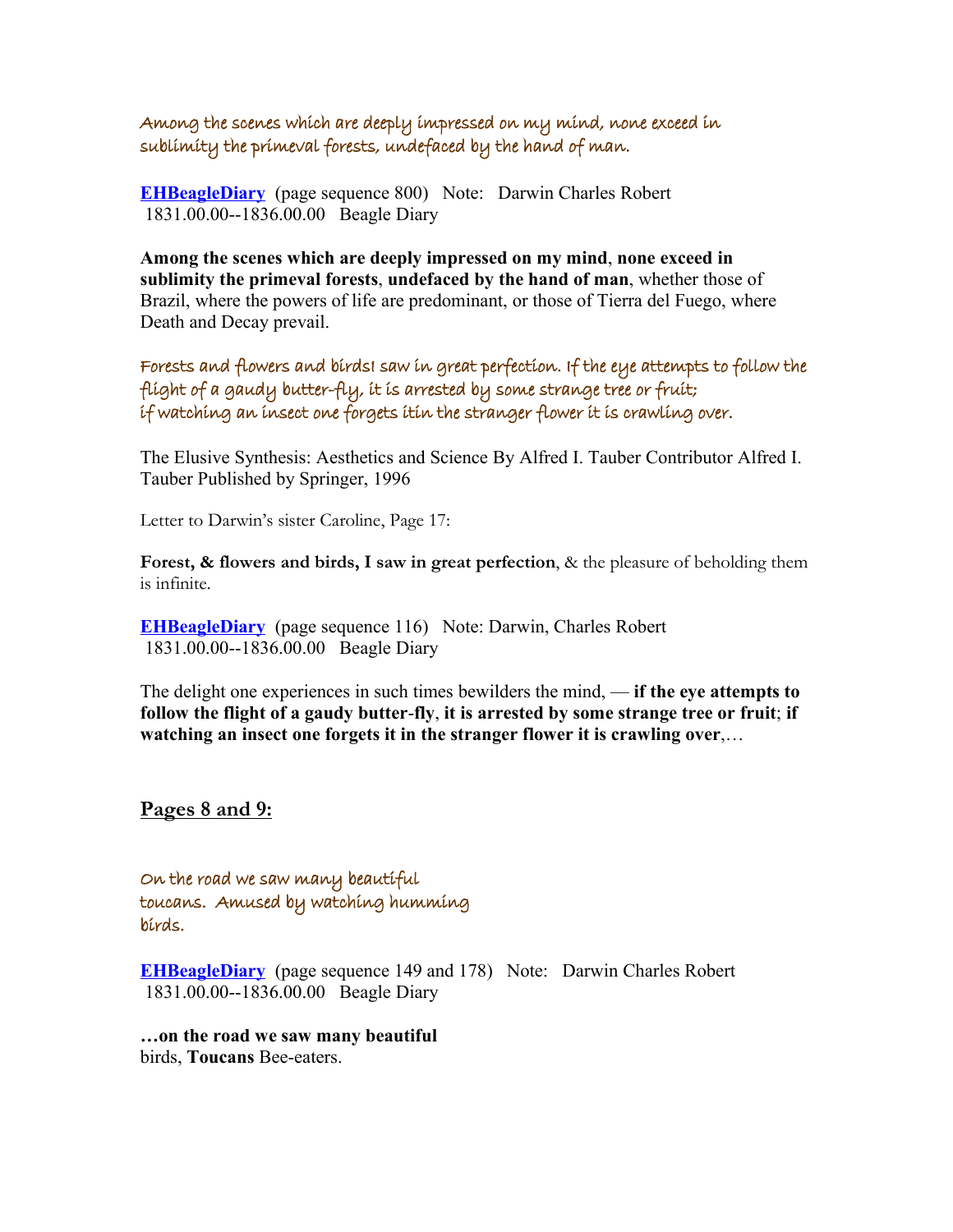we were **amused by watching** the **humming birds**. — I counted four species…

A small frog sits on a blade of grass and sends forth a pleasing chirp: when several are together they sing in harmony.

**[F59](http://darwin-online.org.uk/content/frameset?viewtype=text&itemID=F59&keywords=sits+grass+small+of+pleasing+blade+frog+forth+on+sends+a+chirp+and&pageseq=59)** (page sequence 59) Book: Darwin, C. R. 1890. Journal of researches into the natural history and geology of the various countries visited by H.M.S. Beagle etc. London: John Murray. First Murray illustrated edition. [Text](http://darwin-online.org.uk/content/frameset?viewtype=text&itemID=F59&pageseq=1)

**A small frog**, **of** the genus Hyla, **sits on a blade of grass** about an inch above the surface of the water, **and sends forth a pleasing chirp**: **when several are together they sing in harmony** on different notes.

This is the only butterfly I have ever seen that uses its legs for running.

**[F10.3](http://darwin-online.org.uk/content/frameset?viewtype=text&itemID=F10.3&keywords=have+i+seen+butterfly+that+for+this+is+uses+ever+the+running+legs+only+its&pageseq=57)** (page sequence 57) Book: Darwin, C. R. 1839. Narrative of the surveying voyages of His Majesty's Ships Adventure and Beagle between the years 1826 and 1836, describing their examination of the southern shores of South America, and the Beagle's circumnavigation of the globe. Journal and remarks. 1832-1836. London: Henry Colburn.

I was much surprised at the habits of Papilio feronia….**This is the only butterfly** which **I have ever seen that uses its legs for running.**

Astonished at the labors of ants burdened with pieces of green leaf larger than their own bodies.

**[F10.3](http://darwin-online.org.uk/content/frameset?viewtype=text&itemID=F10.3&keywords=pieces+than+green+their+larger+leaf+of&pageseq=58)** (page sequence 58) Book: Darwin, C.R. 1839. Narrative of the surveying voyages of His Majesty's Ships Adventure and Beagle between the years 1826 and 1836, describing their examination of the southern shores of South America, and the Beagle's circumnavigation of the globe. Journal and remarks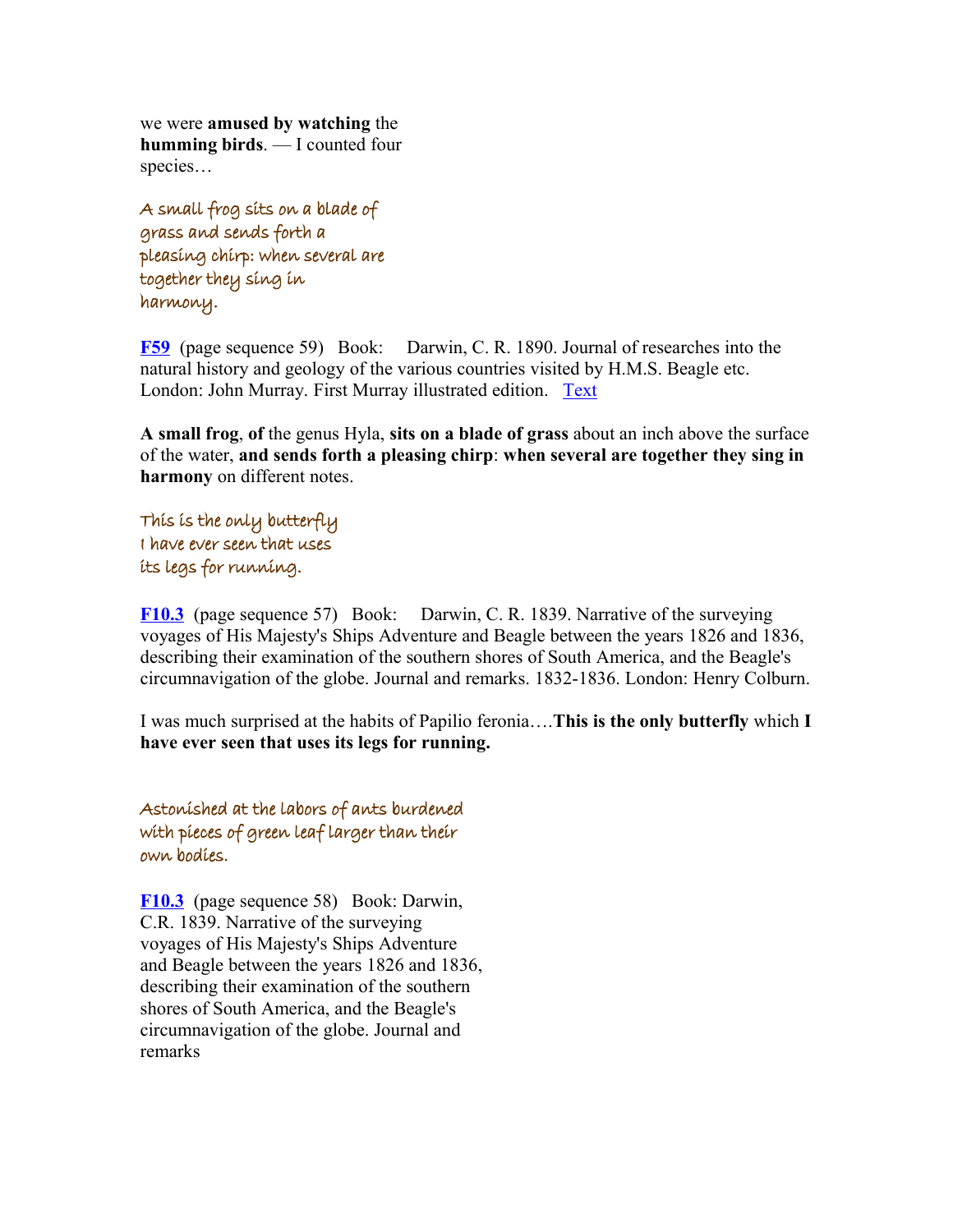A person, on first entering a tropical forest, is **astonished at the labours of the ants**: well-beaten paths branch off in every direction, on which an army of never-failing foragers may be seen, some going forth, and others returning, **burdened with pieces of green leaf**, often **larger than their own bodies**

Bearded monkeys have prehensile tails which even after death can support the whole weight of the body.

**[F10.3](http://darwin-online.org.uk/content/frameset?viewtype=text&itemID=F10.3&keywords=can+of+weight+after+death+the+even+support+whole+body&pageseq=51)** (page sequence 51) Book: Darwin, C. R. 1839. Narrative of the surveying voyages of His Majesty's Ships Adventure and Beagle between the years 1826 and 1836, describing their examination of the southern shores of South America, and the Beagle's circumnavigation of the globe. Journal and remarks. 1832-1836. London: Henry Colburn.

My companion, the day before, had shot two large **bearded monkeys**. These animals **have prehensile tails**, the extremity of **which**, **even after death**, **can support the whole weight of the body**.

The vampire bat is the cause of much trouble by biting the horses on their withers

**[F10.3](http://darwin-online.org.uk/content/frameset?viewtype=text&itemID=F10.3&keywords=bat+much+the+trouble+of+vampire+is+cause&pageseq=44)** (page sequence 44) –the page number in the online book [25] is different from the page sequence number [44] in the same online reference record)

Book: Darwin, C. R. 1839. Narrative of the surveying voyages of His Majesty's Ships Adventure and Beagle between the years 1826 and 1836, describing their examination of the southern shores of South America, and the Beagle's circumnavigation of the globe. Journal and remarks. 1832-1836. London: Henry Colburn.

[\[page\] 25 April, 1832.](http://darwin-online.org.uk/content/frameset?viewtype=side&itemID=F10.3&pageseq=44)

**The Vampire bat is** often **the cause of much trouble, by**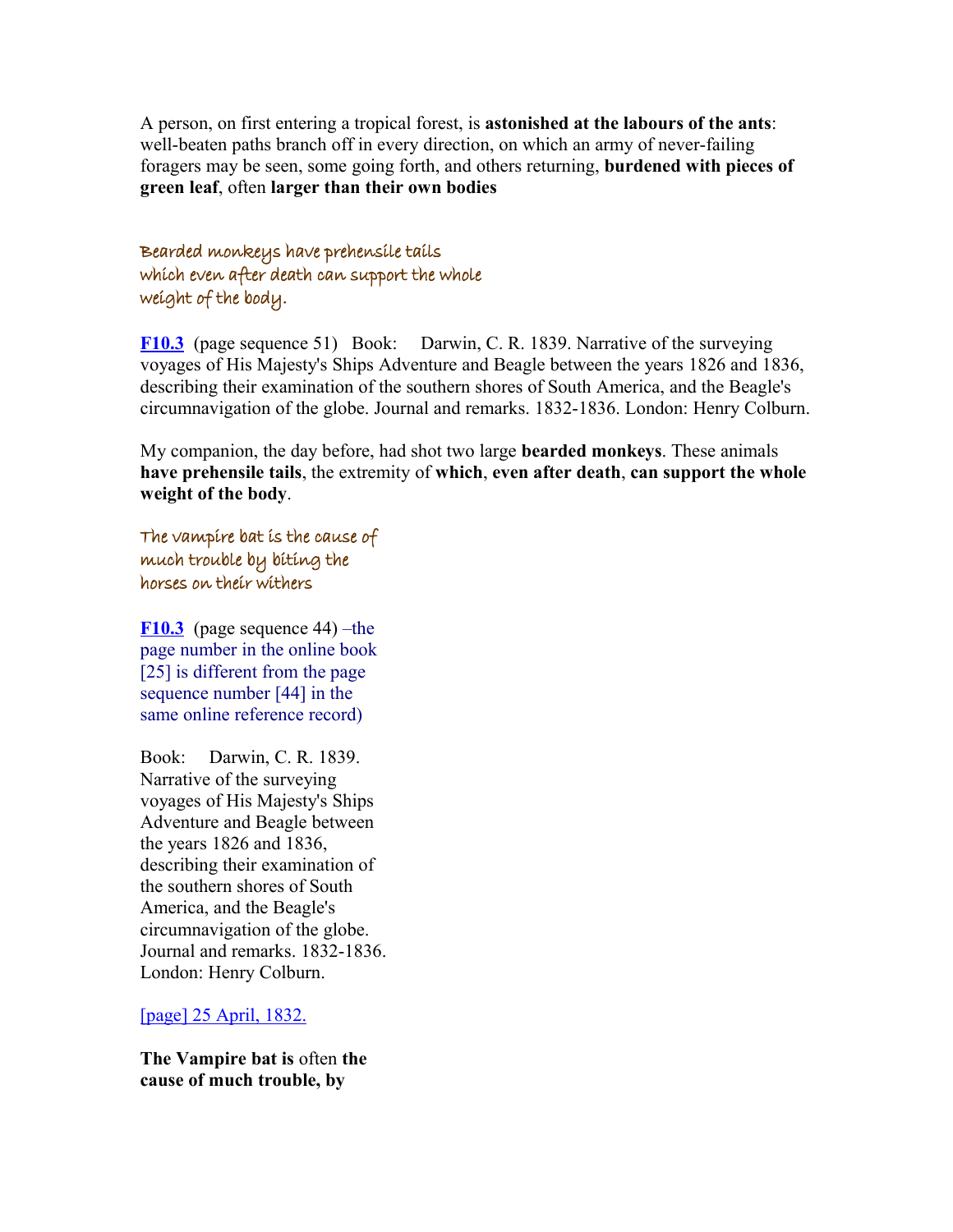**biting the horses on their withers.**

How weak are the arguments of those who maintain that slavery is a tolerable evil! The Corcovado is notorious for run-away slaves. We met three villainous looking ruffians armed up to the teeth. They were slave-hunters, & receive so much for every man dead or alive whom they may take.

**[EHBeagleDiary](http://darwin-online.org.uk/content/frameset?viewtype=text&itemID=EHBeagleDiary&keywords=are+the+arguments+weak+how&pageseq=151)** (page sequence 151, 168, 169) Note: Darwin Charles Robert 1831.00.00--1836.00.00 Beagle Diary Against such facts **how weak are the arguments of those who maintain that slavery is a tolerable evil!**

**The Caucovado** [sic] **is notorious for** Maroon or **run**-**away slaves**;

**We met three villainous looking ruffians, armed** up **to the teeth. — they were** Maticans or **slave-hunters**, **receive so much for every man dead or alive whom they may take**. — In the former case they only bring down the ears.

# **Page 10:**

It is impossible to reflect on the changed state of the American continent without the deepest astonishment. Formerly it must have swarmed with great monsters: now we find mere pigmies.

**[F10.3](http://darwin-online.org.uk/content/frameset?viewtype=text&itemID=F10.3&keywords=reflect+it+to+is+impossible&pageseq=229)** (page sequence 229) Book: Darwin, C. R. 1839. Narrative of the surveying voyages of His Majesty's Ships Adventure and Beagle between the years 1826 and 1836, describing their examination of the southern shores of South America, and the Beagle's circumnavigation of the globe. Journal and remarks. 1832-1836. London: Henry Colburn.

**It is impossible to reflect without the deepest astonishment, on the changed state of this continent**. **Formerly it must have swarmed with great monsters,** like the southern parts of Africa, but **now we find** only the tapir, guanaco, armadillo, and capybara; **mere pigmies** compared to the antecedent races.

## A large piece of covering like that of the Armadillo, but of gigantic size

**[F10.3](http://darwin-online.org.uk/content/frameset?viewtype=text&itemID=F10.3&keywords=large+piece+that+of+like+covering+the+a+armadillo&pageseq=115)** (page sequence 115) Book: Darwin, C. R. 1839. Narrative of the surveying voyages of His Majesty's Ships Adventure and Beagle between the years 1826 and 1836, describing their examination of the southern shores of South America, and the Beagle's circumnavigation of the globe. Journal and remarks.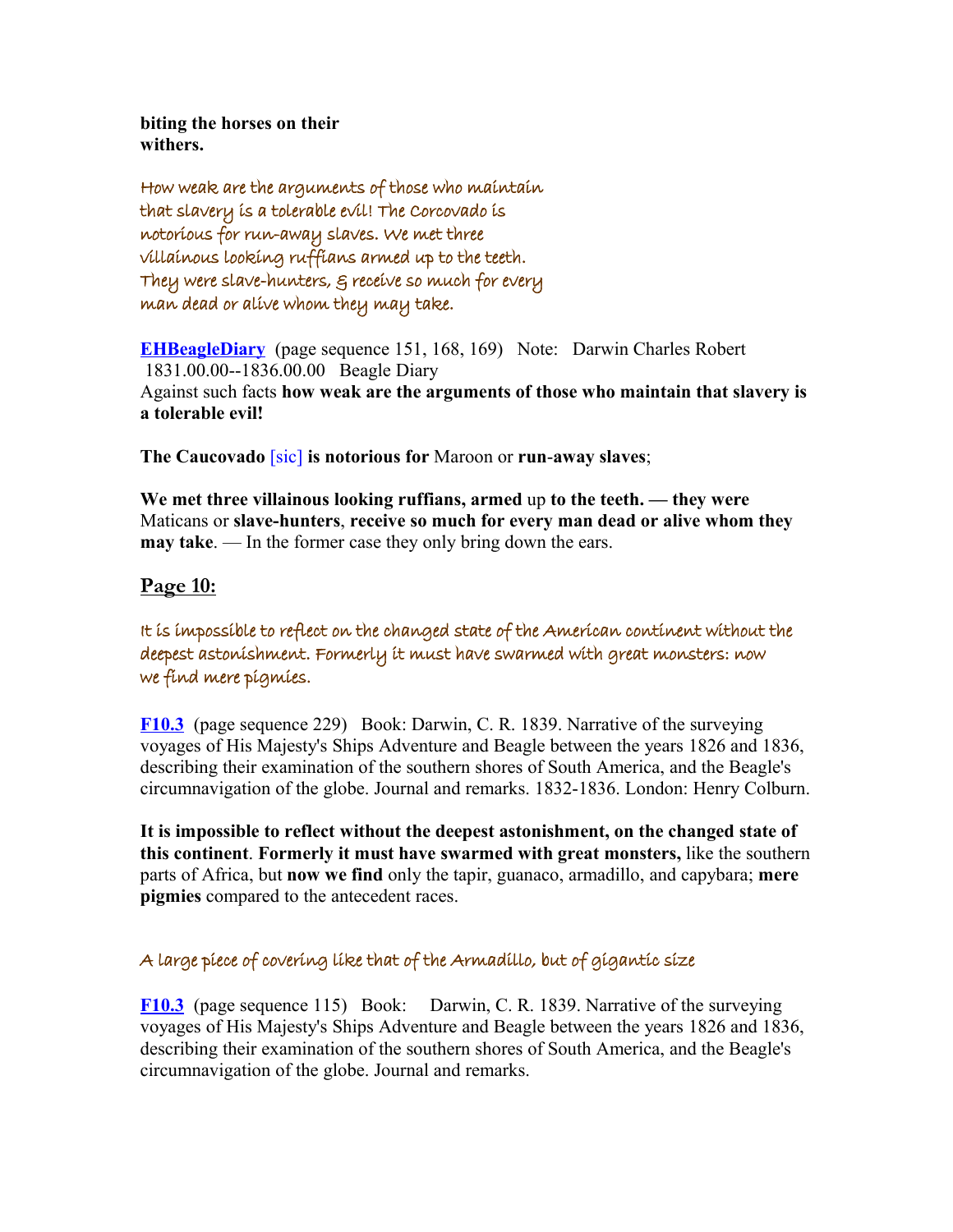**a large piece of** the tesselated **covering like that of the armadillo**, **but of gigantic size**

## A tolerably perfect head of a Megatherium

**[F10.3](http://darwin-online.org.uk/content/frameset?viewtype=text&itemID=F10.3&keywords=perfect+a+tolerably+megatherium+of+head&pageseq=115)** (page sequence 115) Book: Darwin, C. R. 1839. Narrative of the surveying voyages of His Majesty's Ships Adventure and Beagle between the years 1826 and 1836, describing their examination of the southern shores of South America, and the Beagle's circumnavigation of the globe. Journal and remarks. 1832-1836

1st, **a tolerably perfect head of a megatherium**, and a fragment and teeth of two others;

#### An immense Mastodon, which must have abounded over the whole country

**[F10.3](http://darwin-online.org.uk/content/frameset?viewtype=text&itemID=F10.3&keywords=have+which+over+abounded+immense+must+the+country+an+whole+mastodon&pageseq=123)** (page sequence 123) Book: Darwin, C. R. 1839. Narrative of the surveying voyages of His Majesty's Ships Adventure and Beagle between the years 1826 and 1836, describing their examination of the southern shores of South America, and the Beagle's circumnavigation of the globe. Journal and remarks. 1832-1836. London: Henry Colburn.

6th, **an immense mastodon**, **which must have abounded over the whole country**;

## From the shells we may feel absolutely certain that the remains were embedded in a shallow sea.

**[F10.3](http://darwin-online.org.uk/content/frameset?viewtype=text&itemID=F10.3&keywords=in+from+absolutely+embedded+were+feel+that+shells+the+a+sea+remains+shallow+may+certain+we&pageseq=116)** (page sequence 116) Book: Darwin, C. R. 1839. Narrative of the surveying voyages of His Majesty's Ships Adventure and Beagle between the years 1826 and 1836, describing their examination of the southern shores of South America, and the Beagle's circumnavigation of the globe. Journal and remarks. 1832-1836. London: Henry Colburn.

**From the shells** being littoral species (including one terrestrial), and from the character of the deposit, **we may feel absolutely certain that the remains were embedded in a shallow sea**, not far from the coast.

## The great size of the bones is truly wonderful.

**[F59](http://darwin-online.org.uk/content/frameset?viewtype=text&itemID=F59&keywords=size+the+wonderful+great+truly+of+is+bones&pageseq=119)** (page sequence 119) Book: Darwin, C. R. 1890. Journal of researches into the natural history and geology of the various countries visited by H.M.S. Beagle etc. London: John Murray. First Murray illustrated edition.

**The great size of the bones** of the Megatheroid animals, including the Megatherium, Megalonyx, Scelidotherium, and Mylodon, **is truly wonderful**.

# **Page 11:**

An Edentata as large as a pony, and with great scratching claws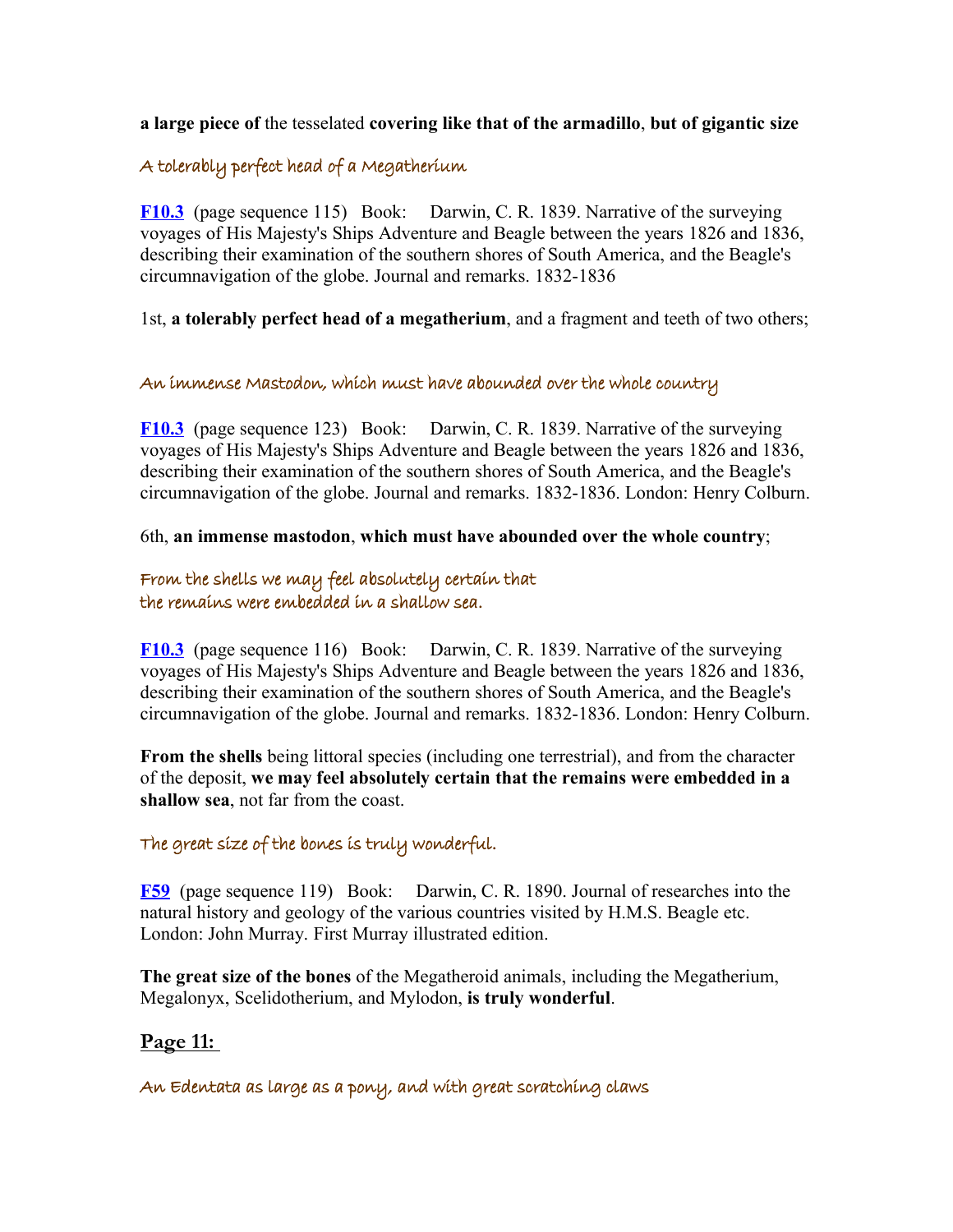**[F10.3](http://darwin-online.org.uk/content/frameset?viewtype=text&itemID=F10.3&keywords=as+large+edentata+pony+a+great+with+claws+scratching+and&pageseq=115)** (page sequence 115) Book: Darwin, C. R. 1839. Narrative of the surveying voyages of His Majesty's Ships Adventure and Beagle between the years 1826 and 1836, describing their examination of the southern shores of South America, and the Beagle's circumnavigation of the globe. Journal and remarks. 1832-1836. London: Henry Colburn.

**an** animal of the order **Edentata**, **as large as a pony**, **and with great scratching claws**;

#### The Scelidotherium, including even the knee-cap

**[F14](http://darwin-online.org.uk/content/frameset?viewtype=text&itemID=F14&keywords=cap+the+even+including+scelidotherium+knee&pageseq=96)** (page sequence 96) Book: Darwin, C. R. 1845. Journal of researches into the natural history and geology of the countries visited during the voyage of H.M.S. Beagle round the world, under the Command of Capt. Fitz Roy, R.N. 2d edition. London: John Murray.

From the bones of **the Scelidotherium**, **including even the knee**-**cap**, being intombed [sic] in their proper relative positions…

#### Half the skeleton of a Macrauchenia as large as a camel

**[F14](http://darwin-online.org.uk/content/frameset?viewtype=text&itemID=F14&keywords=macrauchenia+half+as+large+skeleton+of+the+a+camel&pageseq=185)** (page sequence 185) Book: Darwin, C. R. 1845. Journal of researches into the natural history and geology of the countries visited during the voyage of H.M.S. Beagle round the world, under the Command of Capt. Fitz Roy, R.N. 2d edition. London: John Murray.

I found **half the skeleton of the Macrauchenia** Patachonica, a remarkable quadruped, full **as large as a camel**.

#### The Toxodon, an extraordinary animal as large as a hippopotamus

**[F10.3](http://darwin-online.org.uk/content/frameset?viewtype=text&itemID=F10.3&keywords=as+large+toxodon+hippopotamus+extraordinary+the+animal+a+an&pageseq=123)** (page sequence 123) Book: Darwin, C. R. 1839. Narrative of the surveying voyages of His Majesty's Ships Adventure and Beagle between the years 1826 and 1836, describing their examination of the southern shores of South America, and the Beagle's circumnavigation of the globe. Journal and remarks. 1832-1836. London: Henry Colburn.

#### 8th, **the toxodon**, **an extraordinary animal as large as a hippopotamus**;

#### What has made so many species disappear?

**<http://ebooks.adelaide.edu.au/d/darwin/charles/beagle/complete.html>** Charles Darwin, M.A., F.R.S; Book: A Naturalist's Voyage Round the World: Journal of Researches into the Natural History and Geology of the countries visited during the voyage round the world of H.M.S. *Beagle* under the command of Captain Fitz Roy, R.N. eBooks@Adelaide The University of Adelaide Library University of Adelaide South Australia 5005 Chapter VIII January 9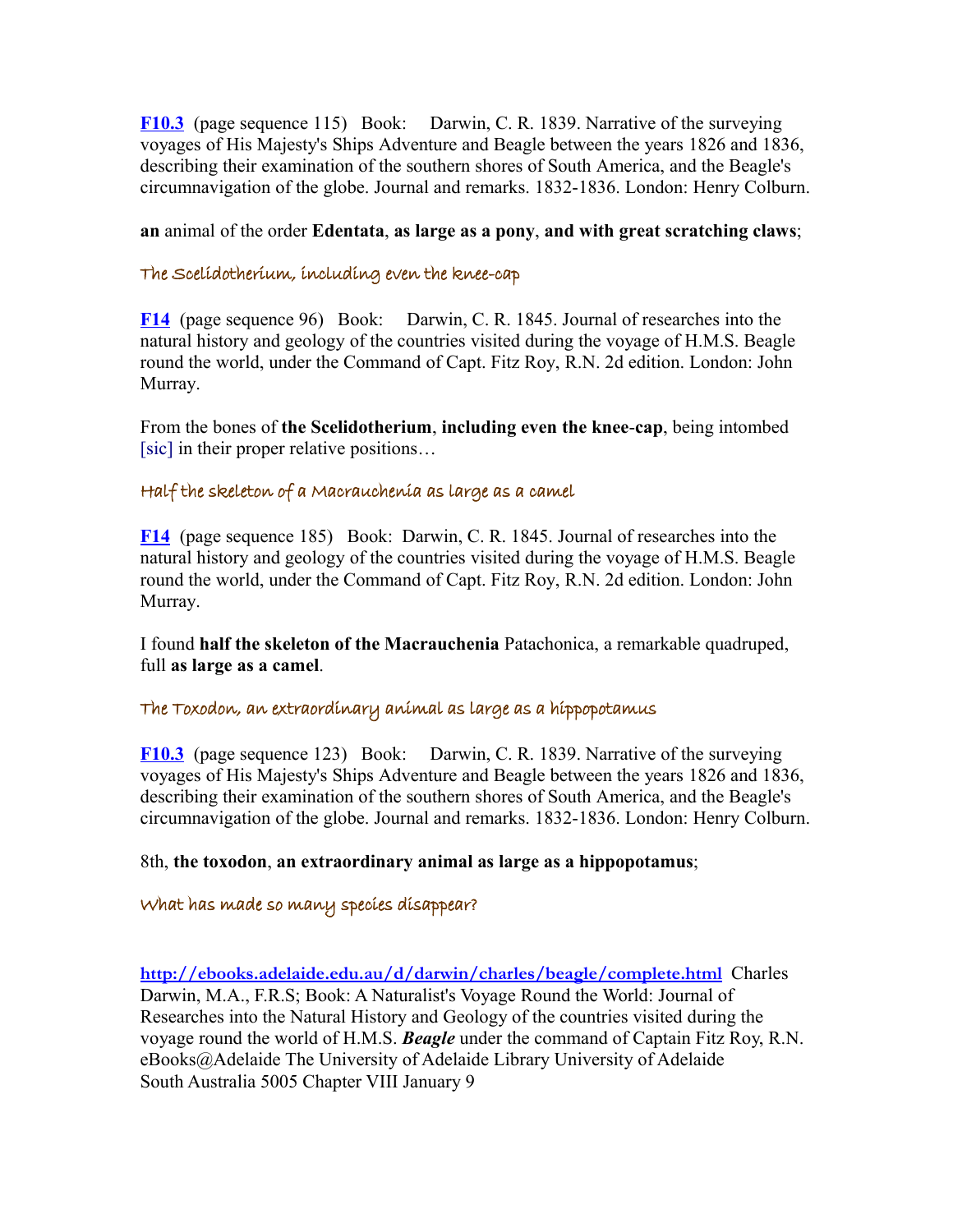The greater number, if not all, of these extinct quadrupeds lived at a late period, and were the contemporaries of most of the existing sea-shells. Since they lived, no very great change in the form of the land can have taken place. **What**, then, **has exterminated so many species** and whole genera**?**

# **Page 12:**

The country is a broken mass of wild rocks, lofty hills  $g$  useless forests,  $g$  these are viewed through mists & endless storms.

**[EHBeagleDiary](http://darwin-online.org.uk/content/frameset?viewtype=text&itemID=EHBeagleDiary&keywords=wild+of+is+broken+the+country+a+rocks+mass&pageseq=429)** (page sequence 429) Note: Darwin Charles Robert 1831.00.00--1836.00.00 Beagle Diary Their **country is a broken mass of wild rocks**, **lofty hills useless forests, these are viewed through mists endless storms.**

During [a] former voyage, Captain Fitz Roy seized a party of natives, and some of these he took with him to England to educate at his own expense. To settle these natives in their own country was one chief inducement to Captain Fitz Roy to undertake our present voyage. I was struck, whilst living with the Feugians on board the Beagle, [by] how similar their minds were to ours.

**[F14](http://darwin-online.org.uk/content/frameset?viewtype=text&itemID=F14&keywords=seized+fitz+natives+roy+a+of+party+captain&pageseq=219)** (page sequence 219) Book: Darwin, C. R. 1845. Journal of researches into the natural history and geology of the countries visited during the voyage of H.M.S. Beagle round the world, under the Command of Capt. Fitz Roy, R.N. 2d edition. London: John Murray.

**During** the **former voyage** of the Adventure and Beagle in 1826 to 1830, **Captain Fitz Roy seized** on **a party of natives**, as hostages for the loss of a boat, which had been stolen, to the great jeopardy of a party employed on the survey; **and some of these** natives, as well as a child whom he bought for a pearl-button, **he took with him to England**, determining **to educate them** and instruct them in religion **at his own expense.**

**[F955](http://darwin-online.org.uk/content/frameset?viewtype=text&itemID=F955&keywords=whilst+struck+i+the+feugians+with+living+was&pageseq=201)** (page sequence 201) Book: Darwin, C. R. 1882. The descent of man, and selection in relation to sex. London: John Murray. 2nd edition, fifteenth thousand.

…yet **I was** incessantly **struck**, **whilst living with the Feugians on board the Beagle**, with the many little traits of character, shewing **how similar their minds were to ours**;

Jemmy Button

A universal favorite. Merry and often laughed. Fond of admiring himself in a looking glass.

**[F14](http://darwin-online.org.uk/content/frameset?viewtype=text&itemID=F14&keywords=in+looking+himself+a+admiring+of+glass+fond&pageseq=220)** (page sequence 220) Book: Darwin, C. R. 1845. Journal of researches into the natural history and geology of the countries visited during the voyage of H.M.S. Beagle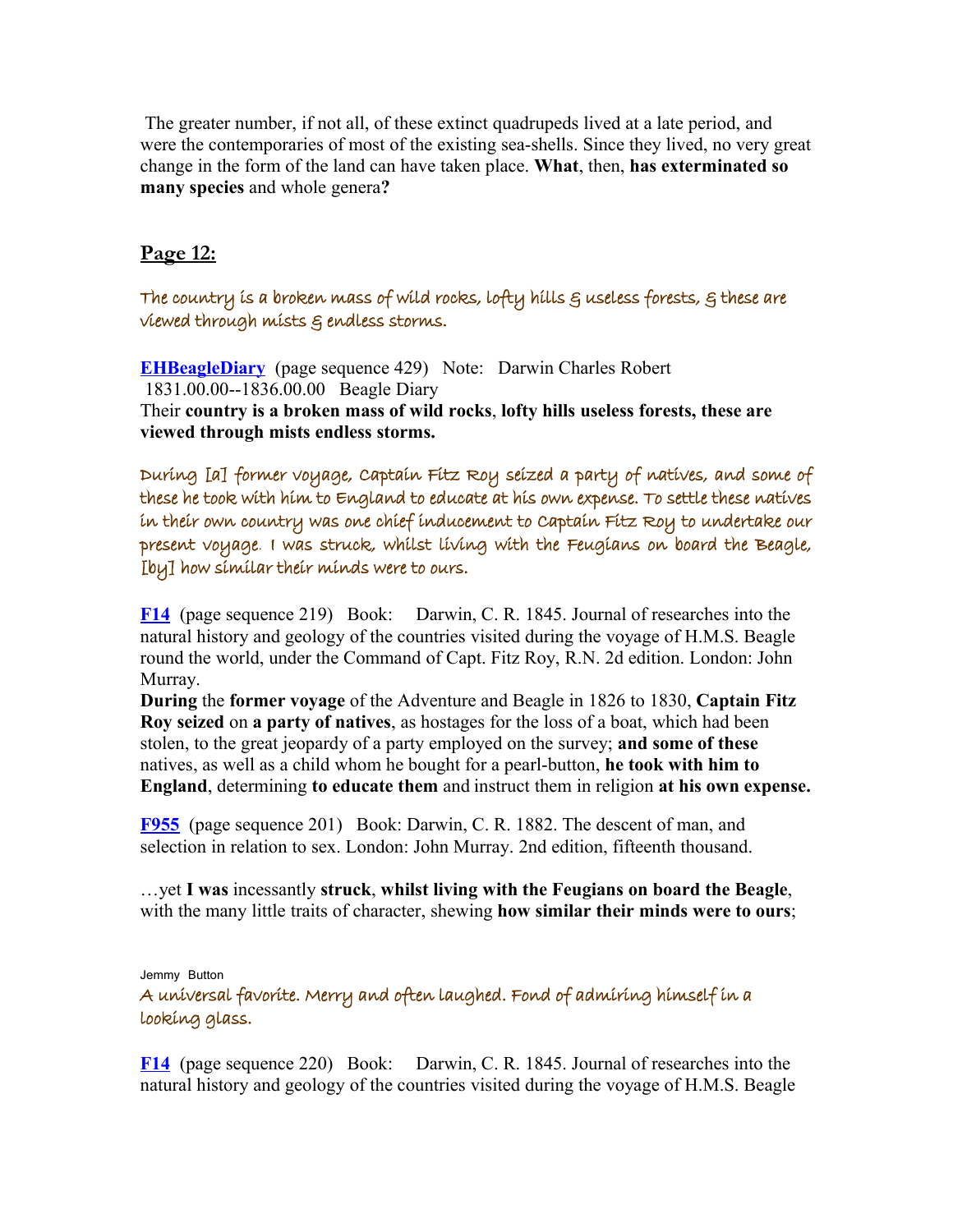round the world, under the Command of Capt. Fitz Roy, R.N. 2d edition. London: John Murray.

**Jemmy Button** was **a universal favourite**, but likewise passionate; the expression of his face at once showed his nice disposition. He was **merry and often laughed**,… He was **fond of admiring himself in a looking**-**glass**;

#### York Minster A full-grown short powerful man. Reserved, morose; his intellect good.

**[F14](http://darwin-online.org.uk/content/frameset?viewtype=text&itemID=F14&keywords=his+good+grown+powerful+morose+reserved+full+a+short+man+intellect&pageseq=220)** (page sequence 220) Book: Darwin, C. R. 1845. Journal of researches into the natural history and geology of the countries visited during the voyage of H.M.S. Beagle round the world, under the Command of Capt. Fitz Roy, R.N. 2d edition. London: John Murray.

**York Minster** was **a full**-**grown**, **short**, **thick**, **powerful man**: his disposition was **reserved**, taciturn, **morose**, and when excited violently passionate; his affections were very strong towards a few friends on board; **his intellect good**.

Fuegia Basket

A nice modest young girl, very quick in learning languages. York Minster determined to marry her as soon as they were on shore.

**[F14](http://darwin-online.org.uk/content/frameset?viewtype=text&itemID=F14&keywords=in+minster+determined+very+york+marry+languages+quick+her+learning+to&pageseq=221)** (page sequence 221) Book: Darwin, C. R. 1845. Journal of researches into the natural history and geology of the countries visited during the voyage of H.M.S. Beagle round the world, under the Command of Capt. Fitz Roy, R.N. 2d edition. London: John Murray.

Lastly, Fuegia Basket was **a nice**, **modest**, reserved **young girl**, with **a** rather pleasing but sometimes sullen expression, and **very quick in learning** anything, especially **languages**. This she showed in picking up some Portuguese and Spanish, when left on shore for only **a** short time at Rio de Janeiro and Monte Video, and in her knowledge of English. **York Minster** was very jealous of any attention paid to her; for it was clear he **determined to marry her as soon as they were** settled **on shore**.

## **Page 13:**

Perhaps [nothing] is more sure to create astonishment than the first sight, in his native haunt, of a real barbarian. I believe, in this extreme part of South America, man exists in a lower state of improvement than in any other part of the world. At night, human beings, naked and scarcely protected from the wind and rain, sleep on the wet ground coiled up like animals. [Yet] nature has fitted the Fuegian to the climate & productions of his country.

**[EHBeagleDiary](http://darwin-online.org.uk/content/frameset?viewtype=text&itemID=EHBeagleDiary&keywords=real+a+barbarian&pageseq=801)** (page sequence 801) Note: Darwin Charles Robert 1831.00.00—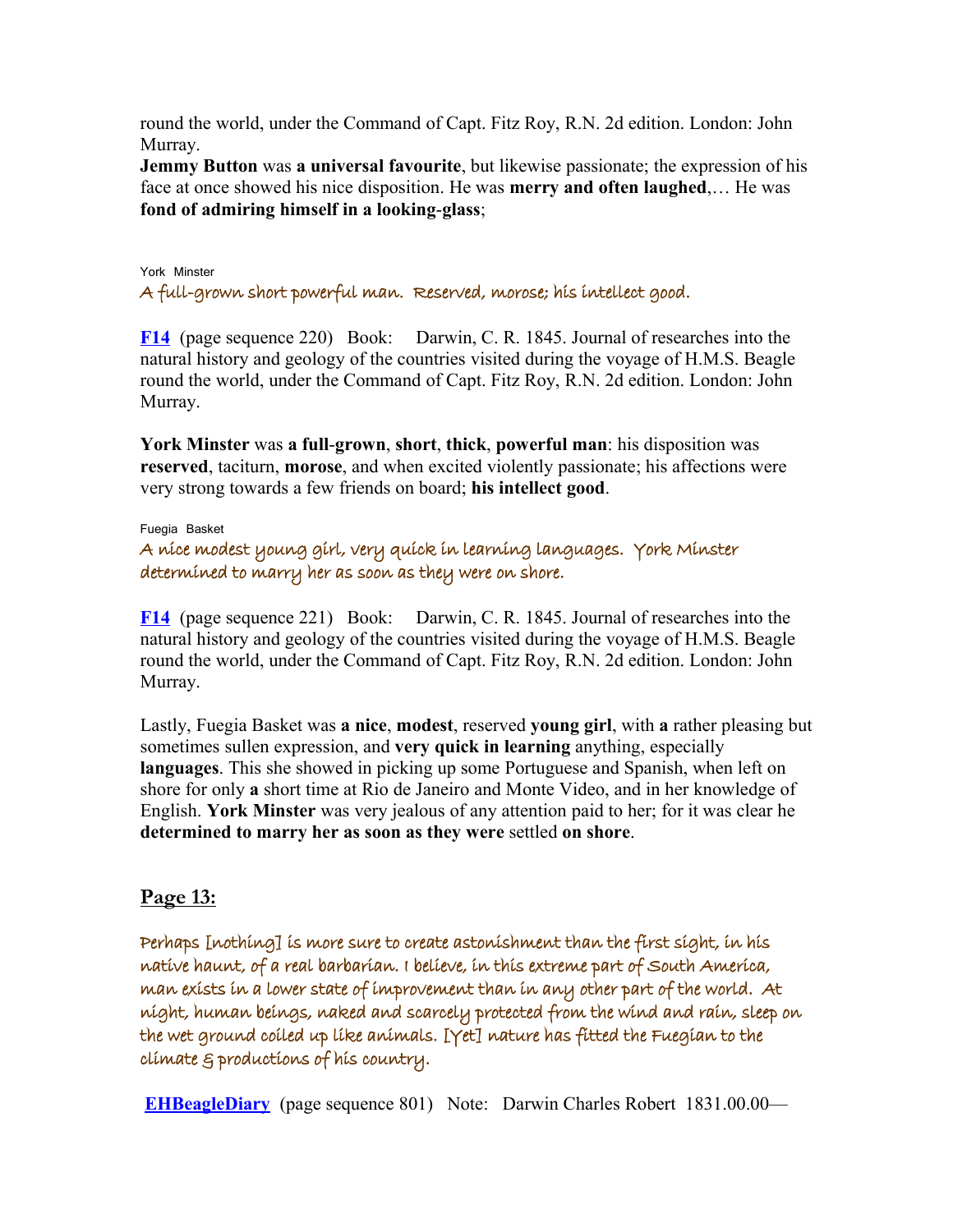#### 1836.00.00 Beagle Diary

## **perhaps** no one **is more sure to create astonishment**, **than the first sight**, **in his native haunt of a real barbarian…**

**[F14](http://darwin-online.org.uk/content/frameset?viewtype=text&itemID=F14&keywords=in+improvement+than+part+state+of+world+exists+any+other+the+a+man+lower&pageseq=243)** (page sequence 243) Book: Darwin, C. R. 1845. Journal of researches into the natural history and geology of the countries visited during the voyage of H.M.S. Beagle round the world, under the Command of Capt. Fitz Roy, R.N. 2d edition. London: John Murray**.** 

#### **I believe, in this extreme part of South America, man exists in a lower state of improvement than in any other part of the world.**

**[F10.3](http://darwin-online.org.uk/content/frameset?viewtype=text&itemID=F10.3&keywords=from+coiled+scarcely+human+protected+at+like+rain+wind+beings+wet+naked+on+the+sleep+up+ground+night+animals+and&pageseq=255)** (page sequence 255) Book: Darwin, C. R. 1839. Narrative of the surveying voyages of His Majesty's Ships Adventure and Beagle between the years 1826 and 1836, describing their examination of the southern shores of South America, and the Beagle's circumnavigation of the globe. Journal and remarks. 1832-1836. London: Henry Colburn.

**At night**, five or six **human beings**, **naked and scarcely protected from the wind and rain** of this tempestuous climate, **sleep on the wet ground coiled up like animals**.

**[EHBeagleDiary](http://darwin-online.org.uk/content/frameset?viewtype=text&itemID=EHBeagleDiary&keywords=fuegian+climate+the+fitted+nature+has+to&pageseq=430)** (page sequence 430) Note: Darwin Charles Robert 1831.00.00--1836.00.00 Beagle Diary **Nature**, by making habit omnipotent, **has fitted the Fuegian to the climate productions of his country.**

**[F10.3](http://darwin-online.org.uk/content/frameset?viewtype=text&itemID=F10.3&keywords=fuegian+climate+the+fitted+nature+has+to&pageseq=256)** (page sequence 256) Book: Darwin, C. R. 1839. Narrative of the surveying voyages of His Majesty's Ships Adventure and Beagle between the years 1826 and 1836, describing their examination of the southern shores of South America, and the Beagle's circumnavigation of the globe. Journal and remarks. 1832-1836. London: Henry Colburn.

**Nature** by making habit omnipotent, and its effects hereditary, **has fitted the Fuegian to the climate and** the **productions of his country.**

Whence have these people come? Have they remained in the same state since the creation of the world? Could our [ancestors] have been men like these?

**[EHBeagleDiary](http://darwin-online.org.uk/content/frameset?viewtype=text&itemID=EHBeagleDiary&keywords=in+have+they+the+state+same+remained&pageseq=430)** (page sequence 430) Note: Darwin Charles Robert 1831.00.00--1836.00.00 Beagle Diary

#### **Whence have these people come? Have they remained in the same state since the creation of the world?**

**[F14](http://darwin-online.org.uk/content/frameset?viewtype=text&itemID=F14&keywords=men+have+progenitors+been+could+our+these+like&pageseq=517)** (page sequence 517) Book: Darwin, C. R. 1845. Journal of researches into the natural history and geology of the countries visited during the voyage of H.M.S. Beagle round the world, under the Command of Capt. Fitz Roy, R.N. 2d edition. London: John Murray.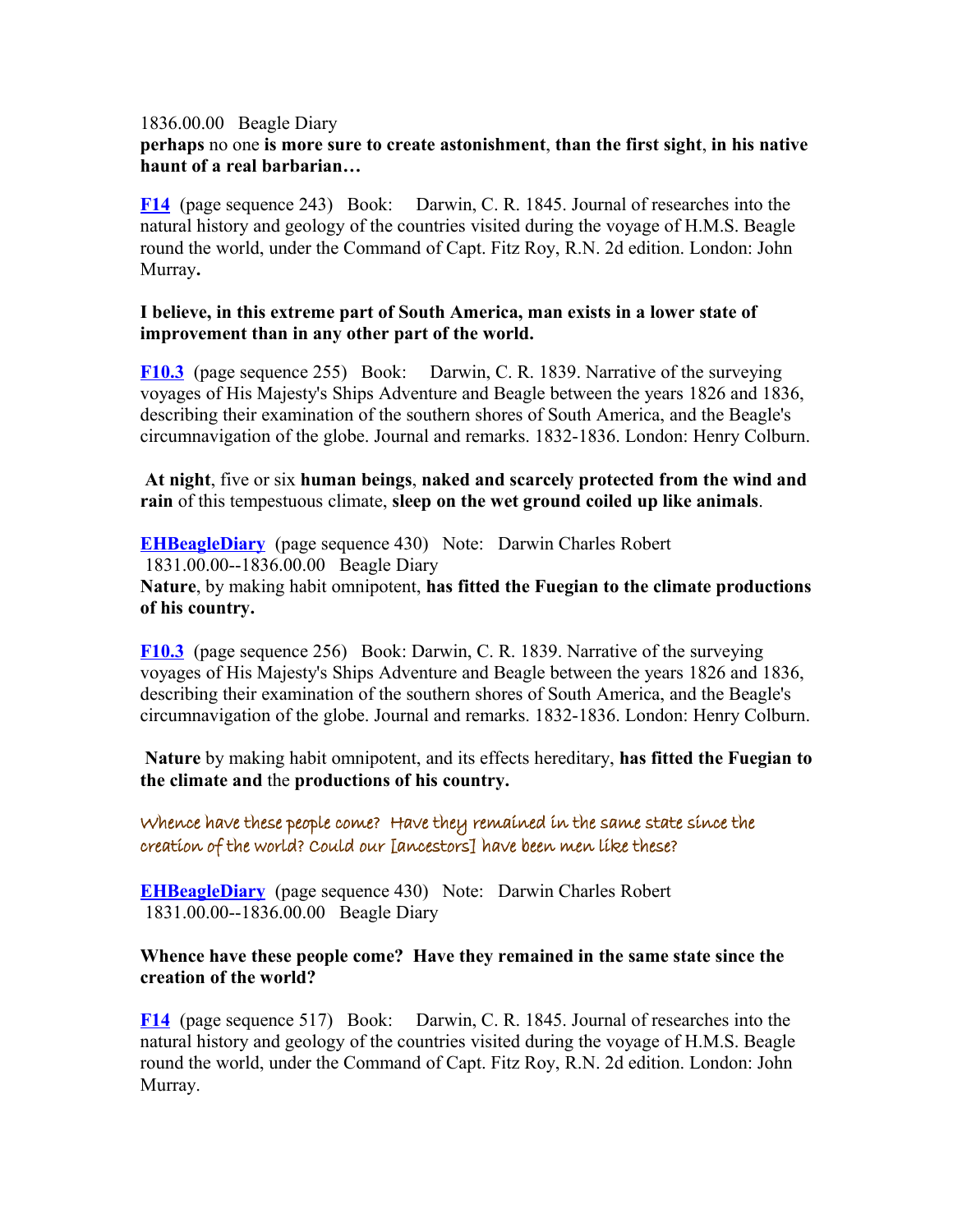One's mind hurries back over past centuries, and then asks, **could our** progenitors **have been men like these**?

## **Pages 14 and 15:**

The wild Gaucho cavalry formed the most savage picturesque group I ever beheld. They are singularly striking; great spurs clanking on their heels & a knife, stuck (§ often used) as a dagger at their waist.

**[EHBeagleDiary](http://darwin-online.org.uk/content/frameset?viewtype=text&itemID=EHBeagleDiary&keywords=gaucho+wild+cavalry+the+most+formed+savage&pageseq=227)** (page sequence 227 and 322) Note: Darwin Charles Robert 1831.00.00--1836.00.00 Beagle Diary

here were several of **the wild Gaucho cavalry** waiting to see us land; they **formed** by far **the most savage picturesque group I ever beheld**… **They are** a **singularly striking** looking set of men. With their bright coloured robes; **great spurs clanking on their heels and a knife, stuck (& often used) as a dagger at their waist**, they look a very different race of men…

Gauchos sleep on the bare ground at all times  $\varepsilon$  as they travel get their food. I saw one most beautiful chase; a fine Ostrich tried to escape; the Gauchos pursued it at a reckless pace, each man whirling the balls round his head; the foremost at last threw them, in an instant the Ostrich rolled over & over, its legs being lashed together by the thong.

**[EHBeagleDiary](http://darwin-online.org.uk/content/frameset?viewtype=text&itemID=EHBeagleDiary&keywords=get+they+as+at+travel+all+bare+their+food+on+the+sleep+ground+gauchos+times&pageseq=231)** (page sequence 231 and 236) Note: Darwin Charles Robert 1831.00.00--1836.00.00 Beagle Diary

**The Gauchos** were very civil took us to the only spot where there was any chance of water. They **sleep on the bare ground at all times & as they travel get their food;**

**[EHBeagleDiary](http://darwin-online.org.uk/content/frameset?viewtype=text&itemID=EHBeagleDiary&keywords=the+them+foremost+threw+at+last&pageseq=236)** (page sequence 236) Note: Darwin Charles Robert 1831.00.00--1836.00.00 Beagle Diary [Text](http://darwin-online.org.uk/content/frameset?viewtype=text&itemID=EHBeagleDiary&pageseq=1)

[page] 233

**I saw one most beautiful chace;** [sic]

[page] 234

**a fine Ostrich tried to escape; the Gauchos pursued it at a reckless pace, each man whirling the balls round his head; the foremost at last threw them, in an instant the Ostrich rolled over over, its legs being** fairly **lashed together by the thong.**

Rheas run but can't fly; the male alone hatches the eggs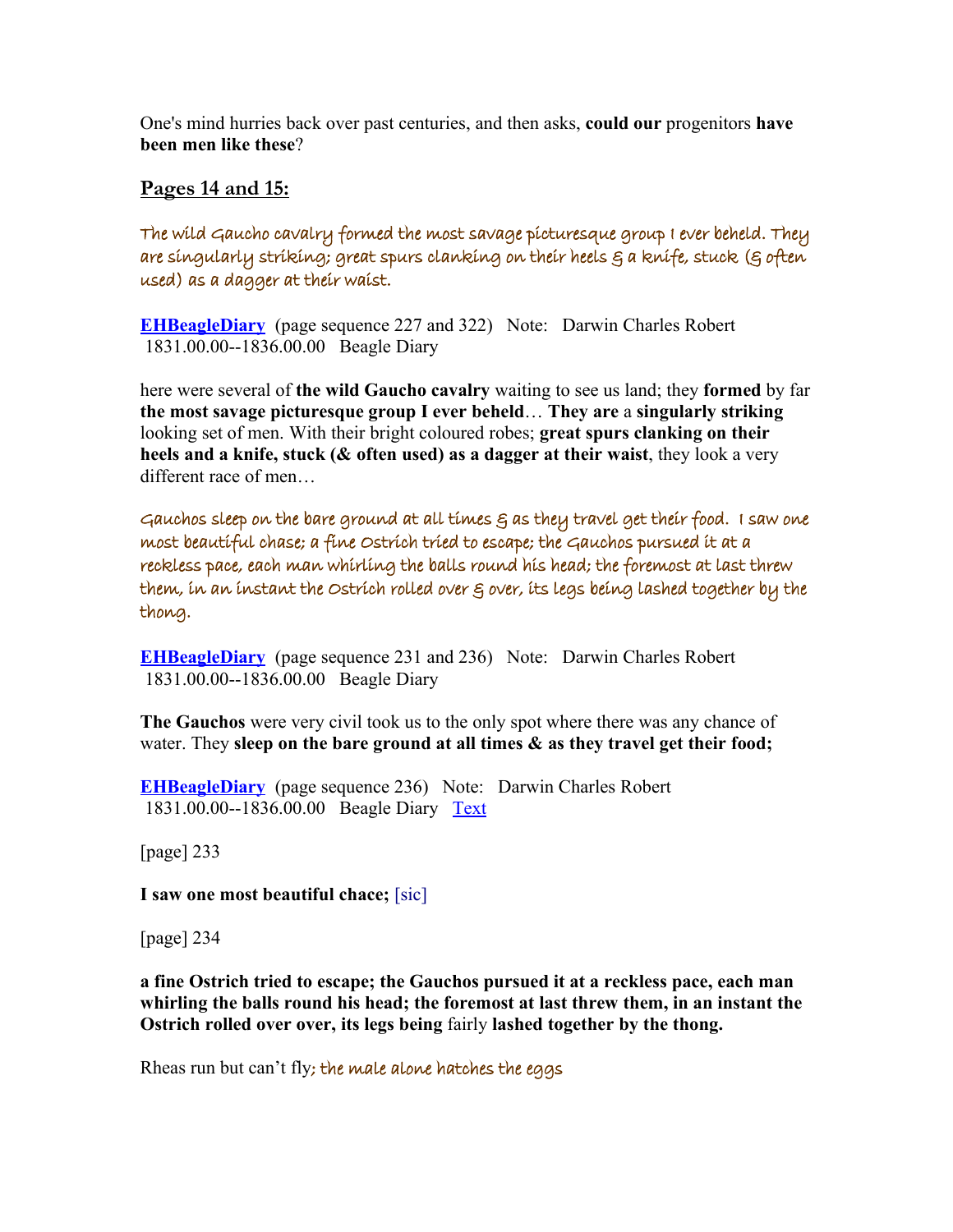**[F1643](http://darwin-online.org.uk/content/frameset?viewtype=text&itemID=F1643&keywords=male+eggs+the+hatches+alone&pageseq=2)** (page sequence 2) Periodical contribution: Darwin, C. R. 1837. [Notes on Rhea americana and Rhea darwinii]. [Read 14 March] Proceedings of the Zoological Society of London 5 (51): 35-36.

The Gauchos unanimously affirm that **the male** bird **alone hatches the eggs**, and for some time afterwards accompanies the young.

#### the zorillo fears neither dog nor man

**[F10.3](http://darwin-online.org.uk/content/frameset?viewtype=text&itemID=F10.3&keywords=neither+fears+dog+the+man+nor+zorillo&pageseq=113)** (page sequence 113 [pages 93 and 94]) Book: Darwin, C. R. 1839. Narrative of the surveying voyages of His Majesty's Ships Adventure and Beagle between the years 1826 and 1836, describing their examination of the southern shores of South America, and the Beagle's circumnavigation of the globe. Journal and remarks. 1832-1836. London: Henry Colburn.

**the Zorillo** resembles a polecat, but it is rather larger, and much thicker in proportion. Conscious of its power, it roams by day about the open plain, and **fears neither dog nor man**.

## **Pages 16 and 17:**

Some months ago the government of Buenos Ayres sent out an army to exterminate the Indians. I believe such a villainous, Banditti-like army was never before collected together.

**[EHBeagleDiary](http://darwin-online.org.uk/content/frameset?viewtype=text&itemID=EHBeagleDiary&keywords=villainous+believe+such+a&pageseq=345)** (page sequence 340 and 345) Note: Darwin, Charles Robert 1831.00.00--1836.00.00 Beagle Diary

9th **Some months ago the government of B: Ayres sent out an army**, under the command of General Rosas **to exterminate the Indians**.

The soldiers are nearly all Cavalry. **I believe such villainous Banditti**-**like army was never before collected together**

Two hundred soldiers first discovered the Indians by a cloud of dust from their horses. The country was mountainous and wild. The Indians, men, women, and children, were about one hundred and ten in number, and they were nearly all taken or killed, for the soldiers sabre every man. The Indians are now so terrified that each flies; but when overtaken, like wild animals, they fight against any number to the last moment.

**[F14](http://darwin-online.org.uk/content/frameset?viewtype=text&itemID=F14&keywords=discovered+in+terrified+were+of+against+first+any+horses+all+moment+country+animals+and+when+taken+they+like+for+by+dust+about+cloud+their+the+a+man+to+are+wild+killed+from+overtaken+sabre+one+now+that+but+last+two+nearly+men+soldiers+or+ten+number+flies+hundred+mountainous+women+every+each+was+fight+so+children+indians&pageseq=115)** (page sequence 115) Book: Darwin, C. R. 1845. Journal of researches into the natural history and geology of the countries visited during the voyage of H.M.S. Beagle round the world, under the Command of Capt. Fitz Roy, R.N. 2d edition. London: John Murray.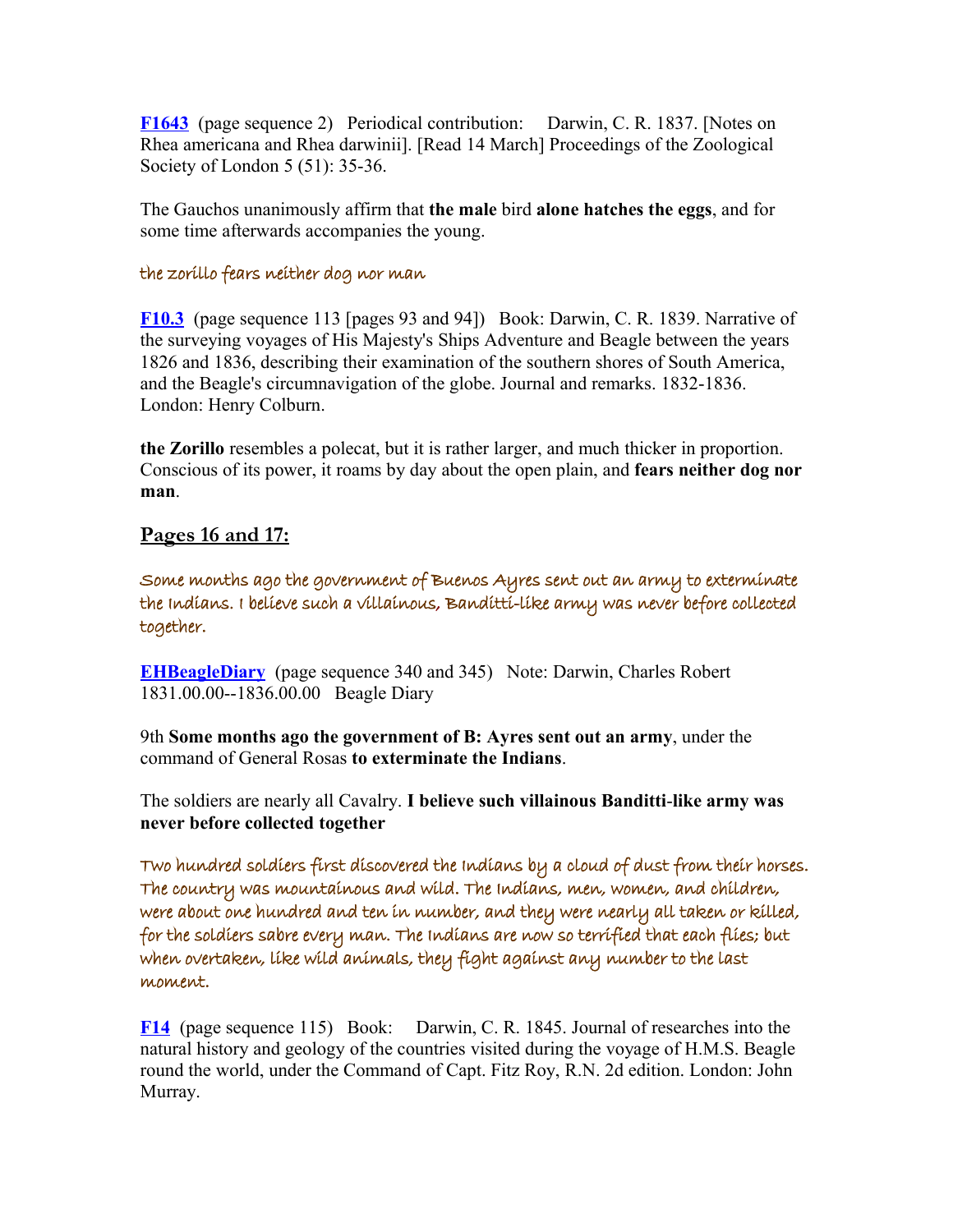**Two hundred soldiers** were sent**;** and they **first discovered the Indians by a cloud of dust from their horses**' feet, as they chanced to be travelling. **The country was mountainous and wild**, and it must have been far in the interior, for the Cordillera were in sight **The Indians**, **men**, **women**, **and children**, **were about one hundred and ten in number**, **and they were nearly all taken or killed**, **for the soldiers sabre every man**. **The Indians are now so terrified that** they offer no resistance in a body, but **each flies**, neglecting even his wife and children; **but when overtaken**, **like wild animals**, **they fight against any number to the last moment**.

**[F10.3](http://darwin-online.org.uk/content/frameset?viewtype=text&itemID=F10.3&keywords=discovered+of+first+by+dust+soldiers+cloud+a+indians&pageseq=138)** (page sequence 138) Book: Darwin, C. R. 1839. Narrative of the surveying voyages of His Majesty's Ships Adventure and Beagle between the years 1826 and 1836, describing their examination of the southern shores of South America, and the Beagle's circumnavigation of the globe. Journal and remarks. 1832-1836. London: Henry Colburn

## Who would believe in this civilized country that such atrocities were committed? The children of the Indians are sold or given away as slaves.

**[EHBeagleDiary](http://darwin-online.org.uk/content/frameset?viewtype=text&itemID=EHBeagleDiary&keywords=in+believe+who+would+country+civilized+this&pageseq=361)** (page sequence 361) Note: Darwin Charles Robert 1831.00.00--1836.00.00 Beagle Diary **Who would believe in this** age, in a Christian **civilized country, that such atrocities**

**were committed? The children of the Indians are** saved, to be **sold or given away as** servants, or rather **slaves**,

## European cardoon occurs across the continent. I saw several hundred square miles covered by one mass of these prickly plants, impenetrable by man or beast. Where these great beds occur, nothing else can now live.

**[F10.3](http://darwin-online.org.uk/content/frameset?viewtype=text&itemID=F10.3&keywords=european+across+the+occurs+continent+cardoon&pageseq=157)** (page sequence 157) Book: Darwin, C. R. 1839. Narrative of the surveying voyages of His Majesty's Ships Adventure and Beagle between the years 1826 and 1836, describing their examination of the southern shores of South America, and the Beagle's circumnavigation of the globe. Journal and remarks. 1832-1836. London: Henry Colburn.

-or-

**[F14](http://darwin-online.org.uk/content/frameset?viewtype=text&itemID=F14&keywords=european+across+the+occurs+continent+cardoon&pageseq=132)** (page 119) Book: Darwin, C. R. 1845. Journal of researches into the natural history and geology of the countries visited during the voyage of H.M.S. Beagle round the world, under the Command of Capt. Fitz Roy, R.N. 2d edition. London: John Murray.

Near the Guardia we find the southern limit of two **European** plants, now become extraordinarily common. The fennel in great profusion covers the ditch-banks in the neighbourhood of Buenos Ayres, Monte Video, and other towns. But the **cardoon** (Cynara cardunculus)\* has a far wider range: it **occurs** in these latitudes on both sides of the Cordillera, **across the continent. I saw** it in unfrequented spots in Chile, Entre Rios, and Banda Oriental. In the latter country alone, very many (probably **several hundred**) **square miles** are **covered by one mass of these prickly plants**, and are **impenetrable**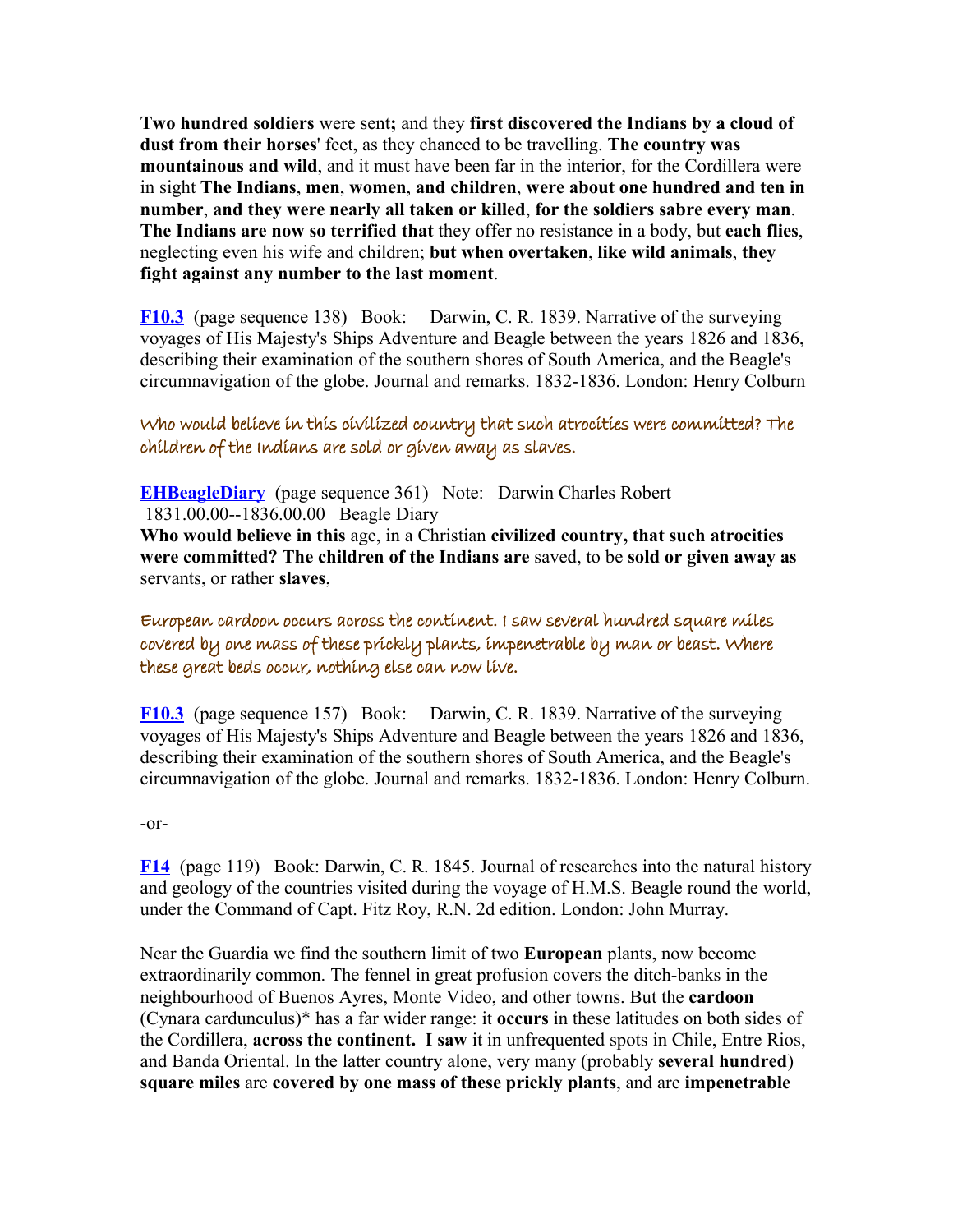**by man or beast**. Over the undulating plains, **where these great beds occur**, **nothing else can now live**.

## **Pages 18 and 19:**

The plains are capped by a field of Lava, which at some remote period poured forth from the Andes. Lava further up the river is more than 300 feet thick.

**[EHBeagleDiary](http://darwin-online.org.uk/content/frameset?viewtype=text&itemID=EHBeagleDiary&keywords=by+are+lava+field+a+capped+plains+of&pageseq=448)** (page sequence 448) Note: Darwin Charles Robert 1831.00.00--1836.00.00 Beagle Diary

**…the plains are** here **capped by a field of Lava**, **which at some remote period** when these plains formed the bottom of an ocean, was **poured forth from the Andes**. This field of **Lava** is on a grand scale; **further up the river** it **is more than 300 feet thick**, the distance from its source is great.

The Lava caused many small springs. It is curious how the scenery is dependent on geology. The river is narrower, hence the stream more rapid; in the channel there are great blocks of Lava.

> **[EHBeagleDiary](http://darwin-online.org.uk/content/frameset?viewtype=text&itemID=EHBeagleDiary&keywords=springs+lava+small+the+many+caused&pageseq=449)** (page sequence 449) Note: Darwin Charles Robert 1831.00.00--1836.00.00 Beagle Diary

**The Lava caused many small springs**; the valleys here were greener …[Pencil note in margin:] Cause of springs **It is curious how** in many cases **the scenery is** totally **dependent on the geology**; 27th **The** bed of the **river is** rather **narrower hence the stream more rapid**; it generally runs nearly 6 knots an hour, —**in the channel there are great blocks of Lava**

# **Pages 20 and 21:**

Every valley is filled with a glacier leading its blue stream of ice to a bold precipice overhanging the sea. Great masses of ice fall from these cliffs, and the crash reverberates like the broadside of a man-of-war.

The Voyage of the Beagle: **Darwin, Charles; Edward, Harold; Mellersh, Leslie, P. F. Collier and Son Company. 1909. New York page 250** 

The descent of glaciers to the sea must, I conceive, mainly depend…on the lowness of the line of perpetual snow on steep mountains near the coast…**every valley filled with** streams of ice descending to the sea-coast

**[EHBeagleDiary](http://darwin-online.org.uk/content/frameset?viewtype=text&itemID=EHBeagleDiary&keywords=bold+stream+precipice+of+blue+a+ice+leading+to+its+glacier&pageseq=802)** (page sequence 802) Note: Darwin, Charles Robert 1831.00.00--1836.00.00 Beagle Diary the **glacier leading its blue stream of ice in a bold precipice overhanging the sea.**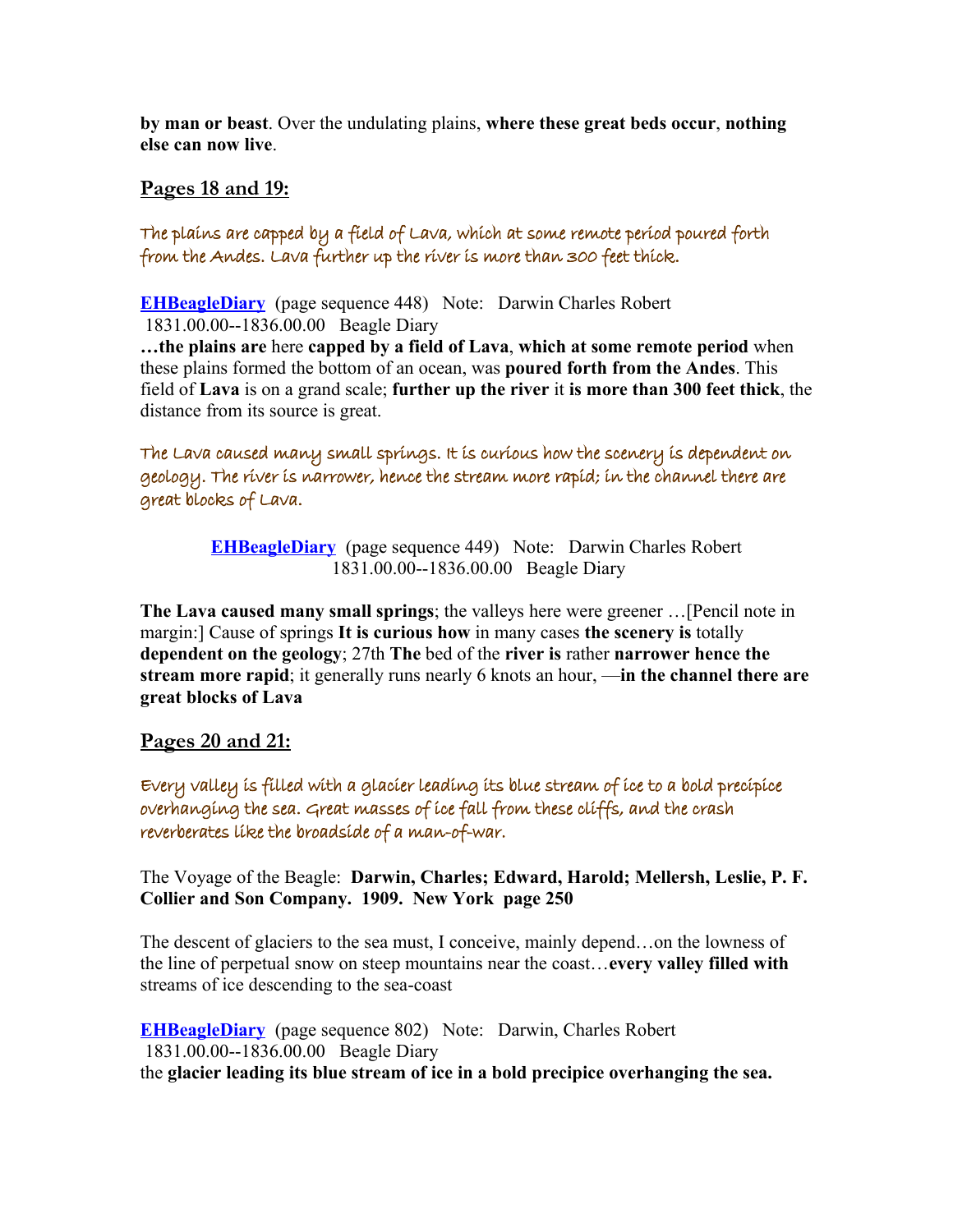**[F14](http://darwin-online.org.uk/content/frameset?viewtype=text&itemID=F14&keywords=cliffs+from+these+ice+great+of+masses+fall&pageseq=259)** (page sequence 259) Book: Darwin, C. R. 1845. Journal of researches into the natural history and geology of the countries visited during the voyage of H.M.S. Beagle round the world, under the Command of Capt. Fitz Roy, R.N. 2d edition. London: John Murray.

**Great masses of ice** frequently **fall from these** icy **cliffs, and the crash reverberates like the broadside of a man-of-war**, through the lonely channels.

There are numberless rocks on which the Pacific incessantly rages. We passed between the East & West Furies, and there are so many breakers that the sea is called the Milky Way.

**[F14](http://darwin-online.org.uk/content/frameset?viewtype=text&itemID=F14&keywords=incessantly+are+numberless+which+the+on+rages+rocks+pacific+there&pageseq=255)** (page sequence 255) Book: Darwin, C. R. 1845. Journal of researches into the natural history and geology of the countries visited during the voyage of H.M.S. Beagle round the world, under the Command of Capt. Fitz Roy, R.N. 2d edition. London: John Murray.

… **there are numberless scattered rocks on which the** long swell of the open **ocean incessantly rages**. **We passed out between the East and West Furies; and** a little farther northward **there are so many breakers that the sea is called the Milky Way.** 

-or an earlier version-**[EHBeagleDiary](http://darwin-online.org.uk/content/frameset?viewtype=text&itemID=EHBeagleDiary&keywords=incessantly+numberless+which+the+on+rages+rocks+pacific&pageseq=460)** (page sequence 460) Note: Darwin Charles Robert 1831.00.00--1836.00.00 Beagle Diary

Outside the main islands, **there are numberless rocks** breakers **on which the** long swell of **the** open **Pacific incessantly rages**. — **We passed** out **between the East & West Furies**; a little further to the North, the Captain from the number of **breakers called the sea the Milky way.**

I have found beds of recent shells yet retaining their colors at an elevation of 1300 feet. The want of animals may be owing to none having been created since this country was raised from the sea.

**[EHBeagleDiary](http://darwin-online.org.uk/content/frameset?viewtype=text&itemID=EHBeagleDiary&keywords=recent+1300+yet+colors+at+of+beds+feet+shells+their+an+elevation+retaining&pageseq=470)** (page sequence 470) Note: Darwin Charles Robert 1831.00.00--1836.00.00 Beagle Diary

**I have** already **found beds of recent shells yet retaining their colors at an elevation of 1300 feet**; beneath this level the country is strewed with them. It seems not a very improbable conjecture that **the want of animals may be owing to none having been created since this country was raised from the sea.**

We climbed up the rough mass of greenstone which crowns the summit [of Bell Mountain.] This rock was shattered into huge angular fragments, some appearing as if broken the day before, whilst on others, lichens had long grown. I so fully believed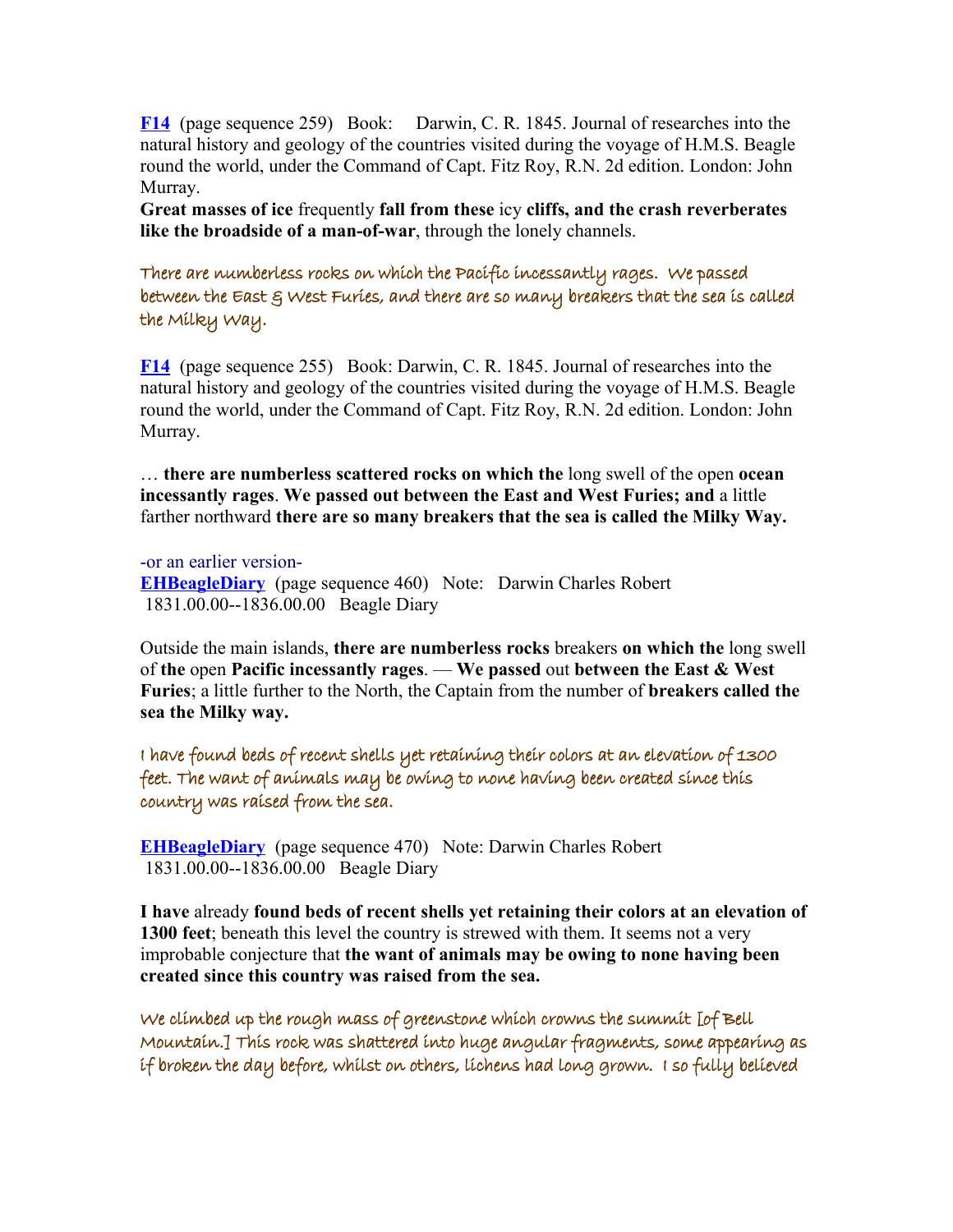# that this was owing to frequent earthquakes that I felt inclined to hurry from each loose pile.

**[F10.3](http://darwin-online.org.uk/content/frameset?viewtype=text&itemID=F10.3&keywords=which+rough+of+greenstone+climbed+the+up+crowns+summit+mass&pageseq=332)** (page sequence 333) Book: Darwin, C. R. 1839. Narrative of the surveying voyages of His Majesty's Ships Adventure and Beagle between the years 1826 and 1836, describing their examination of the southern shores of South America, and the Beagle's circumnavigation of the globe. Journal and remarks. 1832-1836. London: Henry Colburn.

In the morning **we climbed up the rough mass of greenstone which crowns the summit**. **This rock**, as frequently happens, **was** much **shattered** and broken **into huge angular fragments.** I observed, however, one remarkable circumstance, namely, that many of the surfaces presented every degree of freshness **some appearing as if broken the day before, whilst on others lichens** had either just become, or **had long grown**, attached. **I so fully believed that this was owing to** the **frequent earthquakes**, **that I felt inclined to hurry from** below **each loose pile**.

Chile, bounded by the Andes and the Pacific, was seen as in a map. Who can avoid wondering at the force which has upheaved these mountains, and even more at the countless ages it required to level whole masses of them?

**[F14](http://darwin-online.org.uk/content/frameset?viewtype=text&itemID=F14&keywords=force+which+upheaved+wondering+who+the+can+these+has+at+avoid+mountains&pageseq=270)** (page sequence 270) Book: Darwin, C. R. 1845. Journal of researches into the natural history and geology of the countries visited during the voyage of H.M.S. Beagle round the world, under the Command of Capt. Fitz Roy, R.N. 2d edition. London: John Murray.

**Chile, bounded by the Andes and the Pacific, was seen as in a map. Who can avoid wondering at the force which has upheaved these mountains, and even more** so **at the countless ages which it** must have **required, to** have broken through, removed, and **level**led **whole masses of them?**

-or an earlier version-

**[EHBeagleDiary](http://darwin-online.org.uk/content/frameset?viewtype=text&itemID=EHBeagleDiary&keywords=ages+it+countless+them+level+of+masses+to+whole+required&pageseq=475)** (page sequence 475) Note: Darwin Charles Robert 1831.00.00--1836.00.00 Beagle Diary

**Chili & its boundaries the Andes & the Pacifick were seen as in a Map. Who can avoid admiring the** wonderful **force which has upheaved these mountains, even more** so **the countless ages** which **it** must have **required to** have broken through, removed & **level**led **whole masses of them?**

 **Pages 22 and 23:** 

During this night the Volcano of Osorno was in great activity. At midnight the sentry observed something like a large star, which increased in size till it presented a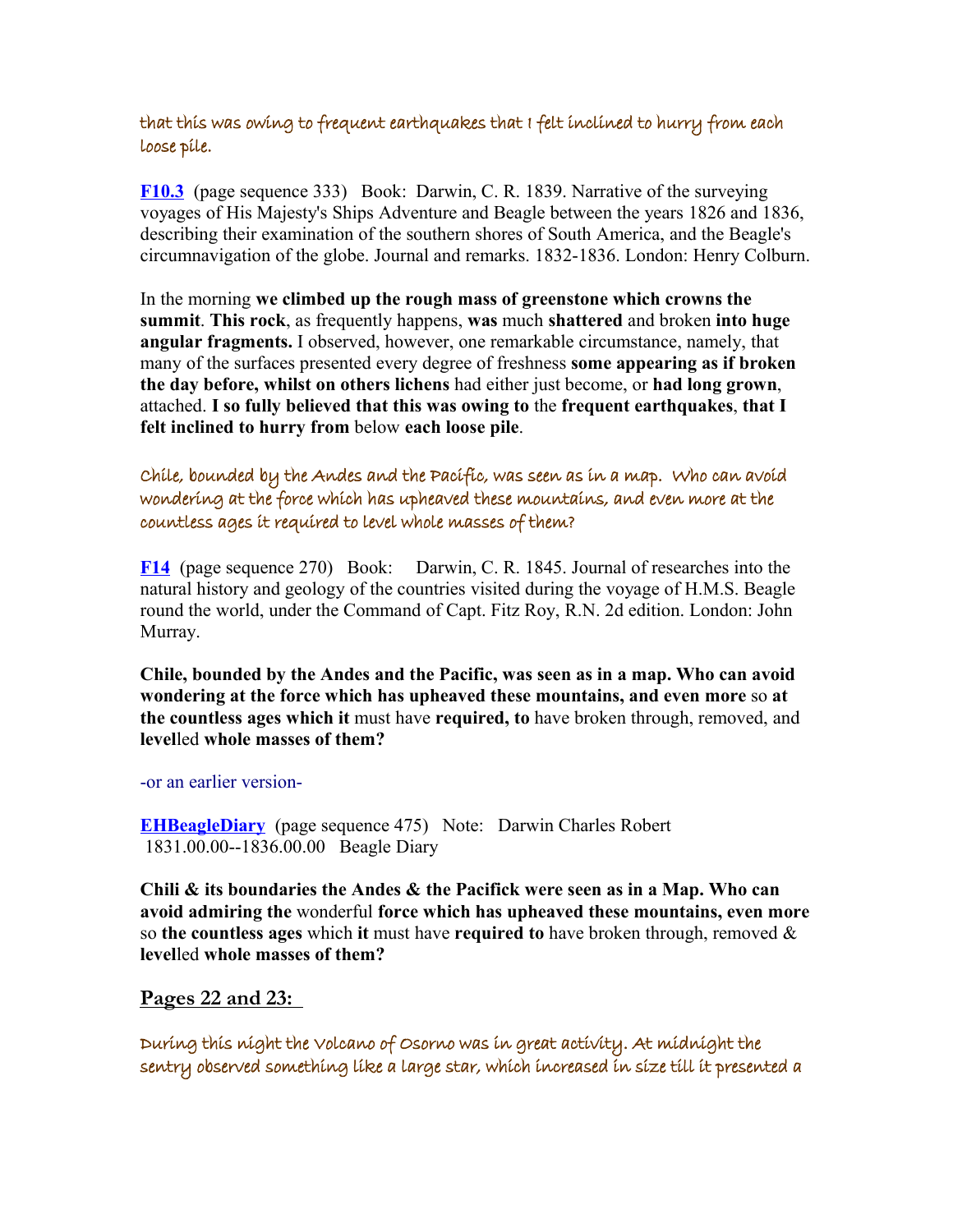magnificent spectacle; Large masses of molten matter were projected upwards and burst in the air, assuming many fantastical forms.

**[HBeagleDiary](http://darwin-online.org.uk/content/frameset?viewtype=text&itemID=EHBeagleDiary&keywords=in+during+volcano+the+activity+great+osorno+of+night+this+was&pageseq=517)** (page sequence 517) Note: Darwin Charles Robert 1831.00.00--1836.00.00 Beagle Diary

**During this night the Volcano of Osorno was in great activity; at 12 oclock the Sentry observed something like a large star**, from **which** state it gradually **increased in size till** three oclock when most of the officers were on deck watching it.

-combined with later version below to make the paragraph more interesting-

**[F14](http://darwin-online.org.uk/content/frameset?viewtype=text&itemID=F14&keywords=in+magnificent+matter+were+spectacle+masses+of+fantastical+burst+increased+star+projected+till+and+which+large+like+assuming+molten+forms+something+size+it+the+many+a+presented+upwards+air&pageseq=304)** (page sequence 304) Book: Darwin, C. R. 1845. Journal of researches into the natural history and geology of the countries visited during the voyage of H.M.S. Beagle round the world, under the Command of Capt. Fitz Roy, R.N. 2d edition. London: John Murray.

At midnight the sentry observed something like a large star, which gradually increased in size till about three o'clock, when it presented a very magnificent spectacle. Large masses of molten matter seem very commonly to be cast out of the craters in this part of the Cordillera. I was assured that when the Corcovado is in eruption, great masses are projected upwards and are seen to burst in the air, assuming many fantastical forms, such as trees…

I was surprised at hearing afterwards that Aconcagua in Chile, 480 miles northwards, was in action on this same night; and still more surprised to hear that the great eruption of Coseguina (2700 miles north of Aconcagua), accompanied by an earthquake felt over 1000 miles, occurred within six hours of this same time.

**[F14](http://darwin-online.org.uk/content/frameset?viewtype=text&itemID=F14&keywords=in+miles+northwards+chile+aconcagua+480&pageseq=304)** (page sequence 304) Book: Darwin, C. R. 1845. Journal of researches into the natural history and geology of the countries visited during the voyage of H.M.S. Beagle round the world, under the Command of Capt. Fitz Roy, R.N. 2d edition. London: John Murray.

**I was surprised at hearing afterwards that Aconcagua in Chile, 480 miles northwards, was in action on this same night; and still more surprised to hear, that the great eruption of Coseguina (2700 miles north of Aconcagua), accompanied by an earthquake felt over a 1000 miles, also occurred within six hours of this same time.** 

# **Page 24:**

Terrible news! Not a house in Concepcion or Talcahuano was standing. Seventy villages were destroyed, & a great wave almost washed away the ruins of Talcahuano. People running outside scarcely passed their thresholds before the houses fell in. In a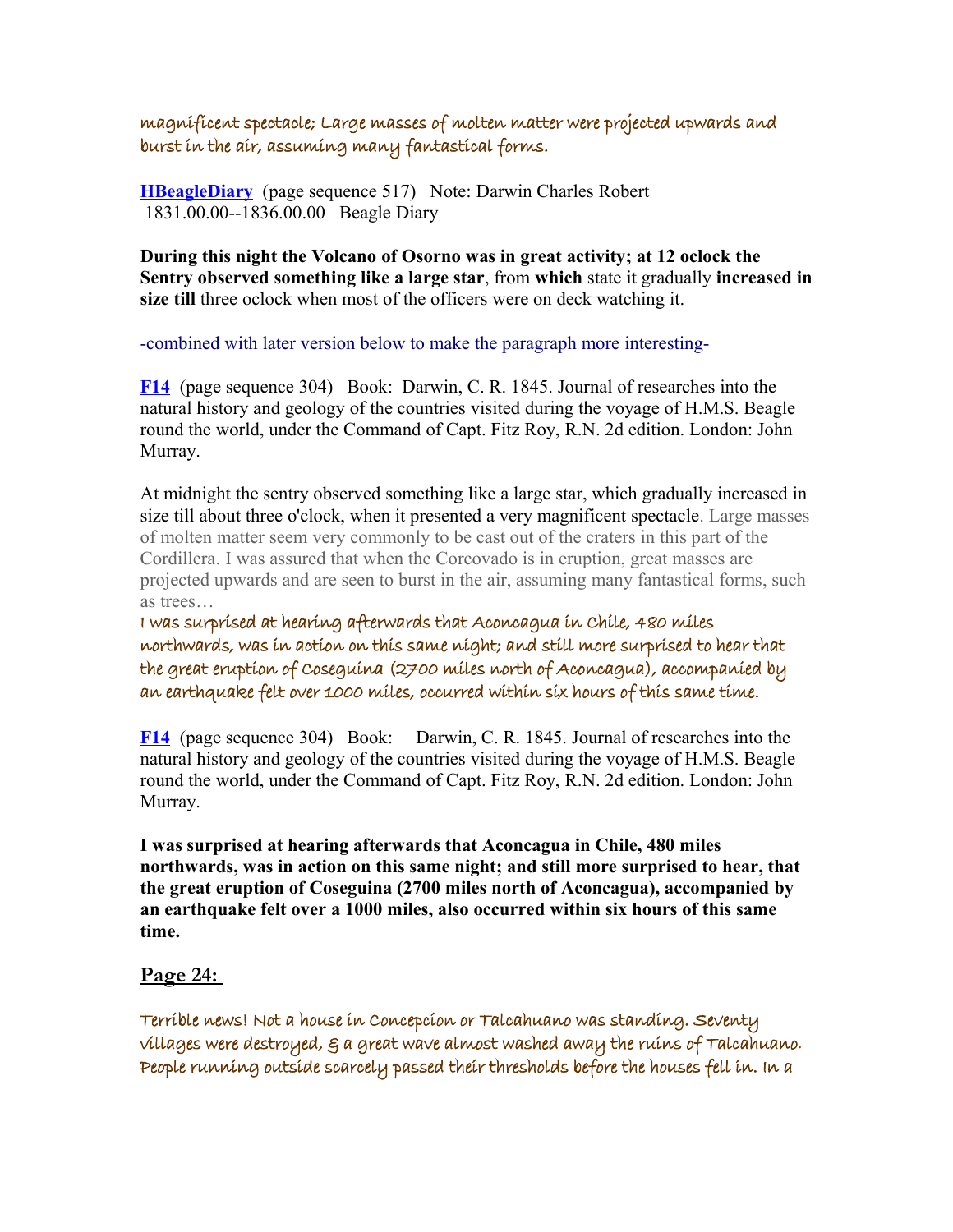large boarding school, the beds were buried 8 feet beneath bricks, yet all the young ladies escaped.

**[EHBeagleDiary](http://darwin-online.org.uk/content/frameset?viewtype=text&itemID=EHBeagleDiary&keywords=destroyed+villages+were+seventy&pageseq=542)** (pages 539 and 541) Note: Darwin Charles Robert 1831.00.00--1836.00.00 Beagle Diary

The Major domo of the estate rode down to tell us the **terrible news** of the great Earthquake of the  $20^{\text{th}}$ : — "That **not a house in Concepcion or Talcuhano** (the port) **was standing**, that **seventy villages were destroyed**, **&** that **a great wave** had **almost washed away the ruins of Talcuhano**".

…the *constant* habit of these **people of running out of their houses** *instantly* on perceiving the *first* trembling only saved them. The inhabitants **scarcely passed their thresholds before the houses fell in…**

…**in a large boarding school, the beds were buried 8 feet beneath bricks, yet all the young ladies escaped.**

 $\dots$  the whole coast was strewed over with timber  $\&$  furniture as if a thousand great ships had been wrecked. Besides chairs, tables, bookshelves &c &c in great numbers, there were several roofs of cottages almost entire. Store houses had been burst open, & in all parts great bags of cotton, Yerba, & other valuable merchandise were scattered about. During my walk round the island I observed that numerous fragments of rock, which form the marine productions adhering to them must recently have been lying in deep water, had been cast high up on the beach: one of these was a slab six feet by three square & about two thick. — The Island itself showed the effects of the Earthquake, as plainly as the beach did that of the consequent great wave.

# Hundreds had no means of procuring food. Thieves prowled about; with one hand they beat their breasts and with the other filched from the ruins.

**[EHBeagleDiary](http://darwin-online.org.uk/content/frameset?viewtype=text&itemID=EHBeagleDiary&keywords=means+no+hundreds+food+had+of+procuring&pageseq=545)** (page 542) Note: Darwin Charles Robert 1831.00.00— 1836.00.00 Beagle Diary

The thatched roofs fell over the fires, & flames burst forth in all parts; **hundreds** knew themselves ruined & few **had** the **means of procuring food** for the day

**There are 2 versions of this quote. The first is from Darwin's book that we've quoted above many times:** Journal of researches into the natural history and geology of the countries visited during the voyage of H.M.S. Beagle round the world, under the Command of Capt. Fitz Roy, R.N. London: John Murray.

 *The* **Voyage of** *the* **[Beagle - Google Books Result](http://books.google.com/books?id=MDILAAAAIAAJ&pg=PA309&lpg=PA309&dq="beat+their+breasts+and+with+the+other+filched+from+the+ruins"&source=web&ots=c0UEMJzinZ&sig=r16zXAk9nK-OwzZAJga4zgAE4g4&hl=en&sa=X&oi=book_result&resnum=1&ct=result)**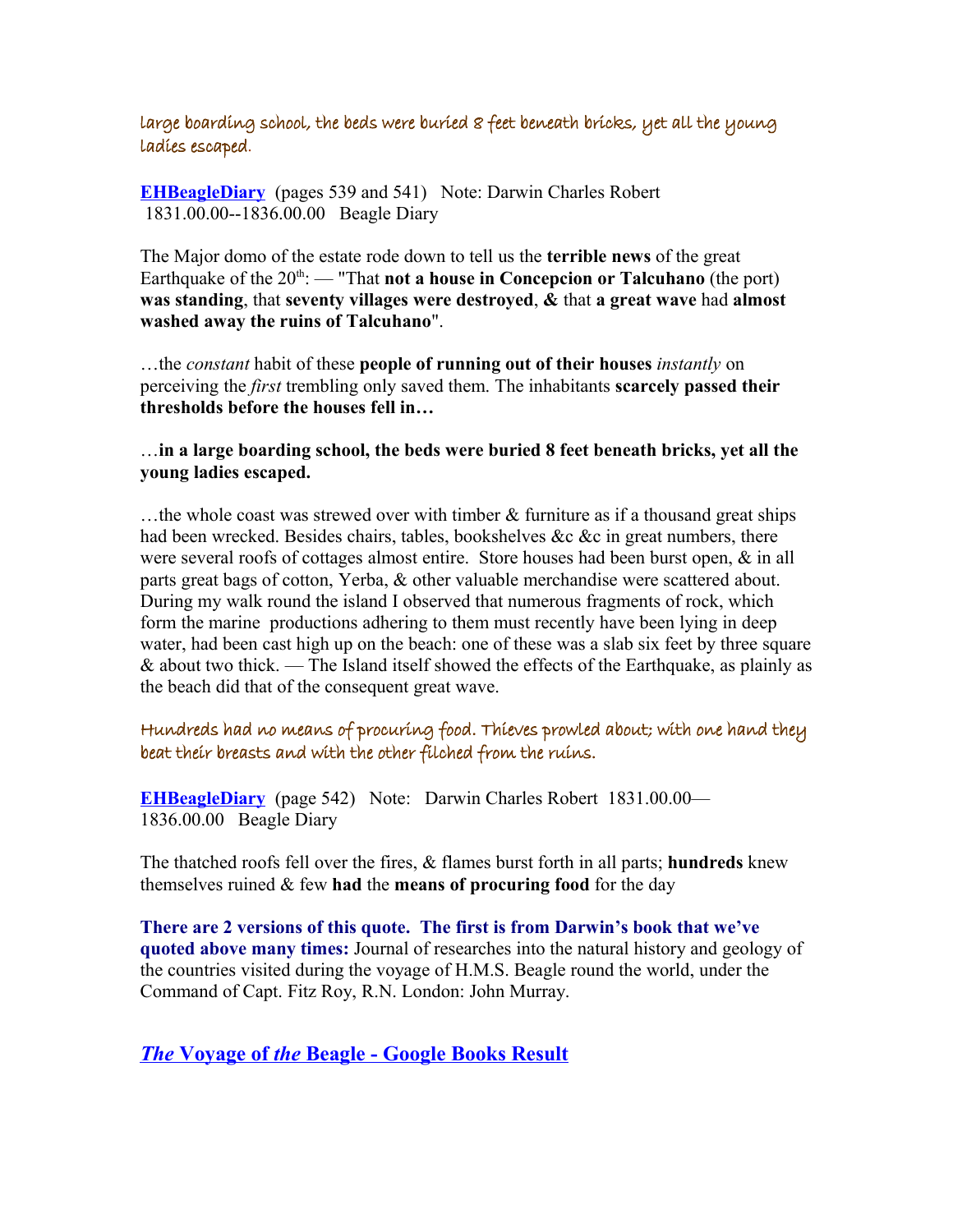Those who had saved any property were obliged to keep a constant watch, for **thieves prowled about**, and at each little trembling of the ground, **with one hand they beat their breasts** and cried out "Miserecordia!" **and** then **with the other filched** what they could **from the ruins.**

**[View content directly \(noframes\) RECORD](http://darwin-online.org.uk/content/frameset?itemID=EHBeagleDiary&viewtype=text&pageseq=1)** Note: Darwin Charles Robert. Beagle Diary

Heavy misfortunes are well known to make the bad worse; & here there were many **robbers**; there was a mixture of religion in their depredations which we should not see in England; at each little depredation trembling of the ground**, with one hand they beat their breasts** & cried out "Miserecordia", **& with the other** continued to **filch from the ruins.**

# **Page 25:**

Cows standing on the steep side of the island of Quiriquina were rolled into the sea. Dogs generally during an Earthquake howl, but this time they all quietly left the town minutes before the shock. On the same morning wonderfully large flocks of sea birds were directing their course inland.

**[F10.3](http://darwin-online.org.uk/content/frameset?viewtype=text&itemID=F10.3&keywords=the+on+island+side+standing+of+cows+steep&pageseq=391)** (page sequence 391) Book: Darwin, C. R. 1839. Narrative of the surveying voyages of His Majesty's Ships Adventure and Beagle between the years 1826 and 1836, describing their examination of the southern shores of South America, and the Beagle's circumnavigation of the globe. Journal and remarks. 1832-1836. London: Henry Colburn.

The mayor-domo at **Quiriquina** told me… that some **cows**, which were **standing on the steep sides of the island, were rolled into the sea.**

**[EHBeagleDiary](http://darwin-online.org.uk/content/frameset?viewtype=text&itemID=EHBeagleDiary&keywords=means+no+hundreds+food+had+of+procuring&pageseq=545)** (page 543) Note: Darwin Charles Robert 1831.00.00— 1836.00.00 Beagle Diary

**Dogs generally during an Earthquake howl**, as when hearing military music**, but** that **this time they all quietly left the town** some **minutes before the shock** & were standing on the surrounding hills. — I believe other such facts are on record. — It is also universally stated that **on the same morning** at 9 oclock**, wonderfully large flocks of gulls & other sea birds were** noticed with surprise **directing their course inland.**

A little English boy 4 or 5 years old  $\xi$  an old woman got into a boat, but it was cut into two; the old woman was drowned but the little boy was carried out to sea,  $\varepsilon$  was picked up some hours afterwards quietly seated on the thwart.

**[EHBeagleDiary](http://darwin-online.org.uk/content/frameset?viewtype=text&itemID=EHBeagleDiary&keywords=little+a+english+boy&pageseq=547)** (page 540) Note: Darwin Charles Robert 1831.00.00--1836.00.00 Beagle Diary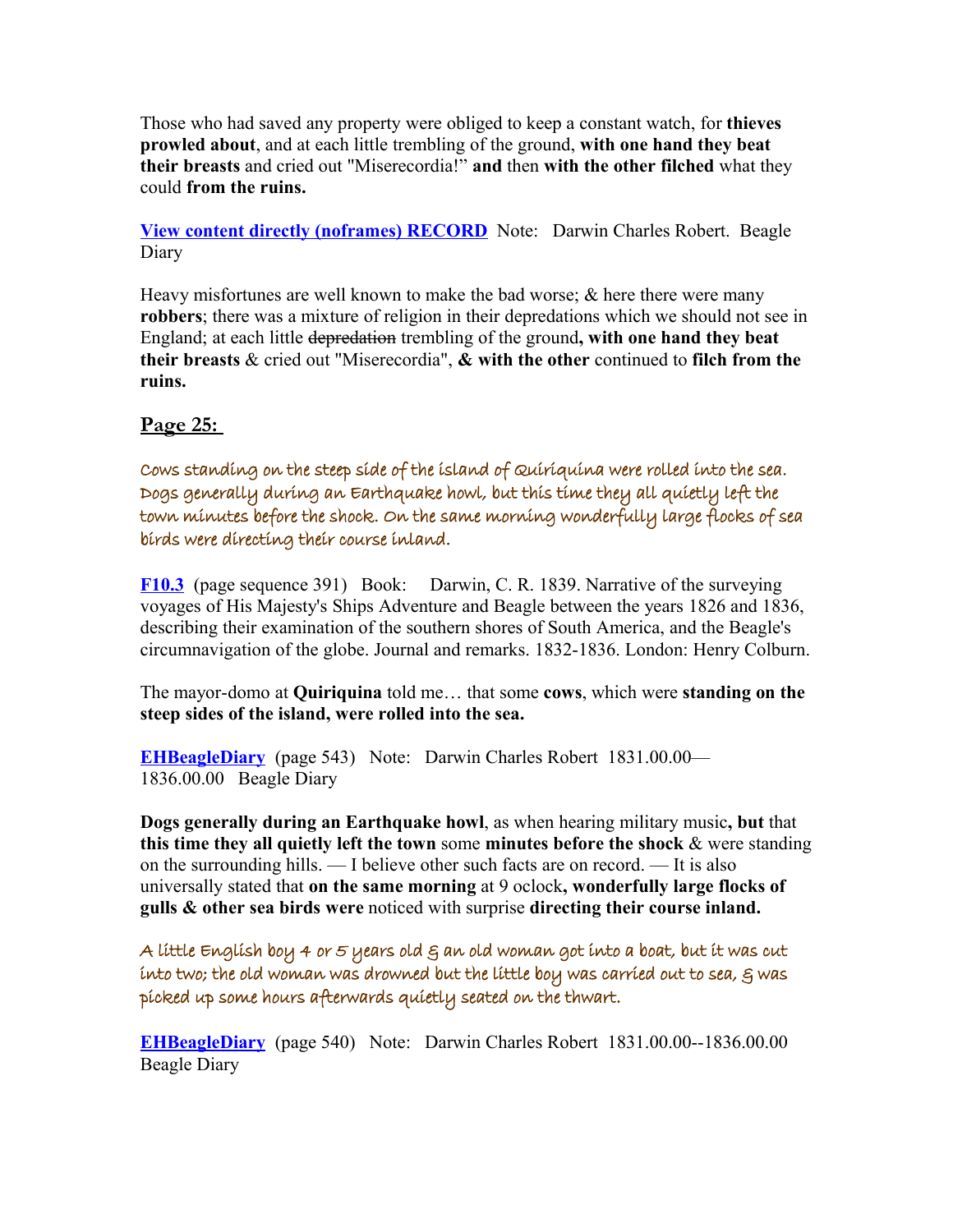In the confusion **a little English boy 4 or 5 years old & an old woman got into a boat, but** with nobody to pull them to seaward; the surf in consequence carried the boat with immense force into the town, where striking against an anchor **it was cut into two; the old woman was drowned but the little boy clinging to the broken boat was carried out to sea, & was picked up some hours afterwards quietly seated on the thwart.**

Children making boats with old tables & chairs appear as happy as their parents are miserable.

At this present time there are pools of sea water in the streets of the town; & the **children making boats with old tables & chairs, appear as happy as their parents are miserable.**

**[EHBeagleDiary](http://darwin-online.org.uk/content/frameset?viewtype=text&itemID=EHBeagleDiary&keywords=making+old+boats+children+with+tables&pageseq=547)** (page sequence 547) Note: Darwin Charles Robert 1831.00.00--1836.00.00 Beagle Diary

The most remarkable effect of this earthquake was the permanent elevation of the land. Captain Fitz Roy found putrid mussel shells adhering to the rocks ten feet above the High-water mark; the inhabitants had formerly dived for these shells. Nothing is so unstable as the level of the earth.

**[F10.3](http://darwin-online.org.uk/content/frameset?viewtype=text&itemID=F10.3&keywords=the+elevation+permanent+of+land&pageseq=398)** (page sequence 398) Book: Darwin, C. R. 1839. Narrative of the surveying voyages of His Majesty's Ships Adventure and Beagle between the years 1826 and 1836, describing their examination of the southern shores of South America, and the Beagle's circumnavigation of the globe. Journal and remarks. 1832-1836.

**The most remarkable effect** (or perhaps speaking more correctly, cause) **of this earthquake was the permanent elevation of the land.**

**[http://www.archive.org/stream/journalofresearch1878darw/journalofresearch1878d](http://www.archive.org/stream/journalofresearch1878darw/journalofresearch1878darw_djvu.txt) [arw\\_djvu.txt](http://www.archive.org/stream/journalofresearch1878darw/journalofresearch1878darw_djvu.txt)** JOURNAL OF RESEARCHES 3 INTO THE NATURAL HISTORY AND GEOLOGY OF THE COUNTRIES VISITED DURING THE VOYAGE OF H.M.S BEAGLE ROUND THE WORLD by Charles Darwin

210 CONNEXION OF THE ELEVATORY [chap. xiv.]

**Captain Fitz Roy found beds of putrid mussel-shells still adhering to the rocks, ten feet above high-water mark: the inhabitants had formerly dived** at low- water spring-tides **for these shells.** The elevation of this province is particularly interesting, from its having been the theatre of several other violent earth- quakes, and from the vast numbers of sea,-shells scattered over the land, up to a height of certainly 600, and I believe, of 1000 feet.

**Nothing is so unstable as the level** of the crust **of this earth.**

**Page 26:**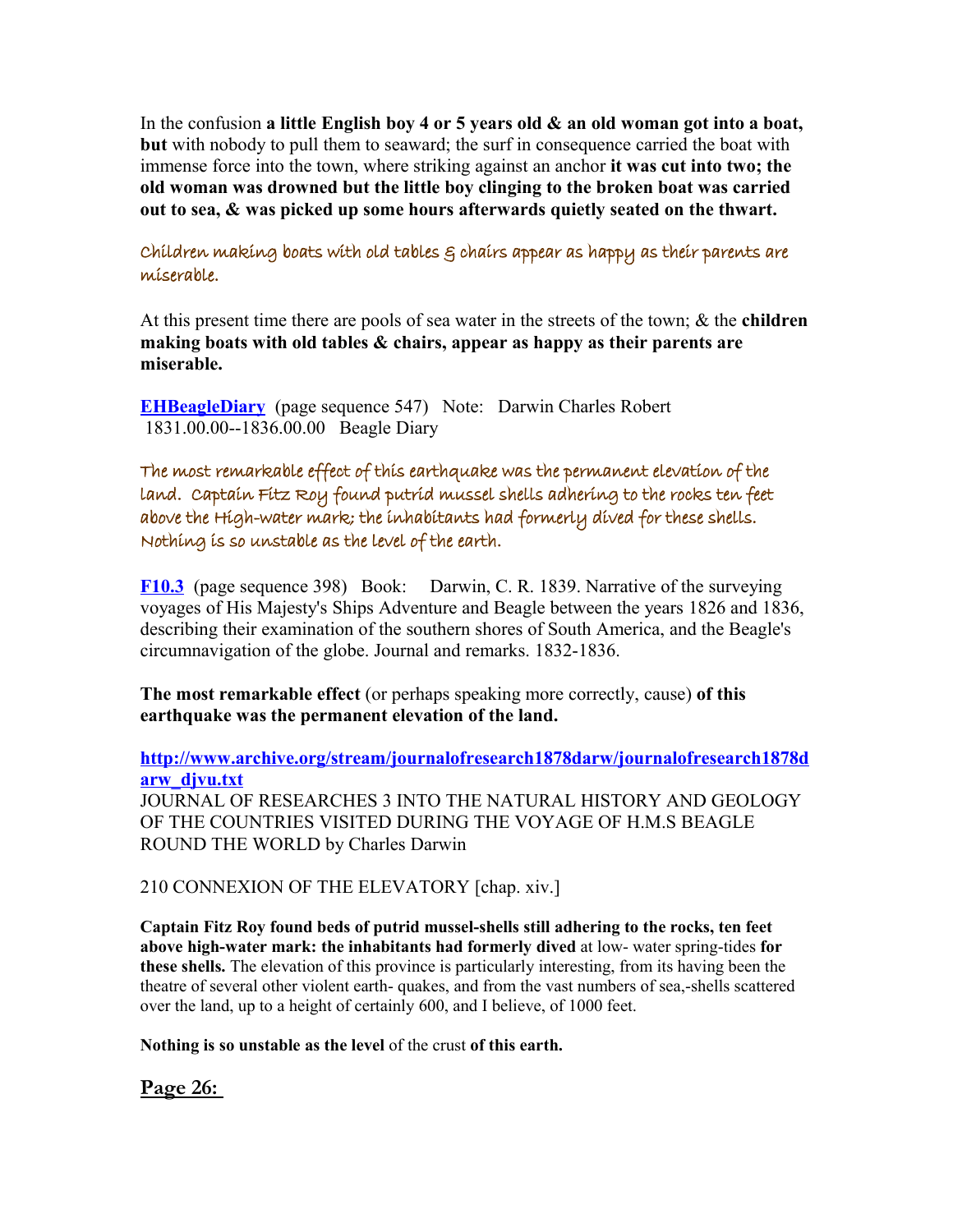The whole is black lava thrown into rugged waves, crossed by great fissures, and covered by intricate thickets. The day was glowing hot. As I was scrambling over the rough surface, I met two large tortoises, each of which must have weighed two hundred pounds. One gave a deep loud hiss and drew in its head. They seemed like animals from some other planet.

**[To clarify Darwin's run-in with the two tortoises and make it as dramatic as he must have intended, this paragraph was combined by using excerpts from 4 of his accounts of the event written in his diary and his book about the journey. The illustrations for this page reflect some of Darwin's material that I didn't use in the book, and one of the many photos of tortoises I took in the Galapagos can be found on my website.]**

**[EHBeagleDiary](http://darwin-online.org.uk/content/frameset?viewtype=text&itemID=EHBeagleDiary&keywords=lava+black+the+is+whole&pageseq=627)** (page sequence 627) Note: Darwin Charles Robert 1831.00.00--1836.00.00 Beagle Diary; **[F14](http://darwin-online.org.uk/content/frameset?viewtype=text&itemID=F14&keywords=rugged+waves+thrown+into&pageseq=386)** (page sequence 386) Book: Darwin, C. R. 1845. Journal of researches into the natural history and geology of the countries visited during the voyage of H.M.S. Beagle round the world, under the Command of Capt. Fitz Roy, R.N. 2d edition. London: John Murray. **[F10.3](http://darwin-online.org.uk/content/frameset?viewtype=text&itemID=F10.3&keywords=as+i+over+rough+surface+large+met+tortoises+was+two+the+scrambling&pageseq=475)** (page sequence 475) Book: Darwin, C. R. 1839. Narrative of the surveying voyages of His Majesty's Ships Adventure and Beagle between the years 1826 and 1836, describing their examination of the southern shores of South America, and the Beagle's circumnavigation of the globe. Journal and remarks. 1832-1836. London: Henry Colburn. **[EHBeagleDiary](http://darwin-online.org.uk/content/frameset?viewtype=text&itemID=EHBeagleDiary&keywords=day+hot+the+glowing+was&pageseq=631)** (page sequence 631) Note: Darwin Charles Robert 1831.00.00--1836.00.00 Beagle Diary

Galapagos Is<sup>ds</sup> Sept 22<sup>nd 1835</sup>

In the morning (17th) we landed on **Chatham Island**…Nothing could be less inviting than the first appearance. A broken field of **black** basaltic **lava, thrown into** the most **rugged waves,** and **crossed by great fissures**

**[EHBeagleDiary](http://darwin-online.org.uk/content/frameset?viewtype=text&itemID=EHBeagleDiary&keywords=day+hot+the+glowing+was&pageseq=631)** Book: Darwin, C. R. 1845. Journal of researches into the natural history and geology of the countries visited during the voyage of H.M.S. Beagle round the world, under the Command of Capt. Fitz Roy, R.N. 2d edition. London: John Murray.

**The day was glowing hot, and** the **scrambling over the rough surface and** through the **intricate thickets**, was very fatiguing; but I was well repaid by the Cyclopean scene. As I was walking along **I met two large tortoises, each of which must have weighed at least two hundred pounds: one** was eating a piece of cactus, and as I approached, it stared at me and slowly stalked away; the other **gave a deep hiss, and drew in its head**. These huge reptiles, surrounded by the black lava, the leafless shrubs, and large cacti, **seemed** to my fancy **like some antediluvian animals.**

The inhabitants can distinguish the tortoises from the different islands. Besides three kinds of Turtles, the Tortoise is so abundant that a single Ship's company here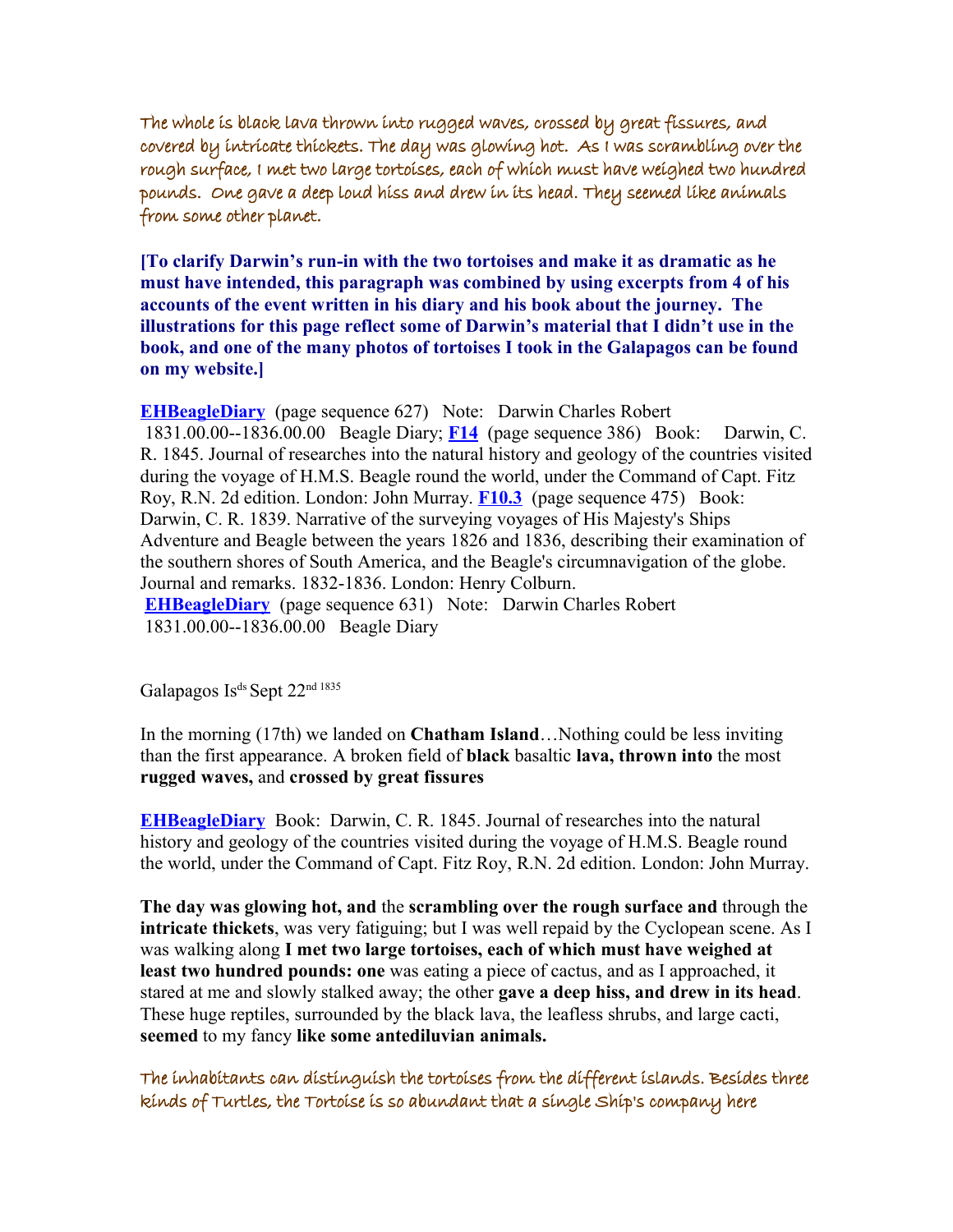caught from 500-800 in a short time. The breast-plate with the meat attached to it is roasted as the Gauchos do. It is very good, and the young tortoises make an excellent soup. M' Lawson recollects having seen a Terrapín whích 6 men could scarcely líft  $\varepsilon$ two could not turn over on its back.

**[F14](http://darwin-online.org.uk/content/frameset?viewtype=text&itemID=F14&keywords=from+distinguish+the+islands+can+different+tortoises+inhabitants&pageseq=407)** (page sequence 407) Book: Darwin, C. R. 1845. Journal of researches into the natural history and geology of the countries visited during the voyage of H.M.S. Beagle round the world, under the Command of Capt. Fitz Roy, R.N. 2d edition. London: John Murray.

**The inhabitants**, as I have said, state that they **can distinguish the tortoises from the different islands**; and that they differ not only in size, but in other characters.

These islands appear paradises for the whole family of Reptiles. **Besides three kinds of Turtles, the Tortoise is so abundant that [a] single Ship's company here caught 500-800 in a short time**

…we lived entirely upon tortoise-meat: **the breast-plate** roasted (as the Gauchos do *carne con cuero***), with the flesh on it, is very good**; **and the young tortoises make excellent soup**; but otherwise the meat to my taste is indifferent.

**Page 27:** 

The black Lava rocks on the beach are frequented by disgusting, clumsy Lizards. They are hideous creatures that live on sea weed—some are even four feet long. They are as black as the porous rocks over which they crawl. Somebody calls them "imps of darkness."

**[EHBeagleDiary](http://darwin-online.org.uk/content/frameset?viewtype=text&itemID=EHBeagleDiary&keywords=are+lava+clumsy+lizards+by+frequented+black+the+on+disgusting+beach+rocks&pageseq=628)** (page sequence 628) Note: Darwin Charles Robert 1831.00.00--1836.00.00 Beagle Diary

**The black Lava rocks on the beach are frequented by** large (2-3 ft.) most **disgusting, clumsy Lizards.** They are as black as the porous rocks over which they crawl & seek their prey from the Sea. **Somebody calls them "imps of darkness."**

It is a **hideous**-looking **creature**, of a dirty black colour, stupid and sluggish in its movements. The usual length of a full-grown one is about a yard, but **there are some even four feet long:** 

All hands very merry; loud laughter & the heavy flapping of the fish are heard on every side.

**[EHBeagleDiary](http://darwin-online.org.uk/content/frameset?viewtype=text&itemID=EHBeagleDiary&keywords=heavy+hands+very+merry+laughter+loud+of+flapping+the+fish&pageseq=628)** (page sequence 628) Note: Darwin Charles Robert 1831.00.00--1836.00.00 Beagle Diary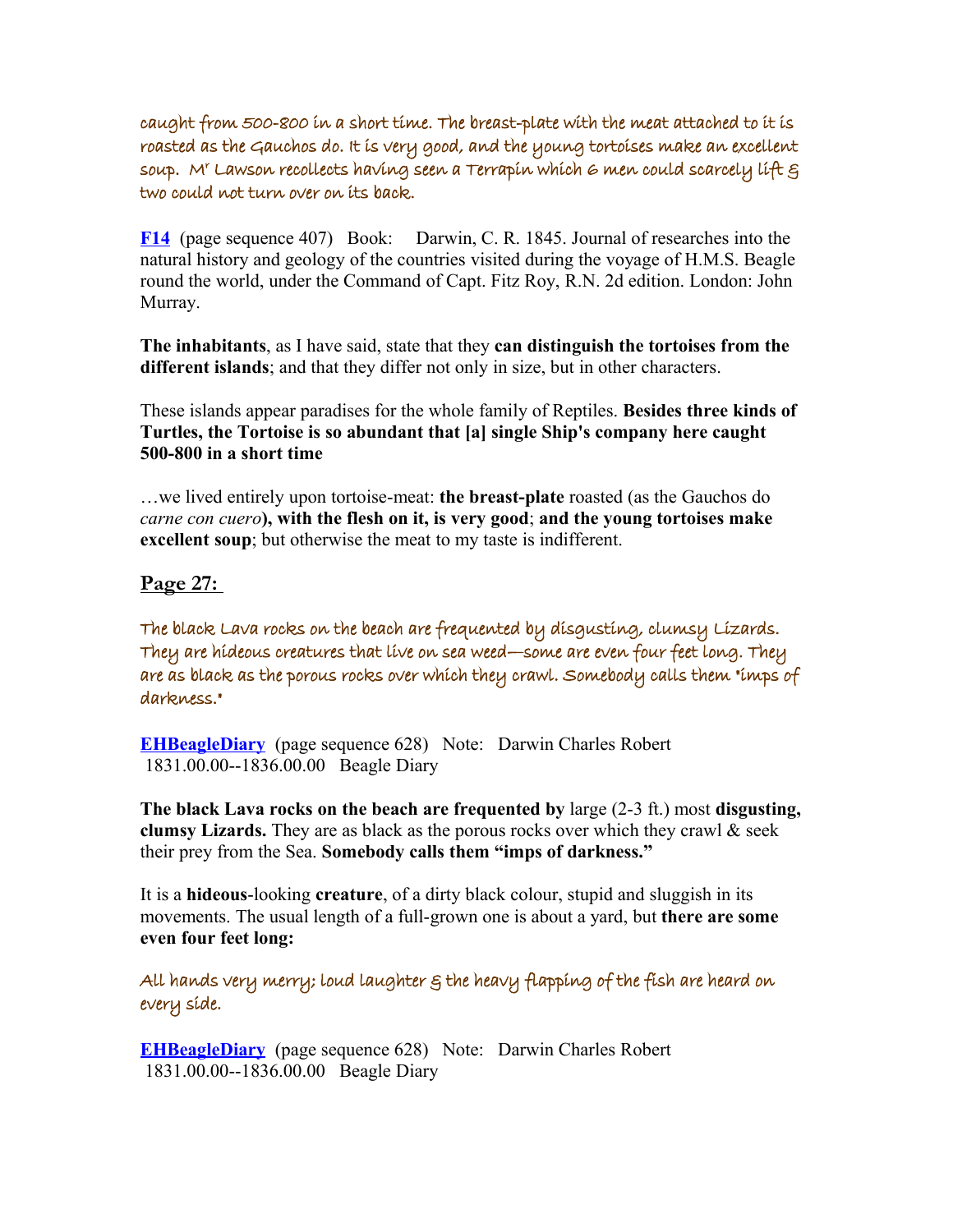*September 17th*. The Beagle was moved into St Stephen's harbor... The Bay swarmed with animals; Fish, Shark & Turtles were popping their heads up in all parts. Fishing lines were soon put overboard  $\&$  great numbers of fine fish 2  $\&$  even 3 feet long were caught. This sport makes **all hands very merry; loud laughter & the heavy flapping of the fish are heard on every side.**

**Page 28:** 

At Charles Island, I saw a boy by the side of a well with a long stick in his hand. As the doves came to drink he killed as many as he wanted  $\varepsilon$  in half an hour collected them together & carried them to the house for dinner.

**[EHBeagleDiary](http://darwin-online.org.uk/content/frameset?viewtype=text&itemID=EHBeagleDiary&keywords=saw+i+side+well+of+stick+by+long+the+a+with+boy&pageseq=636)** (page sequence 636) Note: Darwin Charles Robert 1831.00.00--1836.00.00 Beagle Diary

**I saw at Charles Is<sup>d</sup>a boy** *procuring dinner for his family* **[my italics]**. Sitting **by the side of the Well with a long stick in his hand**, **as the doves came to drink he killed as many as he wanted & in half an hour collected them together & carried them to the house**. —

The birds are Strangers to Man & think him as innocent as their countrymen the huge Tortoises. Mr. King killed one with his hat & I pushed a large Hawk off a branch with the end of my gun. One day, a mocking-bird alighted on the edge of a pitcher made of the shell of a tortoise, which I held in my hand whilst lying down. It began very quietly to sip the water, and allowed me to lift it with the vessel from the ground.

**[EHBeagleDiary](http://darwin-online.org.uk/content/frameset?viewtype=text&itemID=EHBeagleDiary&keywords=are+think+as+strangers+innocent+him+the+man+to+birds&pageseq=628)** (page sequence 628) Note: Darwin Charles Robert 1831.00.00— Beagle Diary pages 605 and 606

**The birds are Strangers to Man & think him as innocent as their countrymen the huge Tortoises.** Little birds within 3 & four feet, quietly hopped about the Bushes & were not frightened by stones being thrown at them. M<sup>**r**</sup> King killed one with his hat & **I pushed off a branch with the end of my gun a large Hawk.**

Darwin, C. R. 1839. [Narrative of the surveying voyages of His Majesty's Ships](http://darwin-online.org.uk/content/frameset?itemID=F10.3&viewtype=side&pageseq=494) [Adventure and Beagle between the years 1826 and 1836, describing their examination of](http://darwin-online.org.uk/content/frameset?itemID=F10.3&viewtype=side&pageseq=494) the southern shores of South America, and the Beagle's circumnavigation of the globe. Journal and remarks. 1832-1836*.* London: Henry Colburn. [page] 475 Oct. 1835. [TAMENESS OF BIRDS.](http://darwin-online.org.uk/content/frameset?itemID=F10.3&viewtype=side&pageseq=494)

Before concluding my account of the zoology of these islands, I must describe more in detail the tameness of the birds. This disposition is common to all the terrestrial species; namely, to the mocking-birds, the finches, sylvicolæ, tyrant-flycatchers, doves, and hawks. There is not one which will not approach sufficiently near to be killed with a switch, and sometimes, as I have myself tried, with a cap or hat. A gun is here almost superfluous; for with the muzzle of one I pushed a hawk off the branch of a tree.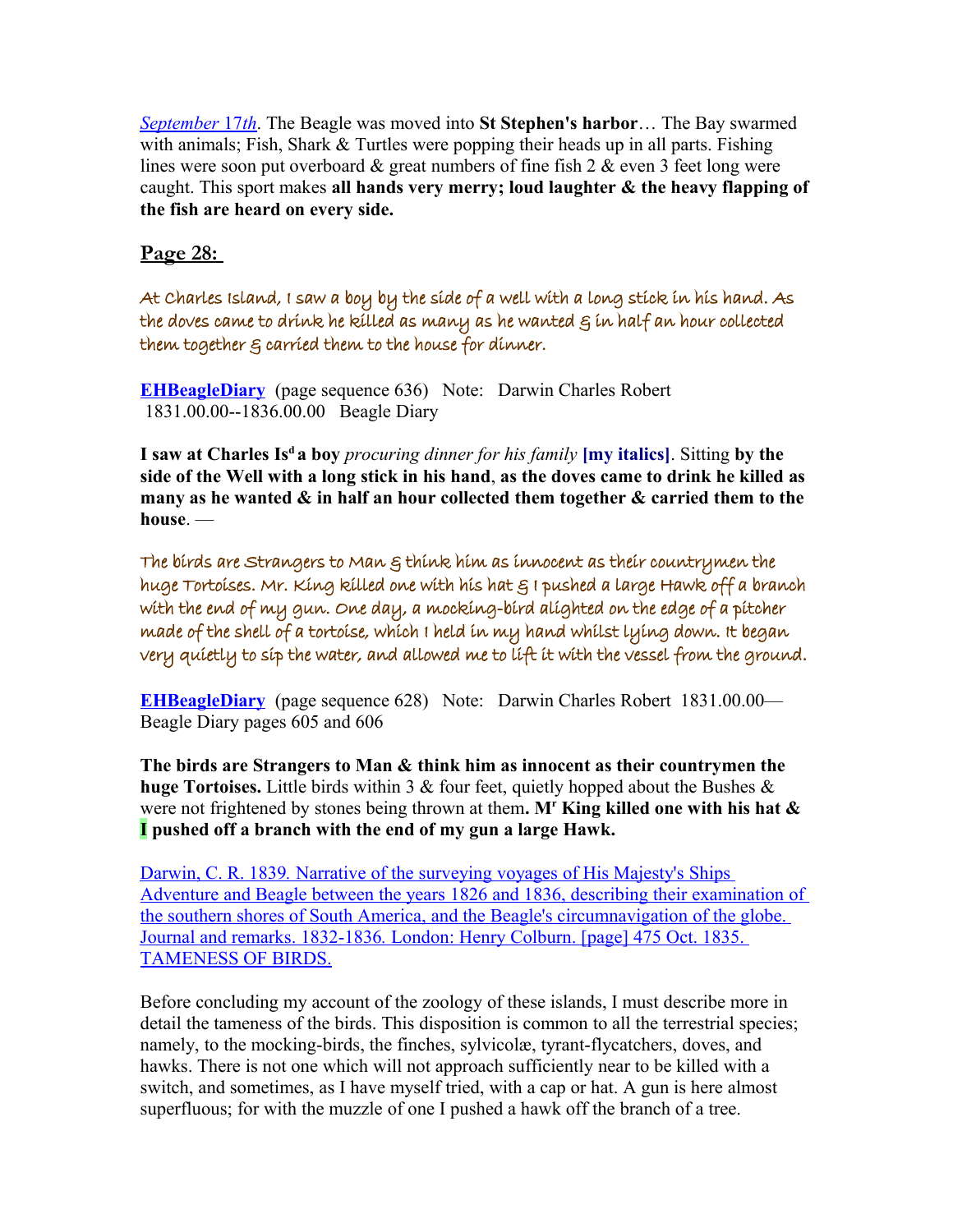**One day a mocking-bird alighted on the edge of a pitcher (made of the shell of a tortoise), which I held in my hand whilst lying down. It began very quietly to sip the water, and allowed me to lift it with the vessel from the ground.**

Albemarle Island is composed of 6 or  $\neq$  great Volcanic Mounds covered with immense streams of black naked lava which, having flowed over the rims of the great caldrons, spread over miles of the sea-coast.

**[F10.3](http://darwin-online.org.uk/content/frameset?viewtype=text&itemID=F10.3&keywords=over+caldrons+the+flowed+great+of+rims&pageseq=476)** (page sequence 476) Book: Darwin, C. R. 1839. Narrative of the surveying voyages of His Majesty's Ships Adventure and Beagle between the years 1826 and 1836, describing their examination of the southern shores of South America, and the Beagle's circumnavigation of the globe. Journal and remarks. 1832-1836. London: Henry Colburn.

We doubled the south-west extremity of **Albermarle Island**, and the next day were nearly becalmed between it and Narborough Island. Both are **covered with immense streams of black naked lava; which, having** either **flowed over the rims of the great cauldrons,** or having burst forth from the smaller orifices on the flanks, have in their descent **spread over miles of the sea-coast.**

The rocks on the coast abounded with great black lizards, and on the hills, a yellowish orange species was equally common. They are considered good food; this day forty were collected.

**[I have combined the following 2 versions of this event. You can also find 3 photos showing both species of iguanas (which Darwin calls lizards) on my website at [www.rosalynschanzer.com/newslideshowPage.html](http://www.rosalynschanzer.com/newslideshowPage.html)**

**[F10.3](http://darwin-online.org.uk/content/frameset?viewtype=text&itemID=F10.3&keywords=coast+abounded+lizards+black+on+the+great+with+rocks&pageseq=477)** (page sequence 477, page 458) Book: Darwin, C. R. 1839. Narrative of the surveying voyages of His Majesty's Ships Adventure and Beagle between the years 1826 and 1836, describing their examination of the southern shores of South America, and the Beagle's circumnavigation of the globe. Journal and remarks. 1832-1836. London: Henry Colburn.

**The rocks on the coast abounded with great black lizards**, between three and four feet long; **and on the hills**, **an**other **species was equally common**.

<http://www.galapagos.to/TEXTS/DIARY.HTM>(October 1, 1835) Darwin, Charles Robert 1831.00.00--1836.00.00 Beagle Diary

They have a ridge & spines along the back; are colored an **orange yellow**, with the hinder part of back brick red. **They** are hideous animals; but **are considered good food: this day forty were collected.**

**Page 29:**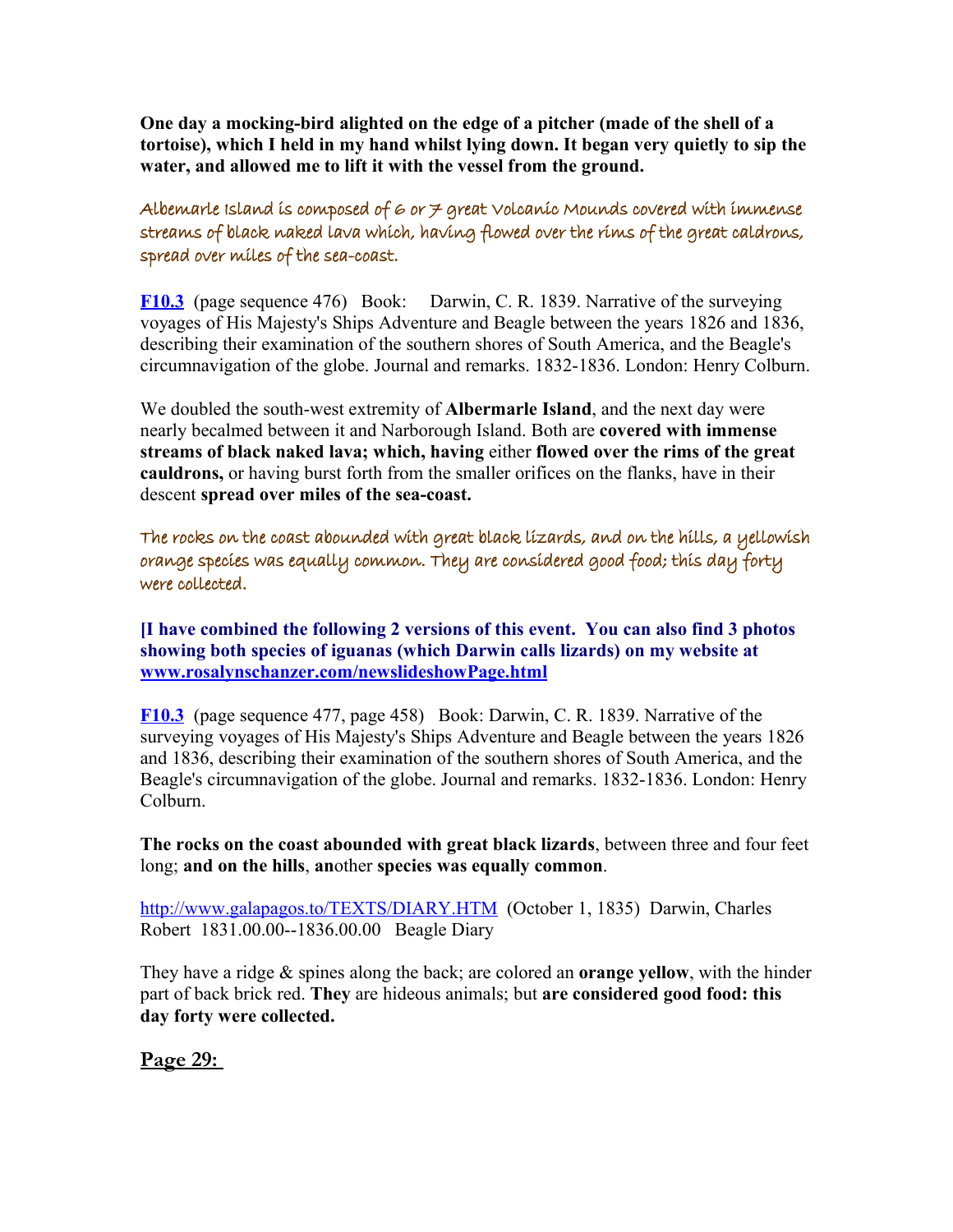The tortoise is very fond of water and wallowing in mud. Well-beaten paths radiate off in every direction from wells at a considerable elevation down to the sea-coast. Near the springs it was comical to behold many of these great monsters; one set eagerly traveling onwards with outstretched necks, and another set returning, after having drunk their fill. When the tortoise arrives at the spring, it buries its head in the water above its eyes, and greedily swallows great mouthfuls, quite regardless of lookers on.

They are so strong as easily to carry me.

## **[I have again combined two of Darwin's very similar versions of this event. The final sentence above precedes the information about the tortoises found in my second source]**

**[F10.3](http://darwin-online.org.uk/content/frameset?viewtype=text&itemID=F10.3&keywords=in+wallowing+very+mud+of+is+water+tortoise+fond+and&pageseq=482)** (page sequence 482) Book: Darwin, C. R. 1839. Narrative of the surveying voyages of His Majesty's Ships Adventure and Beagle between the years 1826 and 1836, describing their examination of the southern shores of South America, and the Beagle's circumnavigation of the globe. Journal and remarks. 1832-1836. London: Henry Colburn.

**The tortoise is very fond of water**, drinking large quantities, **and wallowing in the mud.** The larger islands alone possess springs, and these are always situated towards the central parts, and **at a considerable elevation**. The tortoises, therefore, which frequent the lower districts, when thirsty, are obliged to travel from a long distance. Hence broad and **well-beaten paths radiate off in every direction from** the **wells** even **down to the sea-coast;** and the Spaniards by following them up, first discovered the watering-places. When I landed at Chatham Island, I could not imagine what animal travelled so methodically along the well-chosen tracks. **Near the springs it was a curious spectacle to behold many of these great monsters; one set eagerly travelling onwards with outstretched necks, and another set returning, after having drunk their fill. When the tortoise arrives at the spring, quite regardless of any spectator, it buries its head in the water above its eyes, and greedily swallows great mouthfuls…**

#### **[http://darwin-](http://darwin-online.org.uk/converted/manuscripts/Darwin_C_R_BeagleDiary_EHBeagleDiary.html)**

## **[online.org.uk/converted/manuscripts/Darwin\\_C\\_R\\_BeagleDiary\\_EHBeagleDiary.ht](http://darwin-online.org.uk/converted/manuscripts/Darwin_C_R_BeagleDiary_EHBeagleDiary.html) [ml](http://darwin-online.org.uk/converted/manuscripts/Darwin_C_R_BeagleDiary_EHBeagleDiary.html)**

1835 Oct. 9<sup>th</sup> The tortoise when it can procure it, drinks great quantities of water: Hence these animals swarm in the neighbourhead of the Springs. —The average size of the full-grown ones is nearly a yard long in its back shell: they **are so strong as easily to carry me**, & too heavy to lift from the ground. — In the pathway many are travelling to the water & others returning, having drunk their fill. — **The effect is very comical in seeing these huge creatures with outstreched neck** so deliberately pacing onwards. — I think they march at the rate 360 yards in an hour; perhaps four miles in the 24. — **When they arrive at the Spring, they bury their heads above the eyes in the muddy water & greedily suck in great mouthfulls, quite regardless of lookers on. —**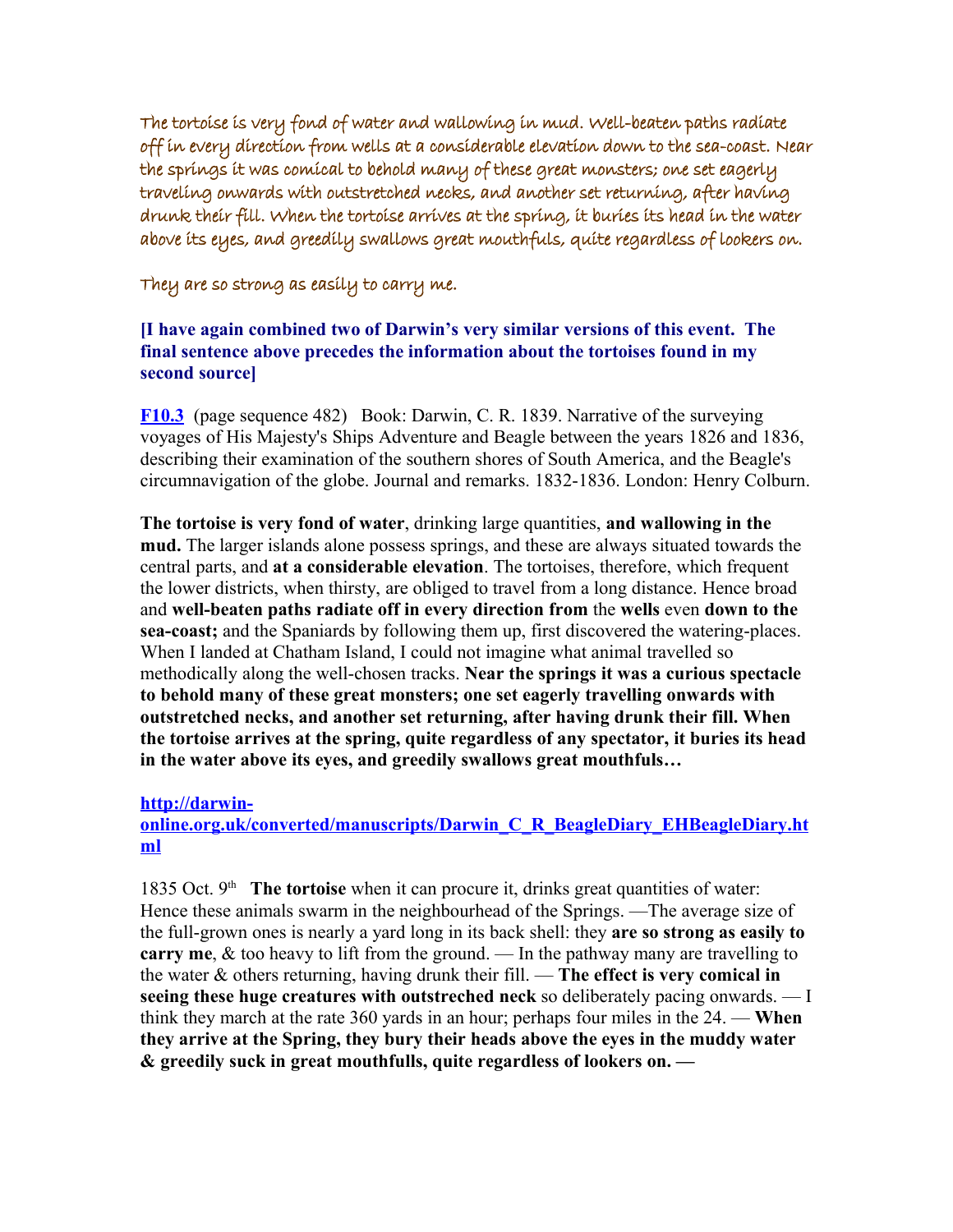Wherever there is water, broard & **well beaten** roads lead from all sides to it, these extend for distances of miles. — It is by this means that these watering places have been discovered by the fishermen. — In the low dry region there are but few Tortoises: they are replaced by *infinite numbers of the large yellow herbivorous Lizard* [my italics] mentioned at Albermale Is<sup>d</sup>. — **The burrows of this animal are so very numerous; that we had difficulty in finding a spot to pitch the tents.** — These lizards live entirely on vegetable productions, berrys, leaves, for which latter they frequently crawl up the trees, especially a Mimosa; never drinking water, **they like much the succulent Cactus, & for a piece of it they will, like dogs, struggle [to] seize it from another**. Their congeners the "imps of darkness" in like manner live entirely on sea weed. — I suspect such habits are nearly unique in the Saurian race.

#### They are so strong as easily to carry me.

**[EHBeagleDiary](http://darwin-online.org.uk/content/frameset?viewtype=text&itemID=EHBeagleDiary&keywords=are+they+as+easily+strong+me+so+to+carry&pageseq=640)** (page sequence 640) Note: Darwin Charles Robert 1831.00.00--1836.00.00 Beagle Diary

they **are so strong as easily to carry me**, & too heavy to lift from the ground.

The large yellow Lizard's burrows are so numerous that we had difficulty finding a spot to pitch the tents. Never drinking water, they like succulent Cactus, & will, like dogs, struggle [and] seize it from another.

**[EHBeagleDiary](http://darwin-online.org.uk/content/frameset?viewtype=text&itemID=EHBeagleDiary&keywords=spot+the+finding+a+pitch+to+tents&pageseq=641)** (page sequence 641) Note: Darwin Charles Robert 1831.00.00--1836.00.00 Beagle Diary

*infinite numbers of the large yellow herbivorous Lizard* [my italics] mentioned at Albermale Is<sup>d</sup>. — The **burrows** of this animal **are so** very **numerous; that we had** difficulty in finding a spot to pitch the tents. — These lizards live entirely on vegetable productions, berrys, leaves, for which latter they frequently crawl up the trees, especially a Mimosa; **never drinking water, they like** much **the succulent Cactus, &** for a piece of it they **will, like dogs, struggle [and] seize it from another**. Their congeners the "imps of darkness" in like manner live entirely on sea weed. — I suspect such habits are nearly unique in the Saurian race.

## **Page 30:**

## This archipelago seems to be a little world within itself; the greater number of its inhabitants, both vegetable and animal, being found nowhere else.

**[F10.3](http://darwin-online.org.uk/content/frameset?viewtype=text&itemID=F10.3&keywords=within+little+world+be+seems+a+archipelago+to+itself&pageseq=473)** (page sequence 473, page 455) Book: Darwin, C. R. 1839. Narrative of the surveying voyages of His Majesty's Ships Adventure and Beagle between the years 1826 and 1836, describing their examination of the southern shores of South America, and the Beagle's circumnavigation of the globe. Journal and remarks. 1832-1836. London: Henry Colburn.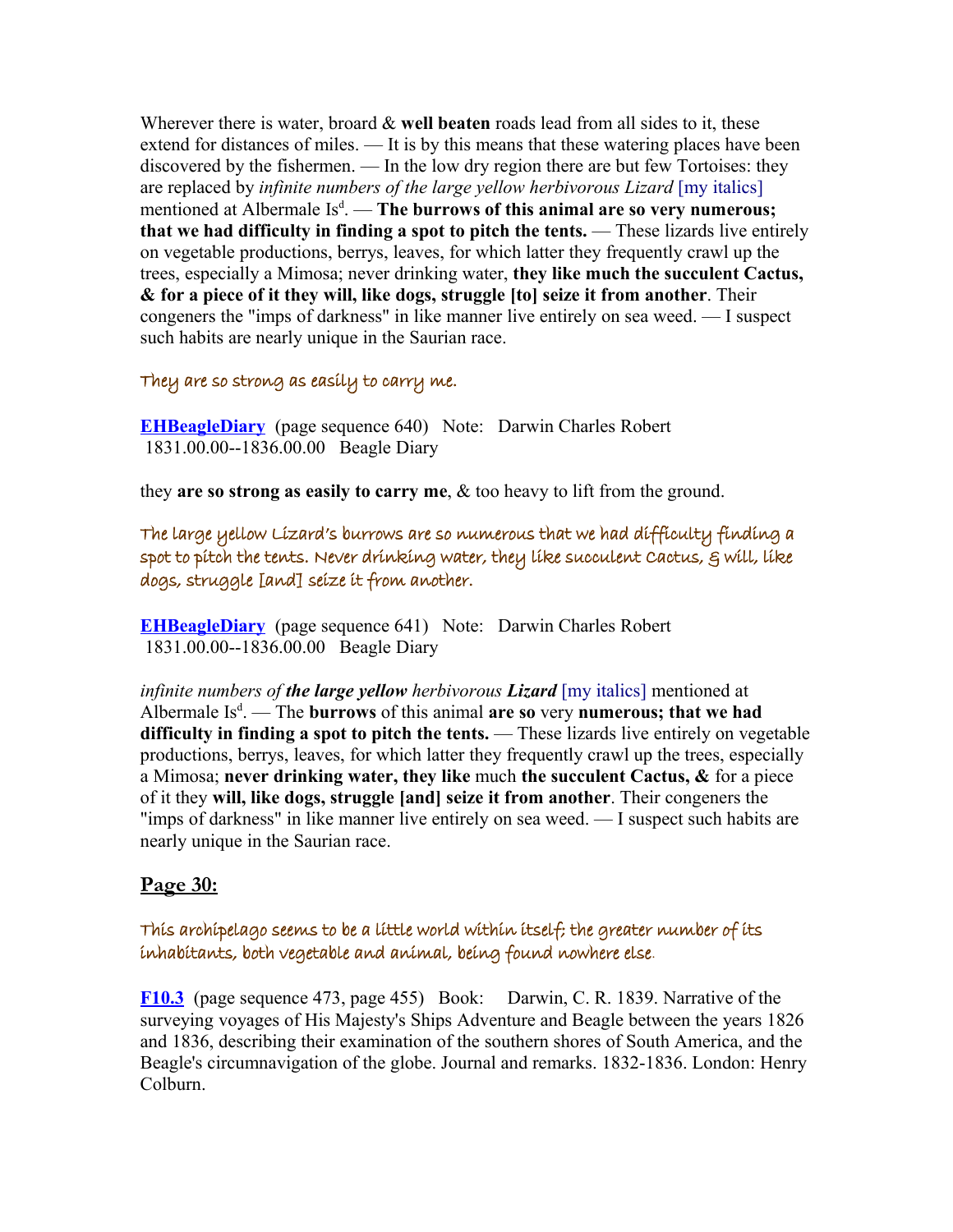The natural history of **this archipalego** is very remarkable: it **seems to be a little world within itself; the greater number of its inhabitants, both vegetable and animal, being found nowhere else.**

# **Page 31:**

I never dreamed that islands, about 50 or 60 miles apart, and most of them in sight of each other, formed of the same rocks, placed under a similar climate, rising to a nearly equal height, would have been differently tenanted.

**[F14](http://darwin-online.org.uk/content/frameset?viewtype=text&itemID=F14&keywords=have+differently+been+would+tenanted&pageseq=407)** (page sequence 407) Book: Darwin, C. R. 1845. Journal of researches into the natural history and geology of the countries visited during the voyage of H.M.S. Beagle round the world, under the Command of Capt. Fitz Roy, R.N. 2d edition. London: John Murray.

**I never dreamed that islands, about fifty or sixty miles apart, and most of them in sight of each other, formed of precisely the same rocks, placed under a quite similar climate, rising to a nearly equal height, would have been differently tenanted**; but we shall soon see that this is the case.

Of land birds I obtained twenty-six kinds. Nearly all in their structure, habits, color of feathers, and even tone of voice, are strictly American. The only land-bird with bright colors is that vermilion flycatcher which seems to be a wanderer from the continent.

**[F14](http://darwin-online.org.uk/content/frameset?viewtype=text&itemID=F14&keywords=kinds+six+twenty+i+obtained+of+land+birds&pageseq=391)** (page sequence 391) Book: Darwin, C. R. 1845. Journal of researches into the natural history and geology of the countries visited during the voyage of H.M.S. Beagle round the world, under the Command of Capt. Fitz Roy, R.N. 2d edition. London: John Murray.

**Of land birds I obtained twenty-six kinds**, all peculiar to the group and found nowhere else, with the exception of one lark-like finch from North America (Dolichonyx oryzivorus)

Voyage of the Beagle, (page 275) Darwin, C. R. Janet Brown, Michael Neve, Penguin Classic, London, 1989.

Although the species are thus particular to the archipalego, yet **nearly all in their general structure***,* **habits***,* **colour of feathers, and even tone of voice, are strictly American…**

**…**It is worthy of remark, that **the only land-bird with bright colours, is that species of tyrant-flycatcher, which seems to be a wanderer from the continent.**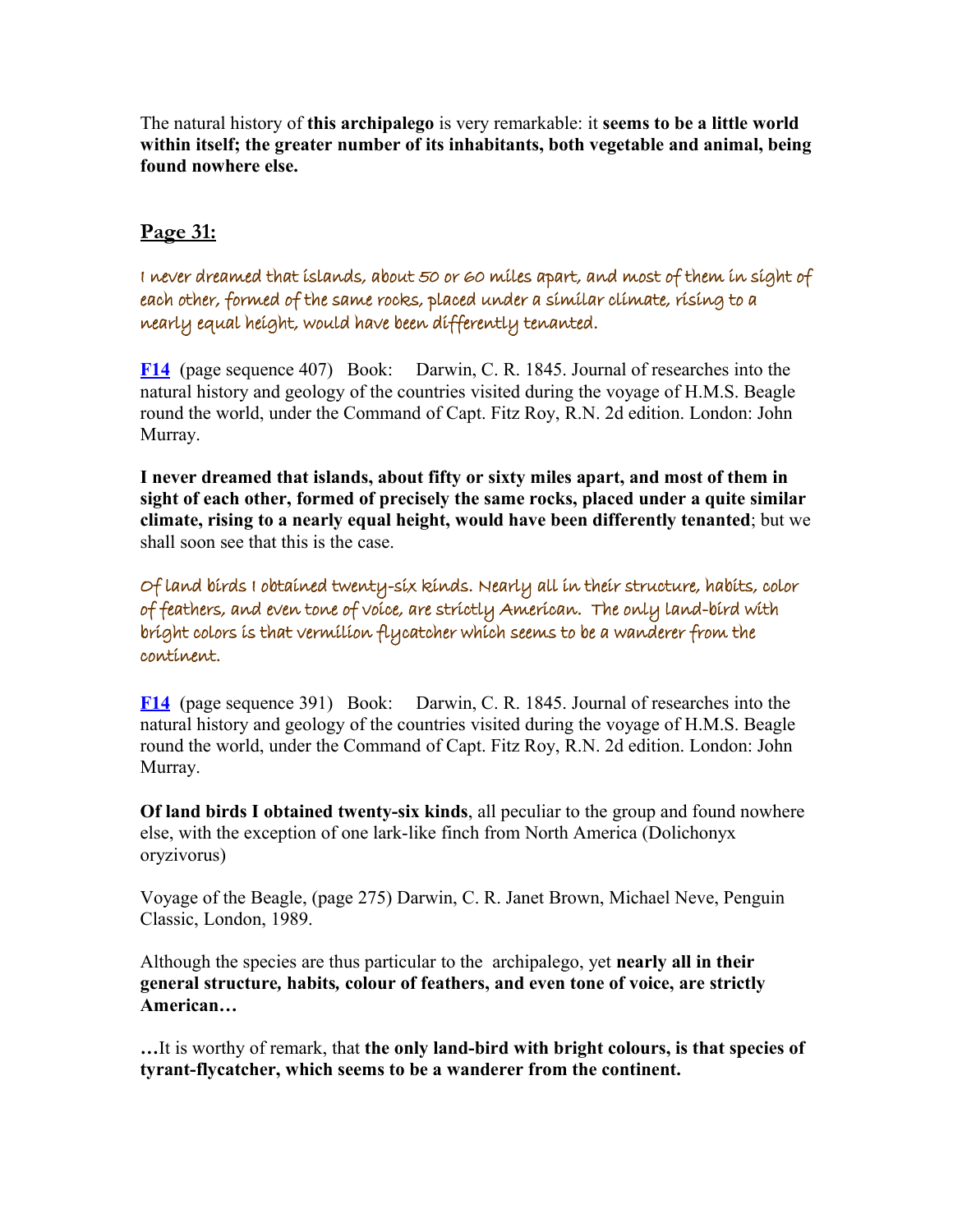## There are three species of mocking-birds common to [North and South] America. Each variety is constant in its own island.

**[F10.3](http://darwin-online.org.uk/content/frameset?viewtype=text&itemID=F10.3&keywords=three+common+species+of+birds+mocking&pageseq=480)** (page sequence 480) Book: Darwin, C. R. 1839. Narrative of the surveying voyages of His Majesty's Ships Adventure and Beagle between the years 1826 and 1836, describing their examination of the southern shores of South America, and the Beagle's circumnavigation of the globe. Journal and remarks. 1832-1836. London: Henry Colburn.

#### **Three species of mocking-birds**, a genus **common to** both **America**s.

Darwin's Field Notes-October 1835:

I have four specimens from as many  $Is<sup>ds</sup>$  -- These will be found to be 2 or 3 varieties.--**Each variety is constant in its own Island.** .

**Page 32:** 

We landed to enjoy all the delights of charming Tahiti. Crowds of men, women & children collected to receive us with laughing merry faces.

**[EHBeagleDiary](http://darwin-online.org.uk/content/frameset?viewtype=text&itemID=EHBeagleDiary&keywords=men+us+collected+women+children+to+receive&pageseq=646)** (page sequence 646) Note: Darwin Charles Robert 1831.00.00--1836.00.00 Beagle Diary

After dinner **we landed to enjoy all the delights of** the first impressions produced by a new country & that country the **charming Tahiti**. —**Crowds of men, women, & children** were **collected** on the memorable point Venus ready **to receive us with laughing merry faces.**

These precipices must have been some thousands of feet high; the whole formed a mountain gorge far more magnificent than anything I ever beheld.

**[EHBeagleDiary](http://darwin-online.org.uk/content/frameset?viewtype=text&itemID=EHBeagleDiary&keywords=magnificent+than+i+more+anything+formed+far+gorge+ever+beheld+mountain+the+a+whole&pageseq=656)** (page sequence 656, pp. 632 and 633) Note: Darwin Charles Robert 1831.00.00--1836.00.00 Beagle Diary

**These precipices must have been some thousand ft high; the whole formed a mountain gorge far more magnificent than anything I** had **ever beheld.** 

Shaded by a rock beneath a façade of columnar Lava we ate our dinner. My guides had procured a dish of fish & fresh-water prawns. They carried with them a small net; where the water was deep, they dived  $\varepsilon$  like otters followed the fish into holes  $\varepsilon$  thus secured them. The Tahitians have the dexterity of amphibious animals in the water.

**[EHBeagleDiary](http://darwin-online.org.uk/content/frameset?viewtype=text&itemID=EHBeagleDiary&keywords=by+a+rock+shaded&pageseq=656)** (page sequence 656 and 568) Note: Darwin Charles Robert 1831.00.00--1836.00.00 Beagle Diary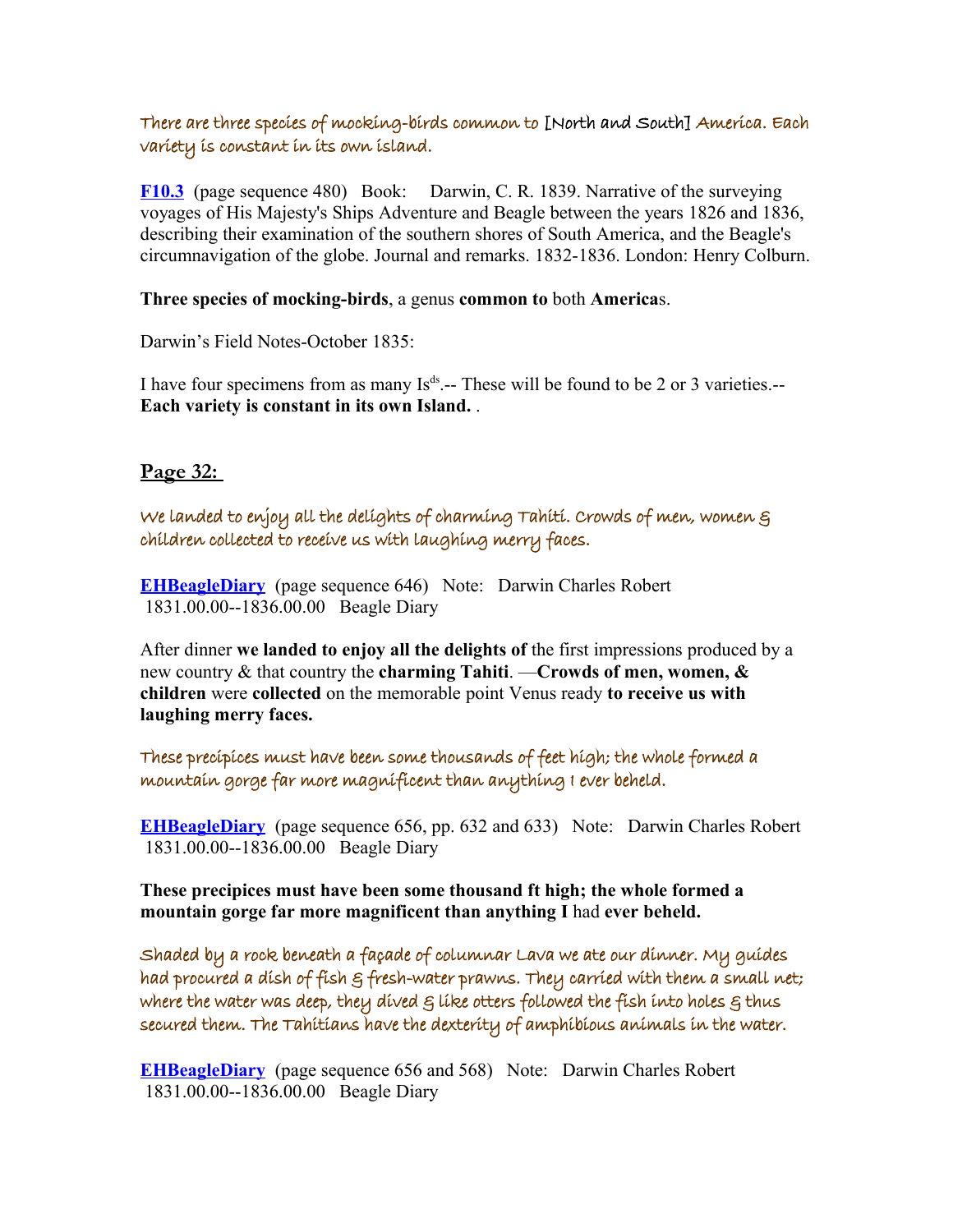**Shaded by a** ledge of **rock, beneath a façade of columnar lava, we ate our dinner. My guides had** already **procured a dish of** small **fish and fresh-water prawns. They carried with them a small net** stretched on a hoop**;** and **where the water was deep** and in eddies**, they dived, and like otters,** by their eyesight **followed the fish into holes** and corners, **and thus secured them. The Tahitians have the dexterity of amphibious animals in the water.** 

# Page 33:

A little higher a succession of waterfalls descended from the jagged summit. One of the Tahitians, a fine active man, placed the trunk of a tree against this, swarmed up it, and then by the aid of crevices reached the summit. He fixed ropes to a projecting point  $s$  lowered them for us  $s$  then hauled up the dog  $s$  luggage.

**[F10.3](http://darwin-online.org.uk/content/frameset?viewtype=text&itemID=F10.3&keywords=little+a+succession+descended+of+waterfalls+higher&pageseq=505)** (page sequence 505) Book: Darwin, C. R. 1839. Narrative of the surveying voyages of His Majesty's Ships Adventure and Beagle between the years 1826 and 1836, describing their examination of the southern shores of South America, and the Beagle's circumnavigation of the globe. Journal and remarks. 1832-1836. London: Henry Colburn.

**A little higher** up, the river divided itself into three little streams. The two northern ones were impracticable, owing to **a succession of waterfalls** which **descended from the jagged summit** of the highest mountain …

The first ascent from the valley was very dangerous: for it was necessary to pass the face of a naked rock, by the aid of ropes, which we brought with us. How any person discovered that this formidable spot was the only point where the side of the mountain was practicable, I cannot imagine... **One of the Tahitians, a fine active man, placed the trunk of a tree against this, climbed up it, and then by the aid of crevices reached the summit. He fixed the ropes to a projecting point, and lowered them for us, then hauled up a dog** which accompanied us, **and** lastly our **luggage**.

We bivouacked for the night. On each side of a ravine there were great beds of banana covered with ripe fruit. By the aid of strips of bark for twine, the stems of bamboo, g the large leaf of the banana, the Tahitians in a few minutes built an excellent house  $\varepsilon$ with withered banana leaves made a soft bed.

During the night it rained heavily, but the good thatch of Banana leaves kept us dry.

**[EHBeagleDiary](http://darwin-online.org.uk/content/frameset?viewtype=text&itemID=EHBeagleDiary&keywords=the+bivouacked+night+for+we&pageseq=658)** (page sequence 658 and 662) Note: Darwin Charles Robert 1831.00.00--1836.00.00 Beagle Diary

Here **we bivouacked for the night. On each side of the ravine there were great beds of** the Feyé, or mountain-**banana, covered with ripe fruit.** Many of these plants were from twenty to twenty-five feet high, and from three to four in circumference. **By the aid of strips of bark for twine, the stems of bamboos for rafters, and the large leaf of the**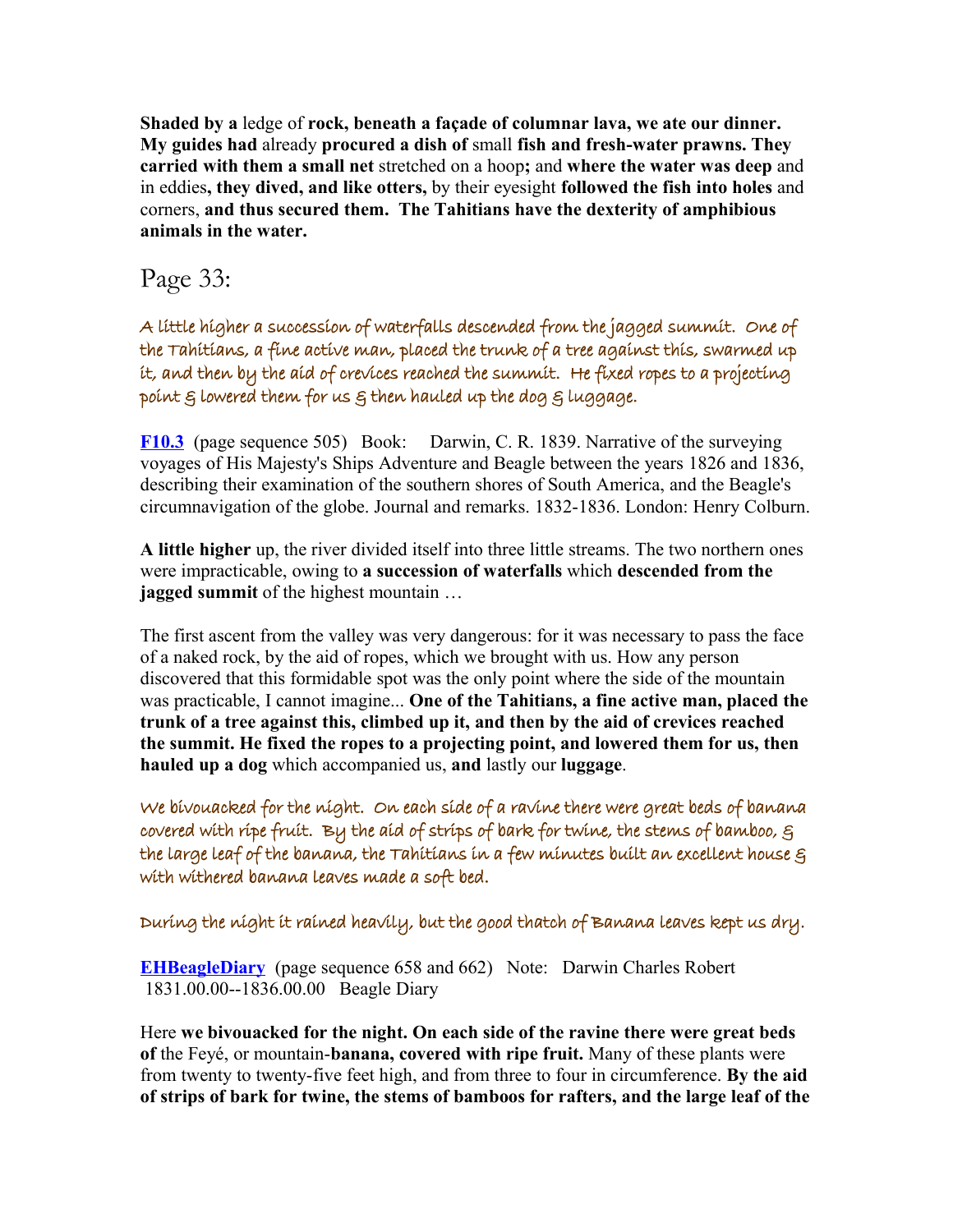**banana** for a thatch**, the Tahitians in a few minutes built an excellent house; and with the withered banana leaves made a soft bed.**

## During the night it rained heavily, but the good thatch of Banana leaves kept us dry.

**[F10.3](http://darwin-online.org.uk/content/frameset?viewtype=text&itemID=F10.3&keywords=little+a+succession+descended+of+waterfalls+higher&pageseq=505)** (page sequence 505) Book: Darwin, C. R. 1839. Narrative of the surveying voyages of His Majesty's Ships Adventure and Beagle between the years 1826 and 1836, describing their examination of the southern shores of South America, and the Beagle's circumnavigation of the globe. Journal and remarks. 1832-1836. London: Henry Colburn.

#### [\[page\] 490 TAHITI. Nov. 1835.](http://darwin-online.org.uk/content/frameset?viewtype=side&itemID=F10.3&pageseq=509)

Before morning **it rained** very **heavily; but the good thatch of banana-leaves kept us dry.**

#### Delicious!

**[EHBeagleDiary](http://darwin-online.org.uk/content/frameset?viewtype=text&itemID=EHBeagleDiary&keywords=delicious&pageseq=654)** (page sequence 654) Note: Darwin Charles Robert 1831.00.00--1836.00.00 Beagle Diary

#### **[This segment tells how to cook a meal in Tahiti as per the illustrations on page 33 in my book]**

The Tahitians, having made a small fire of sticks, placed a score of stones about the size of a cricket ball on the burning wood. In about ten minutes time, the sticks were consumed & the stones hot. They had previously folded up in small parcels made of leaves, pieces of beef, fish, ripe & unripe Bananas, & the tops of the wild Arum. — These green parcels were laid in a layer between two of the hot stones  $\&$  the whole then covered up by earth so that no smoke or steam escaped. — In about a quarter of an hour the whole was most **delicious**ly cooked; the choice green parcels were laid on a cloth of Banana leaves; with a Cocoa nut shell we drank the cool water of the running stream  $\&$ thus enjoyed our rustic meal.

## **Page 34:**

Besides a native population, there are many English runaway convicts from New South Wales. I think in no part of the world more war-like inhabitants could be found.

**[EHBeagleDiary](http://darwin-online.org.uk/content/frameset?viewtype=text&itemID=EHBeagleDiary&keywords=population+native+a+besides&pageseq=681)** (page sequence 681 and 678) Note: Darwin Charles Robert 1831.00.00--1836.00.00 Beagle Diary

**Besides a** considerable **native population there are many English** residents. — These latter are of the most worthless character; & amongst them are many **run away convicts from New South Wales…**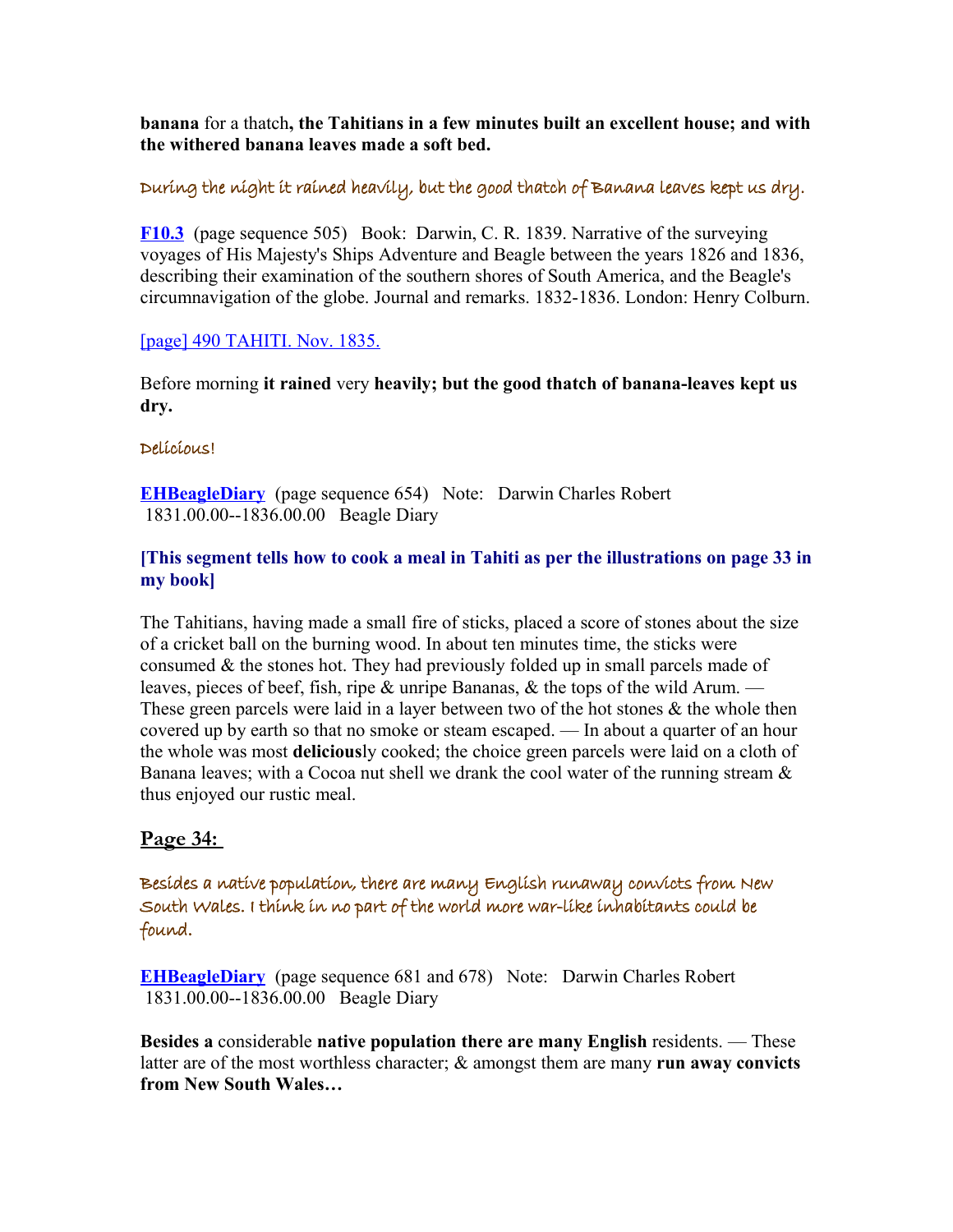**…I** should **think in no part of the world a more war-like race of inhabitants could be found** than the New Zealanders.

#### Tattooing is a badge of distinction between the chief and the slave.

 **[F10.3](http://darwin-online.org.uk/content/frameset?viewtype=text&itemID=F10.3&keywords=badge+of+is+distinction+chief+the+tattooing+a+between+slave+and&pageseq=528)** (page sequence 528) Book: Darwin, C. R. 1839. Narrative of the surveying voyages of His Majesty's Ships Adventure and Beagle between the years 1826 and 1836, describing their examination of the southern shores of South America, and the Beagle's circumnavigation of the globe. Journal and remarks. 1832-1836. London: Henry Colburn.

**Tattooing** is not nearly so much practised as formerly; but as it **is a badge of distinction between the chief and the slave**, it will not probably very soon be disused. So soon does any train of ideas become habitual, that the missionaries told me, that even in their eyes, a plain face looked mean, and not like that of a New Zealand gentleman.

# I was much amused by the ceremony of pressing noses.

**[EHBeagleDiary](http://darwin-online.org.uk/content/frameset?viewtype=text&itemID=EHBeagleDiary&keywords=i+of+was+by+amused+ceremony+noses+much+the+pressing&pageseq=688)** (page sequence 688) Note: Darwin Charles Robert 1831.00.00--1836.00.00 Beagle Diary

**I was much amused by** seeing in due form **the ceremony of** rubbing, or as it would be more properly called, **pressing noses.**

Not even near London is there such rapid growth. A man of business can hardly fail to make a fortune.

**[EHBeagleDiary](http://darwin-online.org.uk/content/frameset?viewtype=text&itemID=EHBeagleDiary&keywords=near+even+not+london&pageseq=705)** (page sequence 705 and 706) Note: Darwin Charles Robert 1831.00.00--1836.00.00 Beagle Diary

but **not even near London** or Birmingham **is there** an aspect of **such rapid growth**; the number of large houses just finished  $\&$  others building is truly surprising...

Voyage of the Beagle (page 320) Charles Darwin, Janet Browne, Michael Neve, Penguin Classic, London, 1989.

It appears that **a man of business can hardly fail to make a** large **fortune**

#### The aboriginal blacks in their arts are admirable.

**[F1925](http://darwin-online.org.uk/content/frameset?viewtype=text&itemID=F1925&keywords=are+in+arts+their+blacks+aboriginal+admirable&pageseq=430)** (page sequence 430) Book: Keynes, Richard Darwin ed. 2001. Charles Darwin's Beagle Diary. Cambridge: Cambridge University Press

**The Aboriginal Blacks** passed by, each carrying in their accustomed manner a bundle of spears  $\&$  other [686] weapons. — By giving a leading young man a shilling they were easily detained  $\&$  they threw their spears for my amusement. — They were all partly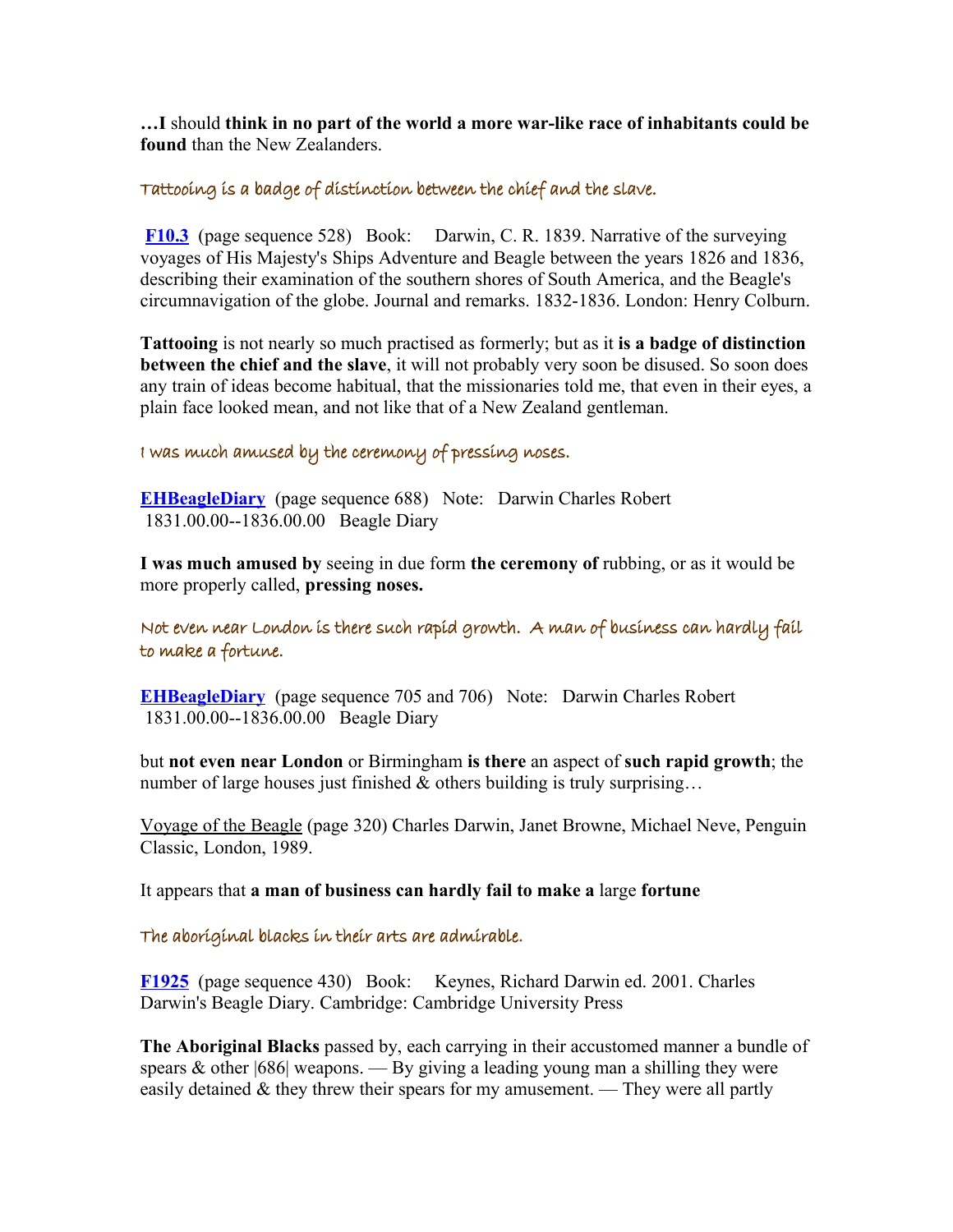clothed & several could speak a little English; their countenances were good-humoured  $\&$ pleasant & they appeared far from such utterly degraded beings as usually represented. — **In their** own **arts** they **are admirable**;

Lying on a sunny bank & reflecting on the strange character of the Animals of this country as compared to the rest of the World.

**[EHBeagleDiary](http://darwin-online.org.uk/content/frameset?viewtype=text&itemID=EHBeagleDiary&keywords=bank+sunny+reflecting+on+a+lying&pageseq=718)** (page sequence 718) Note: Darwin Charles Robert 1831.00.00--1836.00.00 Beagle Diary

A little time before this, I had been **lying on a sunny bank** & was **reflecting on the strange character of the Animals of this country as compared to the rest of the World.**

We did not see a Kangaroo. Now the Emu is banished to a long distance & the Kangaroo is become scarce; to both the English Greyhound is utterly destructive.

**[EHBeagleDiary](http://darwin-online.org.uk/content/frameset?viewtype=text&itemID=EHBeagleDiary&keywords=kangaroo+a&pageseq=716)** (page sequence 716) Note: Darwin Charles Robert 1831.00.00--1836.00.00 Beagle Diary

**We** continued riding the greater part of the day; but had very bad sport, **not seeing a Kangaroo** or even a wild dog… A few years since this country abounded with wild animals**; now the Emu is banished to a long distance & the Kangaroo is become scarce; to both the English Greyhound is utterly destructive**; it may be long before these animals are altogether exterminated, but their doom is fixed.

# **Page 35:**

The coral rock serves to break the violence of the open ocean, which otherwise would sweep away these islets. On what have the reef-building corals based their massive structures?

**[F14](http://darwin-online.org.uk/content/frameset?viewtype=text&itemID=F14&keywords=which+away+would+otherwise+these+sweep+islets&pageseq=470)** (page sequence 470) Book: Darwin, C. R. 1845. Journal of researches into the natural history and geology of the countries visited during the voyage of H.M.S. Beagle round the world, under the Command of Capt. Fitz Roy, R.N. 2d edition. London: John Murray.

**The** solid flat of **coral rock** on the outside, by its breadth, **breaks the first violence of the waves, which otherwise**, in a day, **would sweep away these islets** and all their productions. The ocean and the land seem here struggling for mastery: although terra firma has obtained a footing, the denizens of the water think their claim at least equally good.

-and-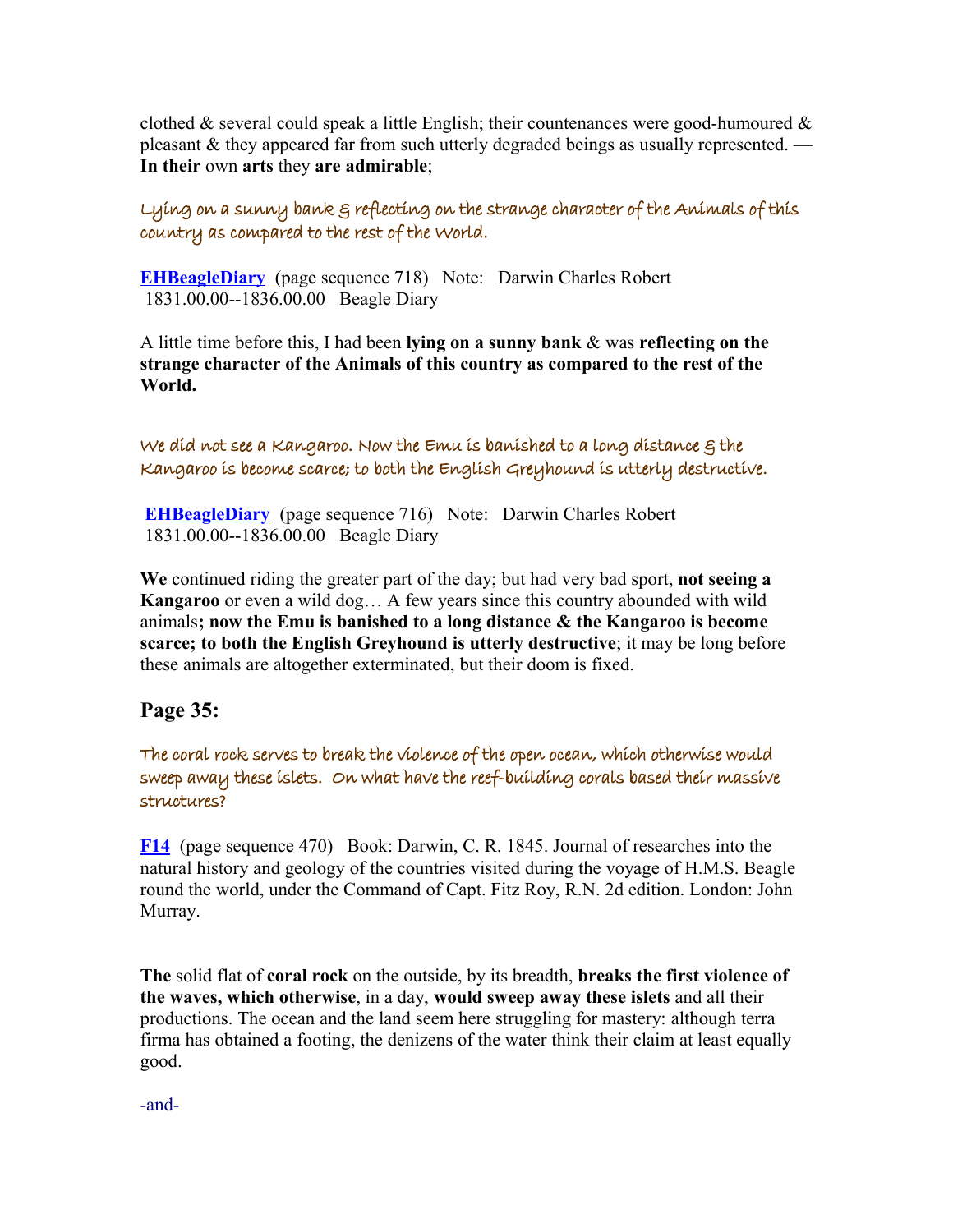**[EHBeagleDiary](http://darwin-online.org.uk/content/frameset?viewtype=text&itemID=EHBeagleDiary&keywords=break+serves+of+violence+ocean+open+the+rock+coral+to&pageseq=740)** (page sequence 740) Note: Darwin Charles Robert 1831.00.00--1836.00.00 Beagle Diary

on **the** outer coast a solid broad flat of **coral rock**, which **serves to break the violence of the open ocean.**

And

The Voyage of the Beagle (page 471) **By Charles Darwin, Harold Edward Leslie Mellersh** 

**And** 

Darwin's **Beagle** field notebooks (1831-1836) page 51b

**On what have the reef-building corals,** which cannot live at a great depth, **based their massive structures?**

Capt. FitzRoy at the distance of little more than a mile from the shore sounded with a line 7200 feet long, & found no bottom. We must consider this Island as the summit of a lofty mountain.

**[EHBeagleDiary](http://darwin-online.org.uk/content/frameset?viewtype=text&itemID=EHBeagleDiary&keywords=than+distance+mile+little+a+more+of&pageseq=749)** (page sequence 749) Note: Darwin Charles Robert 1831.00.00--1836.00.00 Beagle Diary

Capt. FitzRoy at the **distance of** but **little more than a mile from the shore sounded with a line 7200 feet long, & found no bottom.**

**Hence we must consider this Isl<sup>d</sup> as the summit of a lofty mountain**; to how great a depth or thickness the work of the Coral animal extends is quite uncertain.

We must look at a Lagoon Island as a monument raised by myriads of tiny architects to mark the spot where a former land lies buried in the depths of the ocean.

**[EHBeagleDiary](http://darwin-online.org.uk/content/frameset?viewtype=text&itemID=EHBeagleDiary&keywords=by+monument+tiny+myriads+a+of+raised+architects&pageseq=750)** (page sequence 750) Note: Darwin Charles Robert 1831.00.00--1836.00.00 Beagle Diary

In time the central land would sink beneath the level of the sea & disappear, but the coral would have completed its circular wall. Should we not then have a Lagoon Island? Under this view, **we must look at a Lagoon Is<sup>d</sup> as a monument raised by myriads of tiny architects, to mark the spot where a former land lies buried in the depths of the ocean.** 

**Page 36:**

I loathe, I abhor the sea,  $\xi$  all ships which sail on it.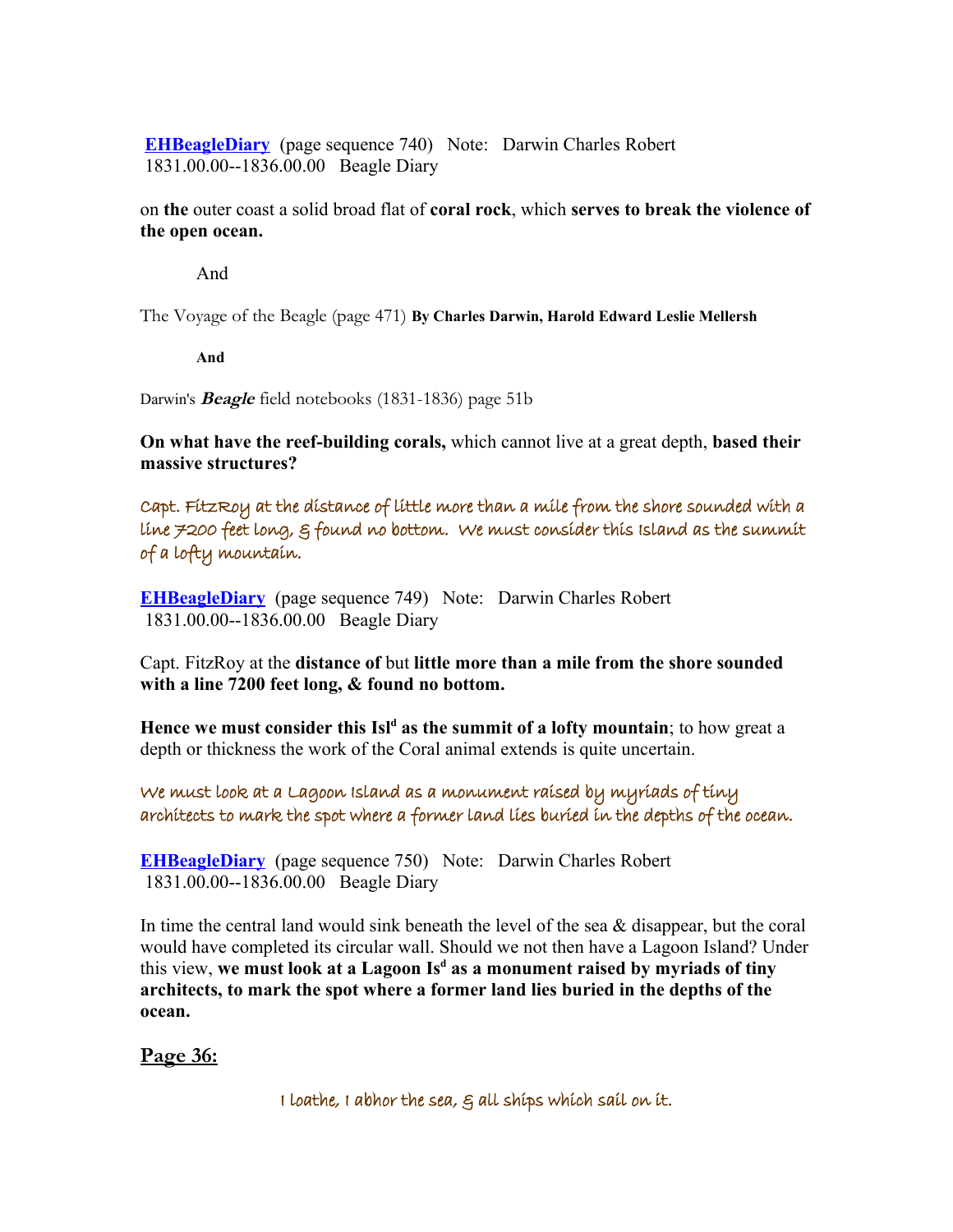**[F1452.1](http://darwin-online.org.uk/content/frameset?viewtype=text&itemID=F1452.1&keywords=which+i+loathe+abhor+all+it+the+on+sea+sail+ships&pageseq=283)** (page sequence 283) Book: Darwin, Francis ed. 1887. The life and letters of Charles Darwin, including an autobiographical chapter. vol. 1. London: John Murray.

This zigzag manner of proceeding is very grievous; it has put the finishing stroke to my feelings. **I loathe, I abhor the sea and all ships which sail on it**. But I yet believe we shall reach England in the latter half of October.

After a tolerably short passage but with some very heavy weather, we came to an anchor at Falmouth. I reached home at Breakfast time-My head is quite confused with so much delight..

**[EHBeagleDiary](http://darwin-online.org.uk/content/frameset?viewtype=text&itemID=EHBeagleDiary&keywords=after+passage+short+a+tolerably&pageseq=806)** (page sequence 806) Note: Darwin Charles Robert 1831.00.00--1836.00.00 Beagle Diary **After a tolerably short passage, but with some very heavy weather, we came to an anchor at Falmouth.**

-And-

**[F1566](http://darwin-online.org.uk/content/frameset?viewtype=text&itemID=F1566&keywords=quite+head+is+delight+my+much+so+with+confused&pageseq=41)** (page sequence 41) Book: Barlow, Nora ed. 1933. Charles Darwin's diary of the voyage of H.M.S. Beagle. Cambridge: University Press. Letter to his uncle, Josiah Wedgwood

Shrewsbury, October 5th, 1836.

My dear Uncle,

The Beagle arrived at Falmouth on Sunday evening, & **I reached home late last night— My head is quite confused with so much delight**, but I cannot allow my sisters to tell you first how happy I am to see all my friends again.

**[Darwin reached his home town of Shrewsbury late at night but did not want to disturb his family at such a late hour, so he did not return to his family home until breakfast time the following morning. I have therefore drawn the reunion and altered the above quote accordingly.]**

**Page 37:** 

My dear Lyell

I have the very good  $\varepsilon$  unexpected fortune of going to be married. The lady is my cousin Miss Emma Wedgwood. We are connected by manifold ties, besides on my part, by the most sincere love  $\varepsilon$  hearty gratitude to her, for accepting such a one as myself.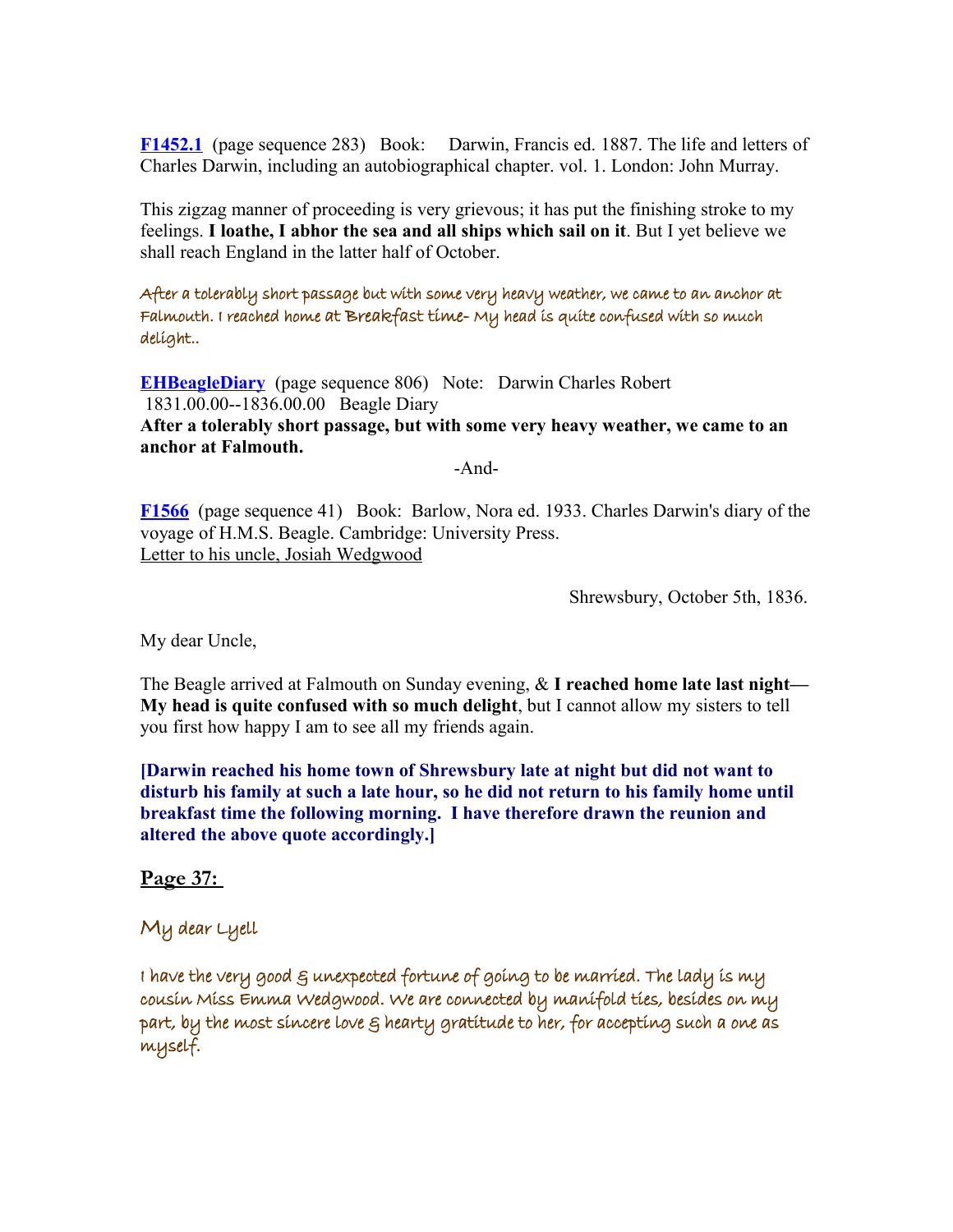**More Letters of Charles Darwin; A Record of His Work in a Series of Hitherto Unpublished Letters** *By Charles Darwin, Francis Darwin, Albert Charles Seward. New York; D. Appleton and Company 1903. EARLY LETTERS, Page 28 Letter 8*

My dear Lyell

I write because, I cannot avoid wishing to be the first person to tell M<sup>rs</sup> Lyell and yourself, that **I have the very good, &** shortly since, very **unexpected fortune, of going to be married.— The lady is my cousin Miss Emma Wedgwood**, the sister of Hensleigh Wedgwood, & of the elder brother, who married my sister, so **we are connected by manifold ties, besides on my part, by the most sincere love & hearty gratitude to her, for accepting such a one, as myself.**— I determined, when last at Maer, to try my chance, but I hardly expected such good fortune would turn up for me.<sup>*[f2](http://www.darwinproject.ac.uk/darwinletters/calendar/entry-432.html#mark-432.f2)*</sup>

# **Page 38:**

I did not then in the least doubt the literal truth of every word in the Bible. Disbelief crept over me at a very slow rate, but was at last complete.

**[F1452.1](http://darwin-online.org.uk/content/frameset?viewtype=text&itemID=F1452.1&keywords=in+then+i+every+of+doubt+the+least+literal+not+truth+bible+did+word&pageseq=63)** (page sequence 63, 327, 309) Book: Darwin, Francis ed. 1887. The life and letters of Charles Darwin, including an autobiographical chapter. vol. 1. London: John Murray.

As **I did not then in the least doubt the** strict and **literal truth of every word in the Bible,** I soon persuaded myself that our Creed must be fully accepted…

…I found it more and more difficult, with free scope given to my imagination, to invent evidence which would suffice to convince me. Thus **disbelief crept over me at a very slow rate, but was at last complete.**

# **Page 39:**

From so simple a beginning endless forms most beautiful and most wonderful have been and are being evolved.

**[F373](http://darwin-online.org.uk/content/frameset?viewtype=text&itemID=F373&keywords=are+have+from+been+wonderful+evolved+being+forms+endless+so+a+most+beginning+simple+beautiful+and&pageseq=508)** (page sequence 508) Book: Darwin, C. R. 1859. On the origin of species by means of natural selection, or the preservation of favoured races in the struggle for life. London: John Murray. 1st edition, 1st issue.

There is grandeur in this view of life, with its several powers, having been originally breathed into a few forms or into one; and that, whilst this planet has gone cycling on according to the fixed law of gravity, **from so simple a beginning endless forms most beautiful and most wonderful have been and are being evolved.**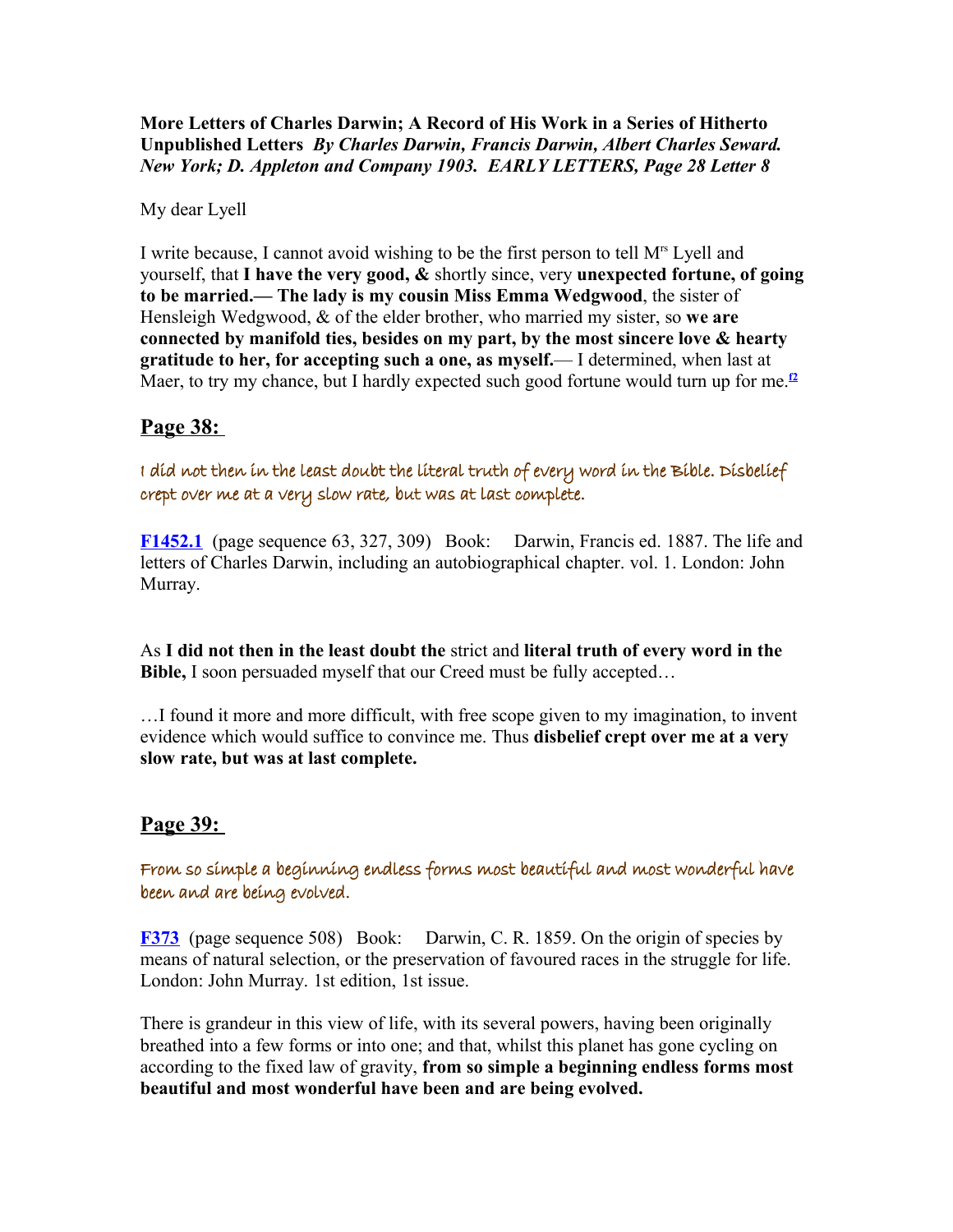# **Page 40:**

I groan when I make such a confession, for I shall have little sympathy—but it is my intention to give fully all the facts. What my work will turn out, I know not.

Online version:<http://www.darwinproject.ac.uk/darwinletters/calendar/entry-1964.html> (the Darwin Correspondence Project; Letter 1964 — [Darwin, C. R.](http://www.darwinproject.ac.uk/darwinletters/namedefs/namedef-1.html) to [Dana, J. D.,](http://www.darwinproject.ac.uk/darwinletters/namedefs/namedef-1190.html) 29 Sept [1856]

**I groan when I make such a confession, for I shall have little sympathy** from those, whose sympathy I alone value.— **But** anyhow… **It is my intention to give fully all the facts** in favour of the eternal immutability of species & I have taken as much pains to collect them, as I possibly could do. But **what my work will turn out, I know not**; but I do know that I have worked hard & honestly at my subject.

# **Page 41:**

Insects are smaller and darker on mountains, more livid near sea

Plants are smaller and more hairy on mountains

Same shells are brighter colored to south than north

Fur of same species is thinner toward the south than to the north

Darwin, Francis ed. 1887. *The life and letters of Charles Darwin, including an autobiographical chapter*. London: John Murray. Volume 2. <http://darwin-online.org.uk/content/frameset?viewtype=text&itemID=F1452.2&pageseq=1>

Volume: 2 *C. Darwin to J. D. Hooker.*

Down, April 12th [1857].

## MY DEAR HOOKER…

I have just been putting my notes together on variations *apparently* due to the immediate and direct action of external causes; and I have been struck with one result. The most firm sticklers for independent creation admit, that **the fur of the** *same* **species is thinner towards the south** of the range of the same species **than to the north**—that the *same* **shells are brighter-coloured to** the **south than north**; that the same [shell] is palercoloured in deep water—that **insects are smaller and darker on mountains**—**more livid** and testaceous **near the sea**—that **plants are smaller and more hairy** and with brighter flowers **on mountains**...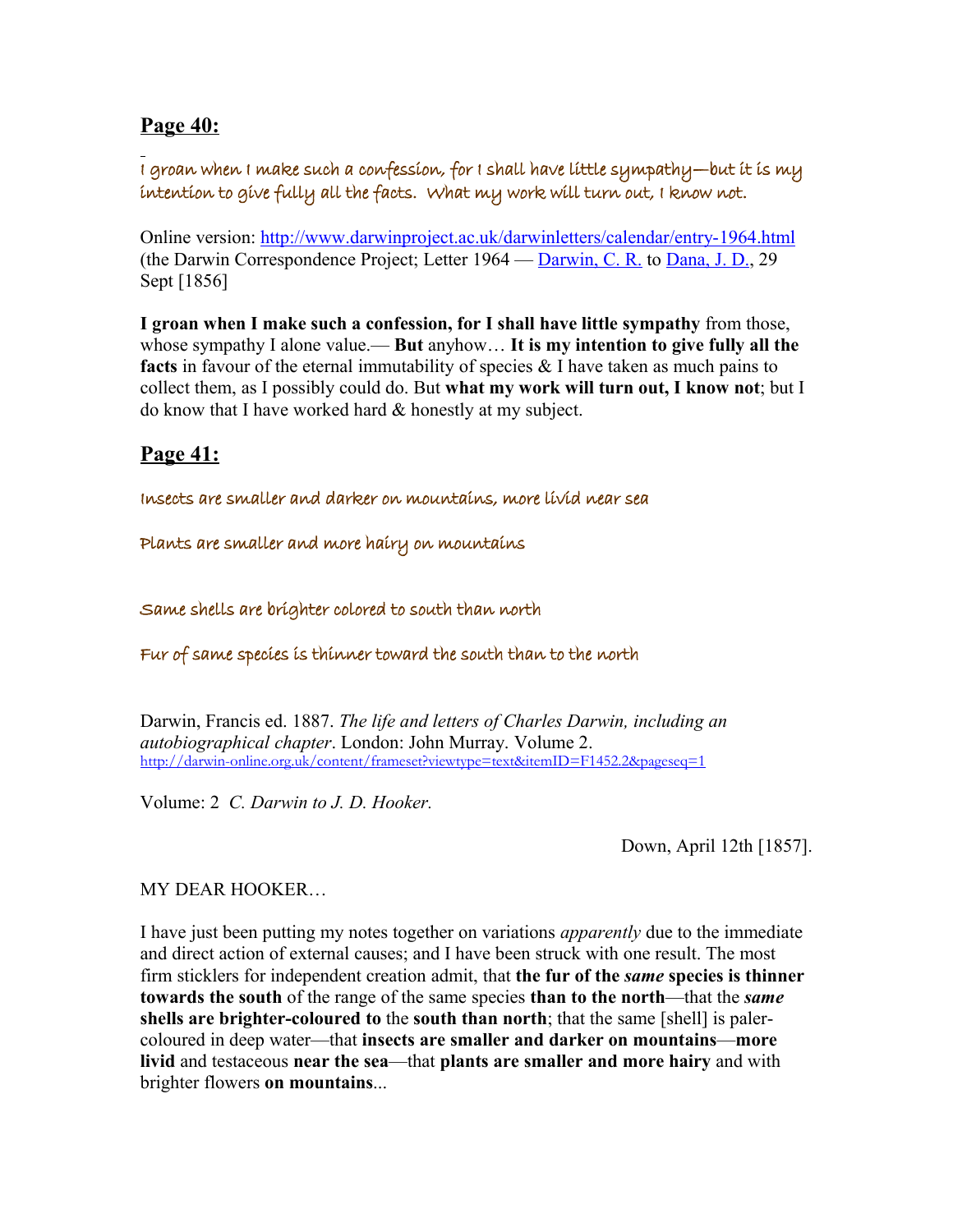#### Also in *The Correspondence of Charles Darwin Volume 6 1856-1857* The Correspondence of Charles Darwin By Charles Darwin, Frederick Burkhardt, Sydney Smith Published by Cambridge University Press, 1985 p. 371

In salt water I have exposed to variations of temperatures cress, radish, cabbage, lettuce, carrot, celery, and onion seeds. These after one week have all germinated, which I did not in the least expect.

**Charles Darwin: His Life Told in an Autobiographical Chapter, and in a Selected Series of his Unpublished Letters. Edited by Francis Darwin. London John Murray, Albemarle Street 1892 C.D. to J.D.Hooker April 13 1855 page 179**

I have in small bottles [of saltwater] out of doors, exposed to variation of temperature, **cress, radish, cabbage, lettuce, carrot, celery, and onion seeds. These after one week have all germinated, which I did not in the least expect.** 

# **Page 42:**

Favorable variations tend to be preserved and unfavorable ones to be destroyed.

Charles Robert Darwin (1809–1882). On the Origin of Species by Means of Natural Selection. The Harvard Classics. 1909–14 page 4.

**favorable variations** would **tend to be preserved and unfavorable ones to be destroyed.** The result of this would be the formation of a new species."

Birds of paradise congregate, and successive males show off their gorgeous plumage; they likewise perform strange antics before the females, which at last choose the most attractive partner.

Charles Robert Darwin (1809–1882). On the Origin of Species by Means of Natural Selection. New York D. Appleton and Company 1884 **Sexual Selection p. 70**

The rock-thrush of Guiana, **birds of Paradise**, and some others, **congregate; and successive males show off their gorgeous plumage; they likewise perform strange antics before the females, which**, standing by as spectators, **at last choose the most attractive partner.**

Male alligators fight, bellow, and whirl round like Indians in a war-dance for the possession of the females; male stag beetles bear wounds from the huge mandibles of other males.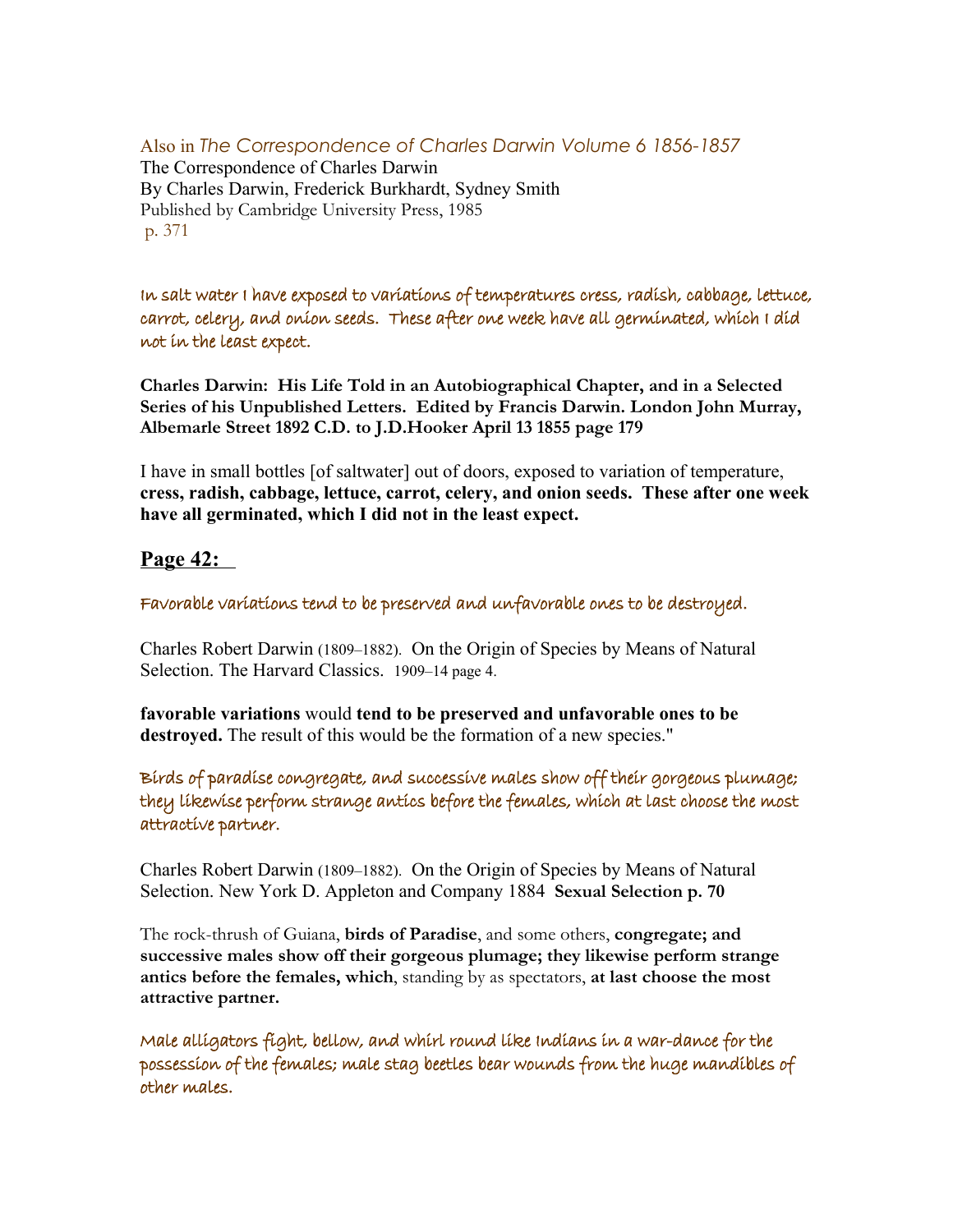Charles Robert Darwin (1809–1882). On the Origin of Species by Means of Natural Selection. New York D. Appleton and Company 1884 **Sexual Selection p. 69**

**male alligators** have been described as **fight**ing**, bellow**ing, **and whirl**ing **round, like Indians in a war-dance, for the possession of the females;**

# **Page 43:**

What can be more curious than that the hand of a man, formed for grasping, that of a mole for digging, the leg of the horse, the paddle of the porpoise, and the wing of the bat, should all be constructed on the same pattern, and should include the same bones, in the same relative positions?

[PDF] hat [can be more curious than that the hand of a man](http://home.sandiego.edu/~cloer/bio376f07/376f07_lectures/Lect28mod-376F07.pdf), formed for ...

Charles Robert Darwin (1809–1882). On the Origin of Species by Means of Natural Selection. New York D. Appleton and Company 1884 p. 382

This is the most interesting department of natural history, and may be said to be its very soul. **What can be more curious than that the hand of a man, formed for grasping, that of a mole for digging, the leg of the horse, the paddle of the porpoise, and the wing of the bat, should all be constructed on the same pattern, and should include the same bones, in the same relative positions?** 

Every organic being naturally increases at so high a rate that if [most are] not destroyed, the earth would soon be covered by [the offspring of] a single pair.

The elephant is the slowest breeder of all known animals. Assume that it breeds when thirty years old and goes on breeding till ninety years old, bringing forth three pair of young; at the end of the fifth century, there would be fifteen million elephants descended from the first pair.

**[F376](http://darwin-online.org.uk/content/frameset?viewtype=text&itemID=F376&keywords=elephant+from+bringing+years+slowest+that+of+is+fifth+first+fifteen+three+all+forth+century+young+till+animals+and+when+old+million+would+descended+at+there+be+breeds+elephants+pair+it+end+the+on+known+breeding+ninety+assume+breeder+thirty+goes&pageseq=79)** (page sequence 79) Book: Darwin, C. R. 1860. On the origin of species by means of natural selection, or the preservation of favoured races in the struggle for life. London: John Murray. 2nd edition, second issue.

<http://darwin-online.org.uk/content/frameset?itemID=F1746&viewtype=text&pageseq=1> In Origin on p. 64

There is no exception to the rule that **every organic being naturally increases at so high a rate, that if not destroyed, the earth would soon be covered by the progeny of a single pair.** Even slow-breeding man has doubled in twenty-five years, and at this rate, in a few thousand years, there would literally not be standing room for his progeny… **The elephant is** reckoned to be **the slowest breeder of all known animals**, and I have taken some pains to estimate its probable minimum rate of natural increase: it will be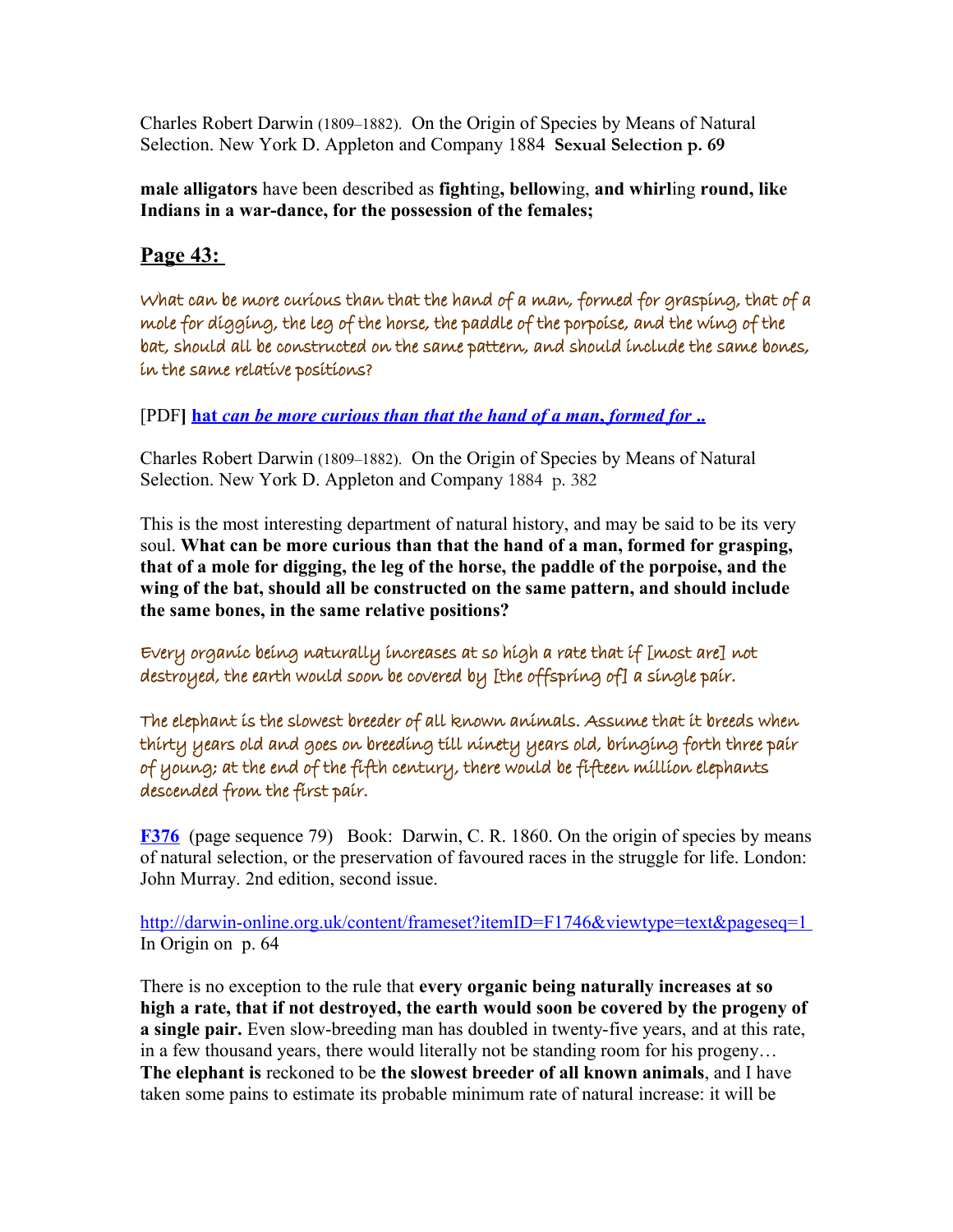under the mark to **assume that it breeds when thirty years old**, **and goes on breeding till ninety years old**, **bringing forth three pair of young** in this interval; **if this be** so, **at the end of the fifth century there would be** alive **fifteen million elephants**, **descended from the first pair.**

I have called this principle, by which each slight variation, if useful, is preserved, by the term Natural Selection. I am convinced that Natural Selection has been the most important, but not the exclusive, means of modification.

Charles Robert Darwin (1809–1882). On the Origin of Species by Means of Natural Selection. New York D. Appleton and Company 1884 pp. 49 and 421

**[F373](http://darwin-online.org.uk/content/frameset?viewtype=text&itemID=F373&keywords=slight+have+natural+which+i+preserved+principle+each+term+useful+this+is+by+the+selection+variation+if+called&pageseq=76)** (page sequence 76) Book: Darwin, C. R. 1859. On the origin of species by means of natural selection, or the preservation of favoured races in the struggle for life. London: John Murray. 1st edition, 1st issue.

**I have called this principle**, **by which each slight variation**, **if useful**, **is preserved**, **by the term** of **Natural Selection**, in order to mark its relation to man's power of selection.

**[F387](http://darwin-online.org.uk/content/frameset?viewtype=text&itemID=F387&keywords=natural+i+been+that+of+exclusive+but+means+am+important+the+most+not+selection+has+modification+convinced&pageseq=35)** (page sequence 35) Book: Darwin, C. R. 1869. On the origin of species by means of natural selection, or the preservation of favoured races in the struggle for life. London: John Murray. 5th edition. Tenth thousand.

#### **I am convinced that Natural Selection has been the most important**, **but not the exclusive**, **means of modification**.

Page 44:

I had at last got a theory by which to work; but I was so anxious to avoid prejudice that I determined not to write even the briefest sketch of it.

**[A162](http://darwin-online.org.uk/content/frameset?viewtype=text&itemID=A162&keywords=prejudice+i+determined+that+of+sketch+but+briefest+last+had+anxious+work+which+got+at+avoid+was+by+theory+it+the+a+so+even+not+write+to&pageseq=25)** (page sequence 25) Book: Seward, A. C. ed. 1909. Darwin and modern science. Essays in commemoration of the centenary of the birth of Charles Darwin and of the fiftieth anniversary of the publication of The origin of species. Cambridge: Cambridge University Press.

Here then **I had at last got a theory by which to work**; **but I was so anxious to avoid prejudice**, **that I determined not** for some time **to write even the briefest sketch of it.**

## My dear Lyell

Wallace has to day sent me the enclosed & asked me to forward it to you. It seems to me well worth reading. Your words have come true with a vengeance that I should be forestalled. If Wallace had my manuscript sketch written out in 1842 he could not have made a better short abstract! Even his terms now stand as Heads of my Chapters.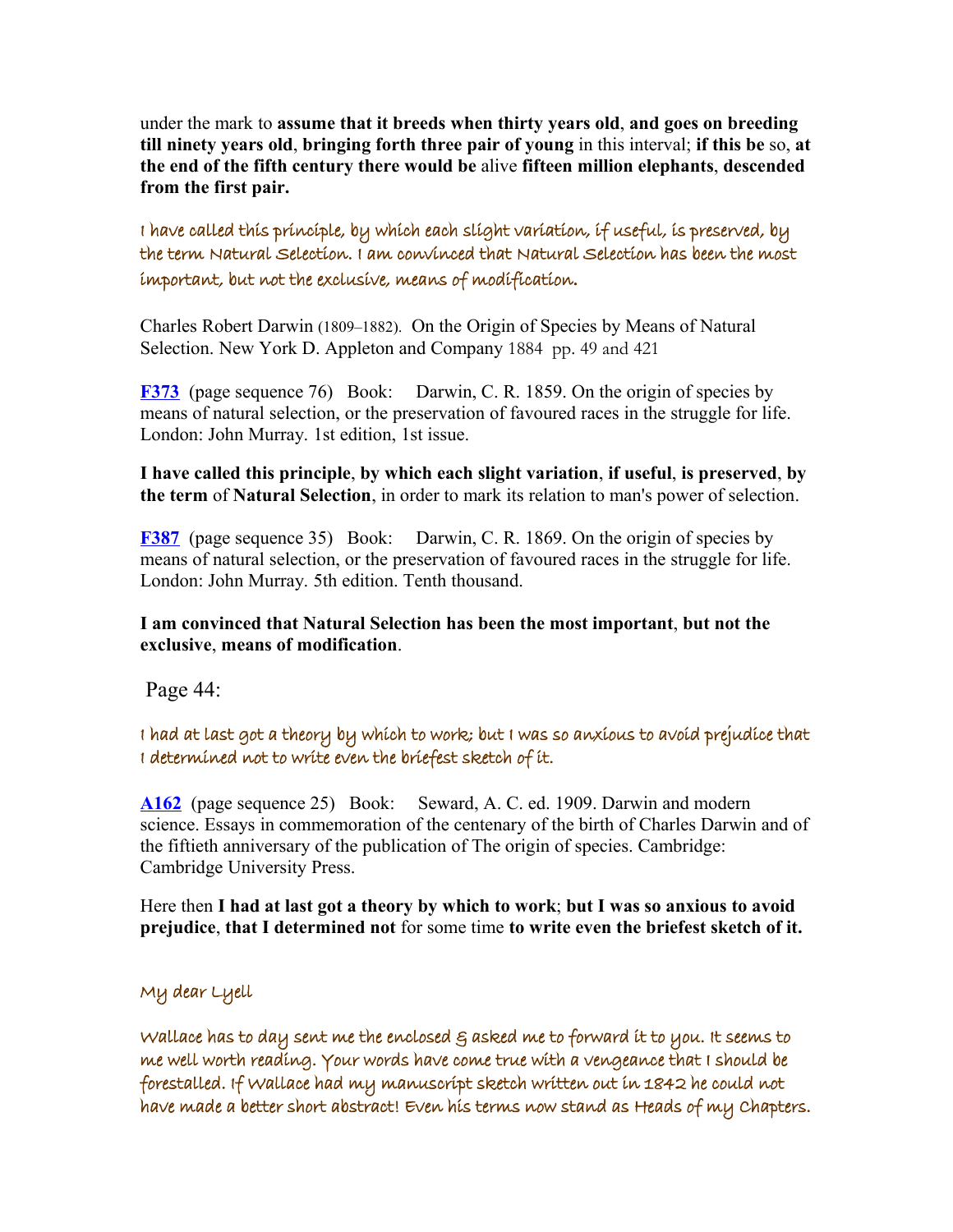I shall of course at once write  $\varepsilon$  offer to send [his work] to any Journal. So all my originality, whatever it may amount to, will be smashed. I hope you will approve of Wallace's sketch, that I may tell him what you say.

#### Yours most truly

#### C. Darwin

**Charles Darwin: His Life Told in an Autobiographical Chapter, and in a Selected Series of his Unpublished Letters. Edited by Francis Darwin. London John Murray, Albemarle Street 1892 p. 185** 

Charles Darwin to Charles Lyell [June 1858]

#### **My dear Lyell**

Some year or so ago, you recommended me to read a paper by **Wallace** in the Annals, which had interested you  $\&$  as I was writing to him, I knew this would please him much, so I told him. He **has to day sent me the enclosed & asked me to forward it to you. It seems to me well worth reading. Your words have come true with a vengeance that I sh<sup>d</sup> . be forestalled.** You said this when I explained to you here very briefly my views of "Natural Selection" depending on the Struggle for existence.— I never saw a more striking coincidence**. if Wallace had my M.S. sketch written out in 1842 he could not have made a better short abstract! Even his terms now stand as Heads of my Chapters.**

Please return me the M.S. which he does not say he wishes me to publish; **but I shall of course at once write & offer to send to any Journal. So all my originality, whatever it may amount to, will be smashed.** Though my Book, if it will ever have any value, will not be deteriorated; as all the labour consists in the application of the theory.

#### **I hope you will approve of Wallace's sketch, that I may tell him what you say.**

My dear Lyell | **Yours most truly | C. Darwin**

**[F1452.2](http://darwin-online.org.uk/content/frameset?viewtype=text&itemID=F1452.2&keywords=day+me+lyell+my+the+enclosed+wallace+has+sent+dear+to&pageseq=132)** (page sequence 132) Book: Darwin, Francis ed. 1887. The life and letters of Charles Darwin, including an autobiographical chapter. vol. 2. London: John Murray

LETTERS. C. Darwin to C. Lyell. Down, 18th [June 1858]. **MY DEAR LYELL**,Some year or so ago you recommended me to read a paper by **Wallace** in the 'Annals,'\* which had interested you, and, as I was writing **to** him, I knew this would please him much, so I told him. He **has to**-**day sent me the enclosed, and asked me to forward it to you. It seems to me well worth reading. Your words have come true with a vengeance that I should be forestalled**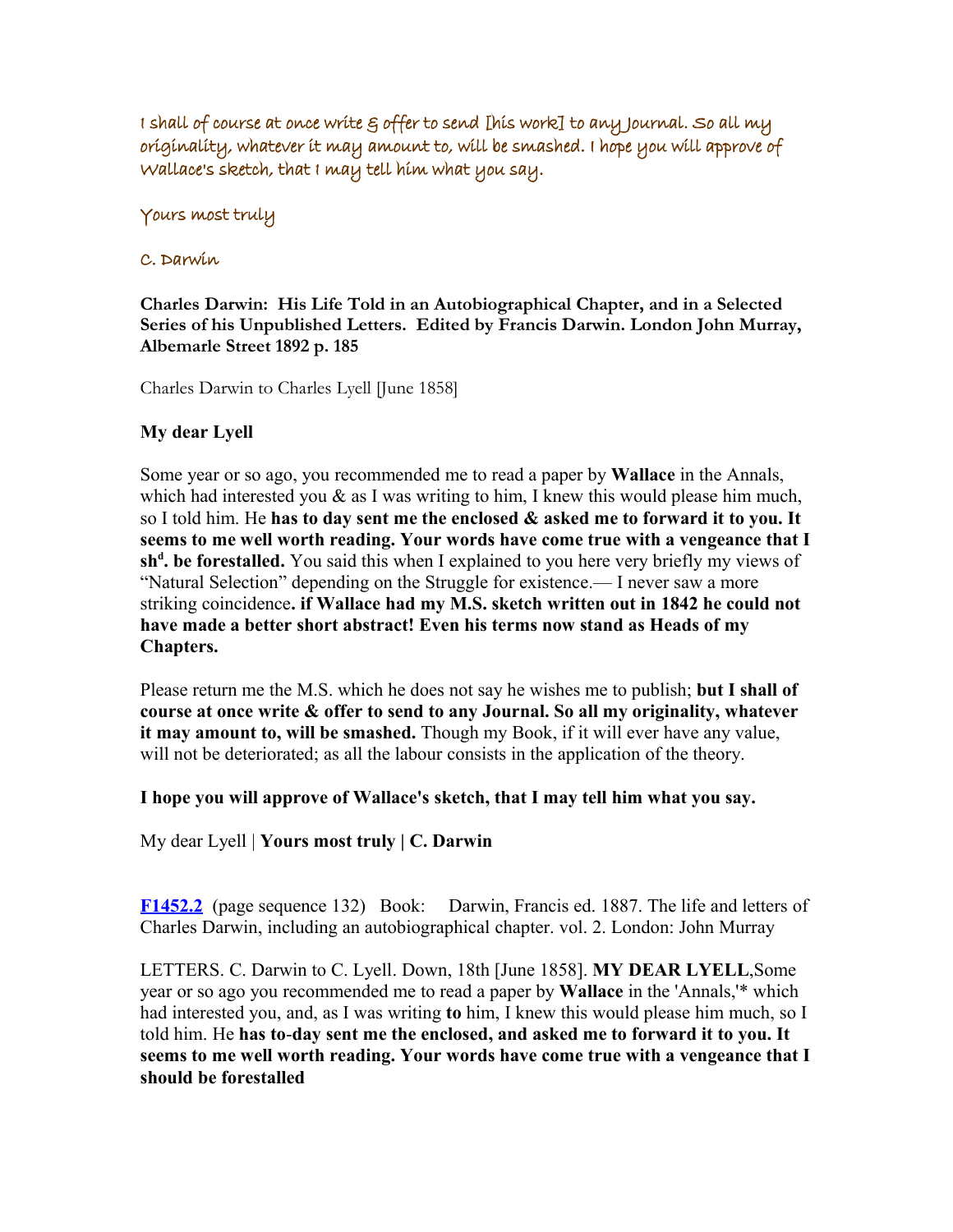# **Page 45:**

## I am infinitely pleased and proud at the appearance of my child.

#### **Charles Darwin: His Life Told in an Autobiographical Chapter, and in a Selected Series of his Unpublished Letters. Edited by Francis Darwin. London John Murray, Albemarle Street 1892 p. 204**

**[F1452.2](http://darwin-online.org.uk/content/frameset?viewtype=text&itemID=F1452.2&keywords=proud+pleased+am+child+my+i+the+infinitely+appearance+at+of+and&pageseq=194)** (page sequence 194) Book: Darwin, Francis ed. 1887. The life and letters of Charles Darwin, including an autobiographical chapter. vol. 2. London: John Murray.

C. Darwin to J. Murray. Ilkley, Yorkshire [1859]. MY DEAR SIR, I have received your kind note and the copy; **I am infinitely pleased and proud at the appearance of my child**.

The Bishop rose, and in a scoffing tone, he assured us there was nothing in the idea of evolution. Turning to [Darwin's supporter Thomas Huxley] with smiling insolence, he begged to know, was it through his grandfather or his grandmother that he claimed his descent from a monkey? Huxley arose. He was not ashamed to have a monkey for his ancestor; but he would be ashamed to be connected with a man who used great gifts to obscure the truth. The effect was tremendous. One lady fainted and had to be carried out: I jumped out of my seat; and every one was eager to congratulate the hero of the day.

The Life and Letters of Thomas Henry Huxley Volume 1 by Leonard Huxley New York and London D. Appleton and Company 1916 (copyright 1900) Page 197

[http://74.125.45.132/search?q=cache:-oCcCeQHkoYJ:www.scribd.com/doc/896223/The-Life-and-Letters-of-Thomas-Henry-Huxley-](http://74.125.45.132/search?q=cache:-oCcCeQHkoYJ:www.scribd.com/doc/896223/The-Life-and-Letters-of-Thomas-Henry-Huxley-Volume-1-by LeonardHuxley+"Life+and+Letters+of+Thomas+Henry+Huxley+Volume+1"+++with+smiling+insolence,+he+begged+to+know,+was+it+through+his+grandfather+or+his+grandmother+that+he+claimed+his+descent+from+a+monkey?&hl=en&ct=clnk&cd=1&gl=us)Volume-1-by LeonardHuxley+%22Life+and+Letters+of+Thomas+Henry+Huxley+Volume+1%22+%2B+with+smiling+insolence, [+he+begged+to+know,+was+it+through+his+grandfather+or+his+grandmother+that+he+claimed+his+descent+from+a+monkey](http://74.125.45.132/search?q=cache:-oCcCeQHkoYJ:www.scribd.com/doc/896223/The-Life-and-Letters-of-Thomas-Henry-Huxley-Volume-1-by LeonardHuxley+"Life+and+Letters+of+Thomas+Henry+Huxley+Volume+1"+++with+smiling+insolence,+he+begged+to+know,+was+it+through+his+grandfather+or+his+grandmother+that+he+claimed+his+descent+from+a+monkey?&hl=en&ct=clnk&cd=1&gl=us) [%3F&hl=en&ct=clnk&cd=1&gl=us](http://74.125.45.132/search?q=cache:-oCcCeQHkoYJ:www.scribd.com/doc/896223/The-Life-and-Letters-of-Thomas-Henry-Huxley-Volume-1-by LeonardHuxley+"Life+and+Letters+of+Thomas+Henry+Huxley+Volume+1"+++with+smiling+insolence,+he+begged+to+know,+was+it+through+his+grandfather+or+his+grandmother+that+he+claimed+his+descent+from+a+monkey?&hl=en&ct=clnk&cd=1&gl=us) page 155 in online version

Then there were calls for **the Bishop**, but he **rose and**…spoke the speech that you know… "**In a** light, **scoffing tone**, florid and fluent**, he assured us there was nothing in the idea of evolution**; rock-pigeons were what rock-pigeons had always been. Then, **turning to** his antagonist [Darwin's supporter Thomas Huxley] **with a smiling insolence, he begged to know, was it through his grandfather or his grandmother that he claimed his descent from a monkey**?" ("Reminiscences of a Grandmother," "Macmillan's Magazine," October 1898…. Mr. **Huxley** slowly and deliberately **arose… He was not ashamed to have a monkey for his ancestor; but he would be ashamed to be connected with a man who used great gifts to obscure the truth.** No one doubted his meaning, and **the effect was tremendous. One lady fainted and had to be carried out; I, for one, jumped out of my seat. And** here, continues the writer in "Macmillan's," "**everyone was eager to congratulate the hero of the day**...)